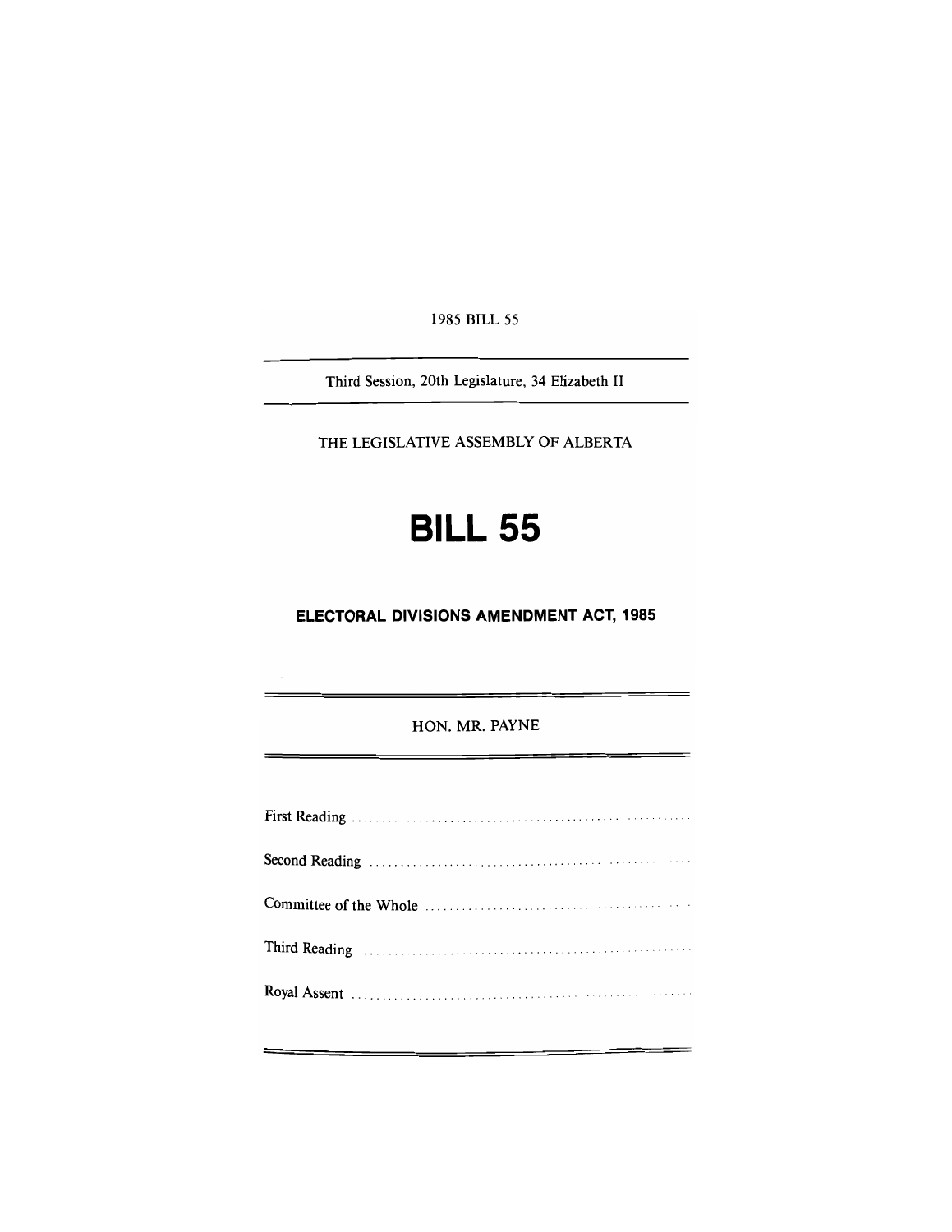*Bill 55* 

# **BILL 55**

## **1985**

## **ELECTORAL DIVISIONS AMENDMENT ACT, 1985**

*(Assented to , 1985)* 

HER MAJESTY, by and with the advice and consent of the Legislative Assembly of Alberta, enacts as follows:

*1 The Electoral Divisions Act is amended by this Act.* 

*2 Section 1 is amended by striking out* "79" *and substituting* "83".

*3 The Schedule is repealed and the Schedule to this Act is subsitiuted for it.* 

*4 The Election Act is amended by repealing section 1(c) and substituting the following:* 

(c) "city electoral division" means the following electoral divisions as described in the Schedule to the *Electoral Divisions Act:* 

Calgary-Bow Calgary-Buffalo Calgary-Currie Calgary-Egmont Calgary-Elbow Calgary-Fish Creek Calgary-Foothills Calgary-Forest Lawn Calgary-Glenmore Calgary-McCall Calgary-McKnight Calgary-Millican Calgary-Montrose Calgary-Mountain View Calgary-North Hill Calgary-North West Calgary-Shaw Calgary-West Edmonton-Avonmore Edmonton-Belmont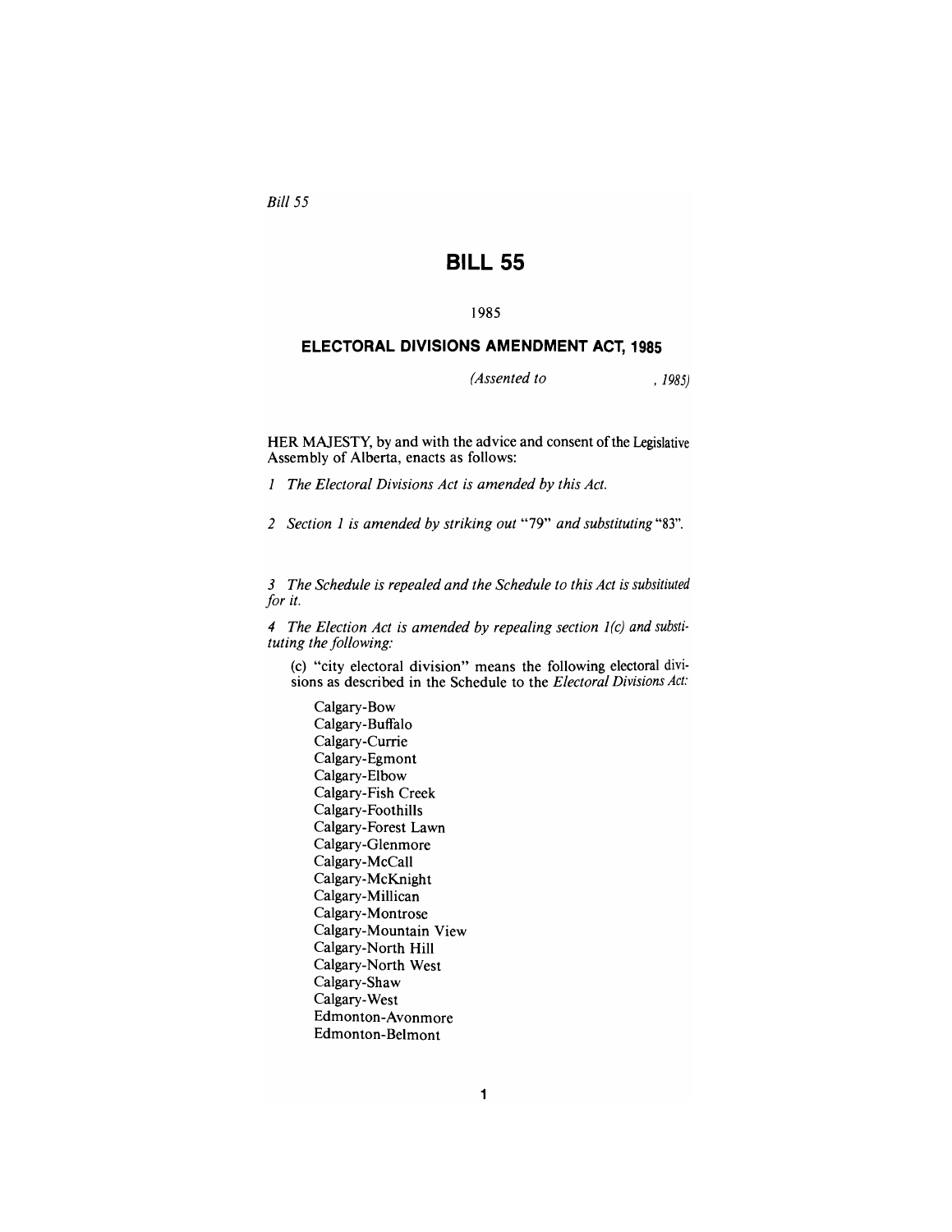## **Explanatory Notes**

1 This Act will amend chapter E-4.05 of the Revised Statutes of Alberta 1980.

2 Section 1 presently reads:

/ *The electoral divisions for the purposes of the Election Act are the 79 electoral divisions described in the Schedule to this Act.* 

- 3 New Schedule.
- 4 Consequential.

Explanatory Notes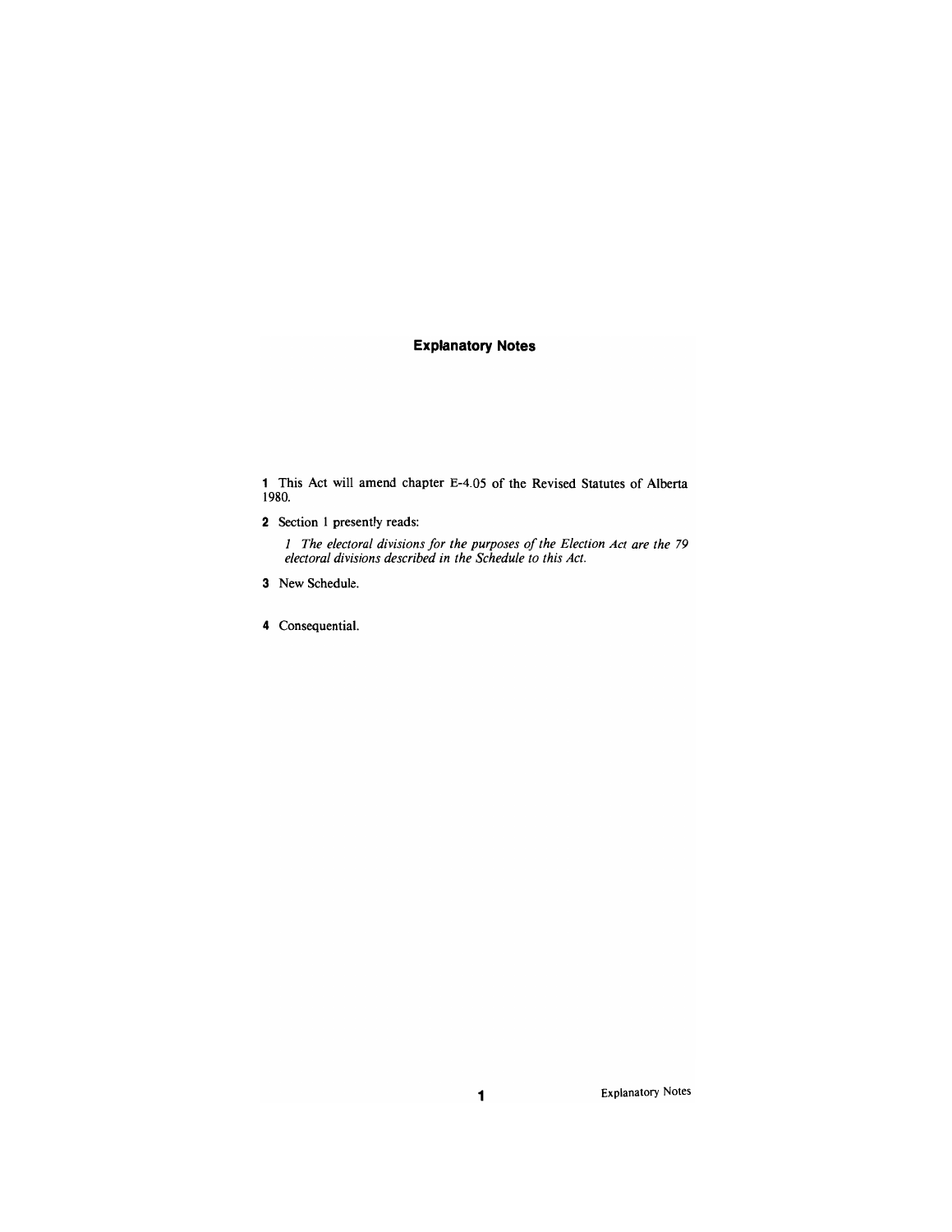Edmonton-Beverly Edmonton-Calder Edmonton-Centre Edmonton-Glengarry Edmonton-Glenora Edmonton-Gold Bar Edmonton-Highlands Edmonton-Jasper Place Edmonton-Kingsway Edmonton-Meadowlark Edmonton-Mill Woods Edmonton-Norwood Edmonton-Parkallen Edmonton-Strathcona Edmonton-Whitemud Lethbridge-East Lethbridge-West Medicine Hat Red Deer-North Red Deer-South Sherwood Park St. Albert;

5 *This Act comes into force on Proclamation.*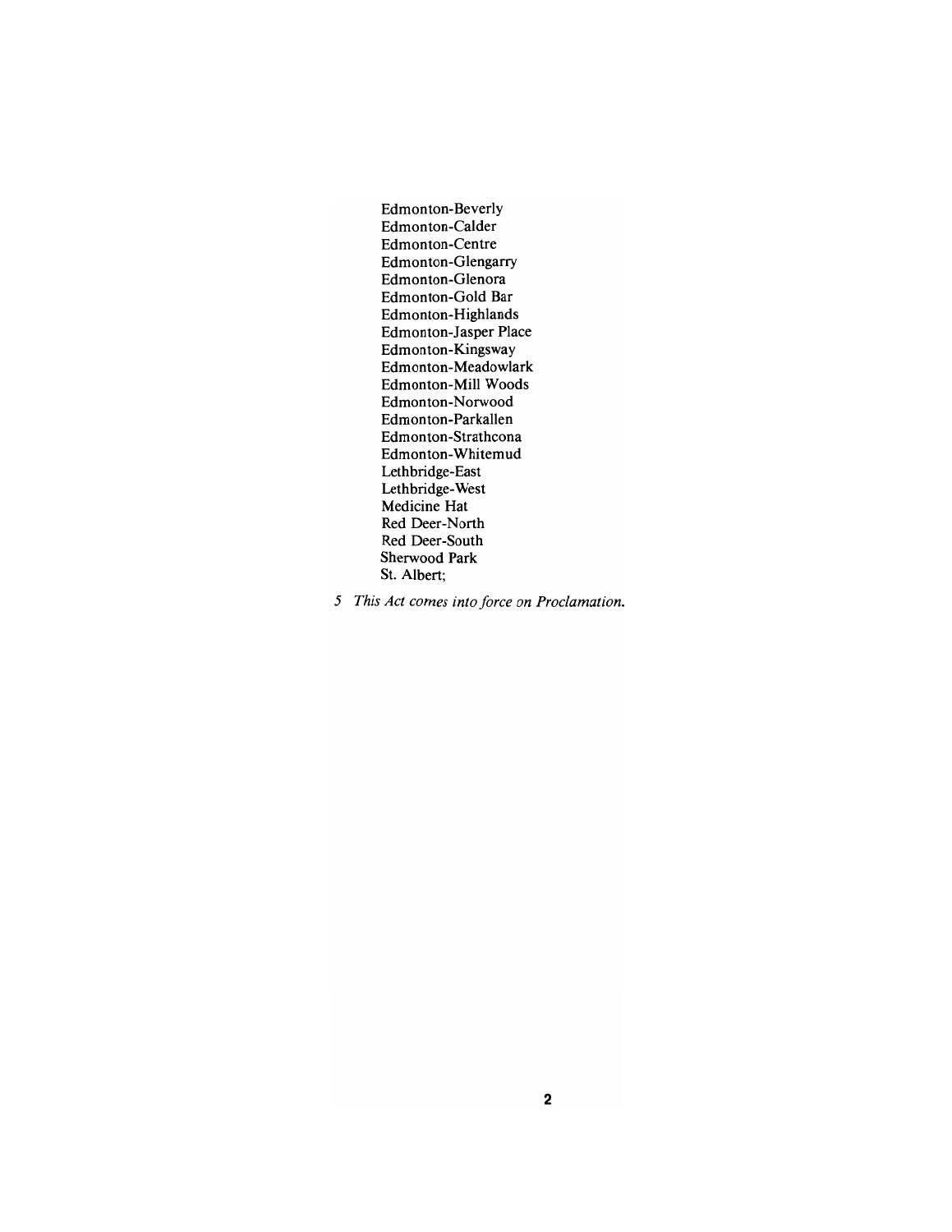#### **SCHEDULE**

## **1 ATHABASCA-LAC LA BICHE**

The boundary whereof is as follows: Commencing at the northeast comer of township 76, range 25, west of the 4th meridian; thence easterly along the said north township to the east boundary of the province; thence southerly along the said east boundary to the north boundary of township 72; thence westerly along the said north boundary to the east boundary of range 9, west of the 4th meridian; thence southerly along the said east boundary to the north boundary of township 63; thence westerly along the said north boundary to the east boundary of range 10, west of the 4th meridian; thence southerly along the said east boundary to the left bank of the Beaver River; thence upstream along the said left bank to the north boundary of section 32, township 62, range 10, west of the 4th meridian; thence westerly along the north boundary of township 62 to the east boundary of range 14, west of the 4th meridian; thence southerly along the said east boundary to the north boundary of township 61; thence westerly along the said north boundary to the east boundary of range 18, west of the 4th meridian; thence southerly along the said east boundary to the north-east comer of section 1 in township 61, range 18, west of the 4th meridian; thence westerly along the north boundary of sections 1 to 6 in said township and sections 1 to 6 in township 61, range 19, west of the 4th meridian and sections 1 to 6 in township 61, range 20, west of the 4th meridian and sections 1 to 6 in township  $61$ , range 21, west of the 4th meridian to the east boundary of range 22, west of the 4th meridian; thence northerly along the said east boundary to the north boundary of township 61; thence westerly along the said north boundary to the left bank of the Pembina River; thence downstream along the said left bank to its intersection with the right bank of the Athabasca River; thence downstream along the right bank of the Athabasca River to the north boundary of township 66; thence westerly along the said north boundary to the east boundary of range 3, west of the 5th meridian; thence northerly along the said east boundary to the north boundary of township 68; thence easterly along the said north boundary to the left bank of the Athabasca River; thence downstream along the said left bank to the east boundary of range 25, west of the 4th meridian; thence northerly along the said east boundary to the north boundary of township 76; thence easterly along the said north boundary to the point of commencement.

## **2 BANFF-COCHRANE**

The boundary whereof is as follows: Commencing at the intersection of the Alberta-British Columbia boundary with the north boundary of township 32, range 19, west of the 5th meridian; thence easterly along the north boundary of township 32 to its most easterly intersection with the north-east boundary of Banff National Park; thence in a general south-easterly direction along the said north-east boundary to the north boundary of township 28; thence easterly along the said north boundary to the east boundary of range 4, west of the 5th meridian; thence southerly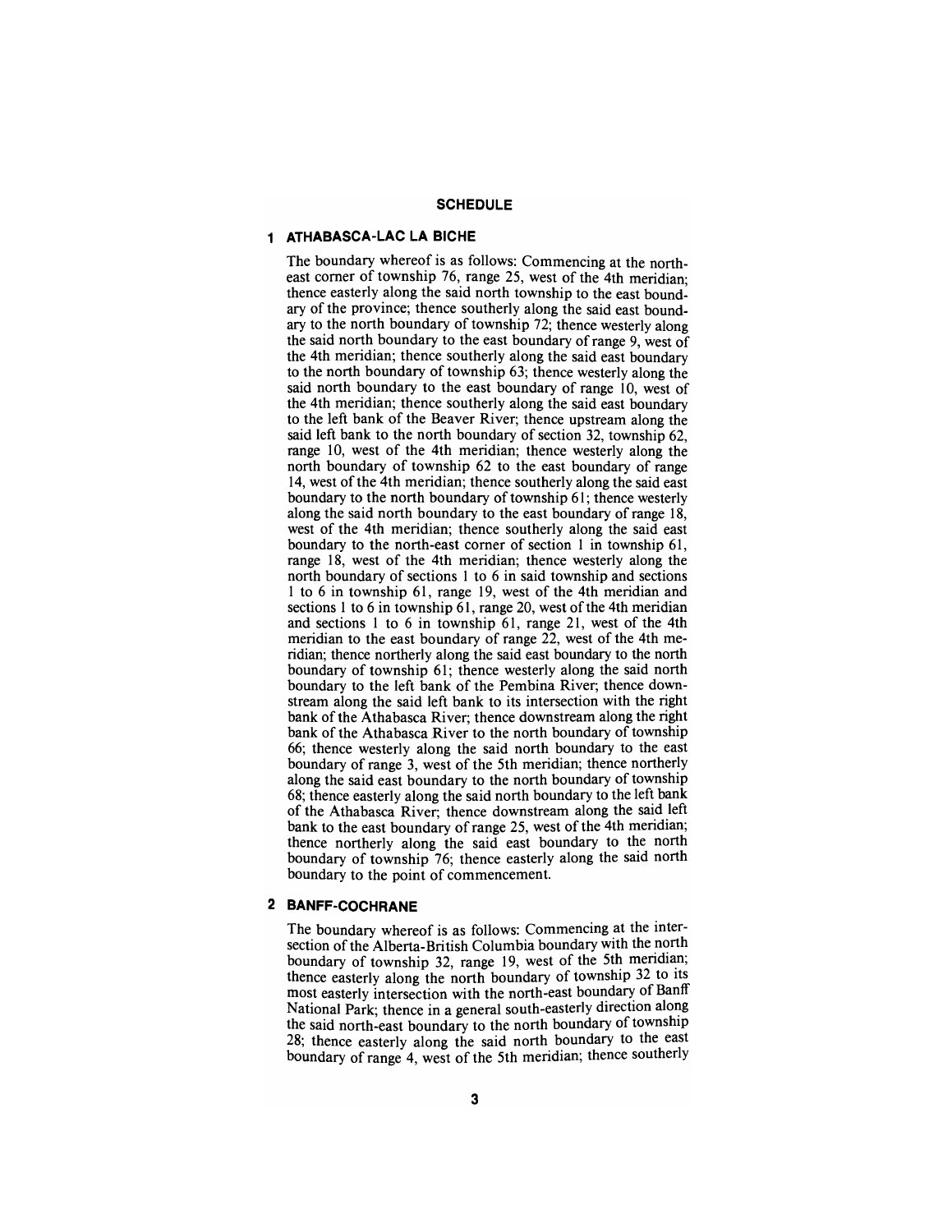along the said east boundary to the north boundary of township 27: thence easterly along the said north boundary to the east boundary of range 2, west of the 5th meridian; thence southerly along the said east boundary to the north boundary of township 25; thence westerly along the said north boundary to the northeast comer of the north-west quarter of section 36 in township 25, range 2, west of the 5th meridian; thence southerly along the east boundary of the west half of sections 36, 25 and 24 in said township to the north boundary of the City of Calgary as of May 1984; thence westerly and southerly along the said city boundary to the north boundary of township 22, range 2, west of the 5th meridian; thence westerly along north boundary of said township to the east boundary of section 33 in township 22, range 5, west of the 5th meridian; thence southerly along the said east boundary to the north boundary of section 28 in said township; thence westerly along the said north boundary to the east boundary of the west half of said section 28; thence southerly along the said east boundary to the north boundary of the south half of said section; thence easterly along the said north boundary to the east boundary of said section; thence southerly along the said east boundary to the north boundary of section 21 in township 22, range 5, west of the 5th meridian; thence easterly along the north boundary of sections 22, 23 and 24 in said township to the east boundary of range 5, west of the 5th meridian; thence southerly along the said east boundary to the north boundary of township 21; thence westerly along the said north boundary to the left bank of the Elbow River; thence upstream along the said left bank to the east boundary of range 8, west of the 5th meridian; thence southerly along the said east boundary to the Alberta-British Columbia boundary; thence in a general north-westeriy direction along the said boundary to the point of commencement.

#### **3 BARRHEAD**

The boundary whereof is as follows: Commencing at the northeast comer of township 68, range 13, west of the 5th meridian; thence easterly along the north boundary of township 68 to the east boundary of range 3, west of the 5th meridian; thence southerly along the said east boundary to the north boundary of township 66; thence easterly along the said north boundary to the right bank of the Athabasca River; thence upstream along the said right bank to its intersection with the left bank of the Pembina River; thence upstream along the said left bank of the Pembina River to its most southerly intersection with the 5th meridian in township 60; thence southerly along the said 5th meridian to the north boundary of the Alexander Indian Reserve No. 134; thence westerly along the said north boundary to the west boundary of the said Indian Reserve; thence southerly along the said west boundary to its intersection with the east shore of Sandy Lake; thence in a general southerly direction along the said east shore to its intersection with the south boundary of the said Indian Reserve; thence easterly along the said south boundary to the 5th meridian; thence southerly along the said 5th meridian to the north boundary of section 24 in township 53, range 1, west of the 5th meridian; thence westeriy along the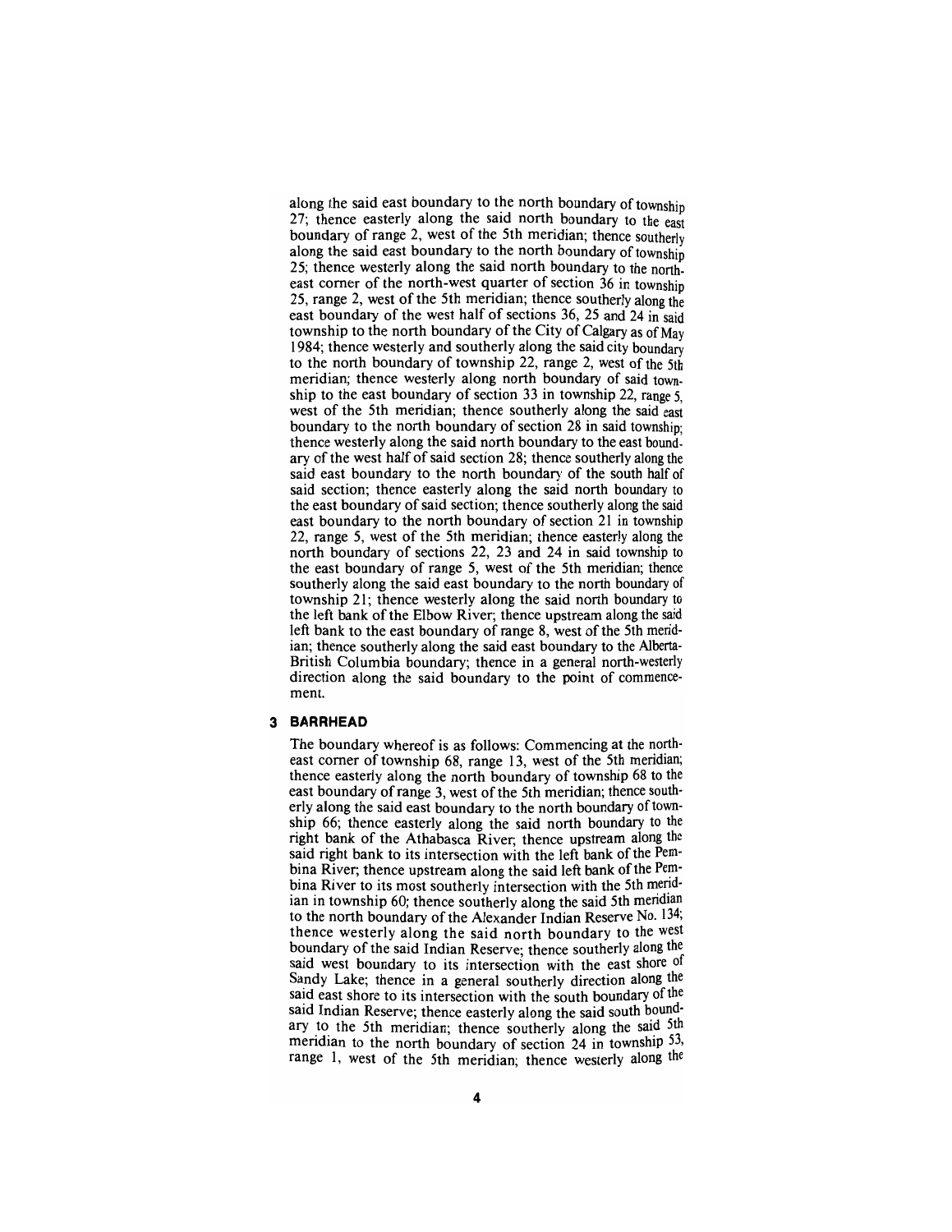north boundary of sections 24, 23, 22, 21, 20 and 19 in said township and the north boundary of sections 24, 23, 22 and 21 in township 53, range 2, west of the 5th meridian to the east boundary of section 20 in said township; thence northeriy along the east boundary of section 29 in said township to the north boundary of said section; thence westerly along the north boundary of sections 29 and 30 in said township and the north boundary of secdons 25, 26, 27, 28, 29 and 30 in range 3 and 4 west of the 5th meridian to the east boundary of range 5, west of the 5th meridian; thence northerly along the said east boundary to the south-west shore of Lac St. Anne; thence in a general northeasterly direction along the said south-west shore to the west boundary of the Alexis Indian Reserve No. 133, in section 30. township 54, range 4, west of the 5th meridian; thence northerly along the west boundary of the said Indian Reserve to the north boundary of township 54; thence westerly along the said north boundary to the east boundary of range 6, west of the 5th meridian; thence northerly along the said east boundary to the north boundary of township 55; thence westerly along the said northem boundary to the north-east comer of section 33 in township 55, range 6, west of the 5th meridian; thence northerly along the central meridian through townships 56 and 57, range 6, west of the 5th meridian to the north boundary of township 57; thence westerly along the said north boundary to the east boundary of range 7, west of the 5th meridian; thence northerly along the said east boundary to the north boundary of township 59; thence westerly along the said north boundary to the east boundary of range 8, west of the 5th meridian; thence northerly along the said east boundary to the north boundary of township 60; thence westerly along the said north boundary to the east boundary of range 11, west of the 5th meridian; thence northerly along the said east boundary to the north boundary of township 64; thence westerly along the said north boundary to the east boundary of range 13, west of the 5th meridian; thence northerly along the said east boundary to the point of commencement.

## **4 BONNYVILLE**

The boundary whereof is as follows: Commencing at the intersection of the north boundary of township 72, with east boundary of the Province; thence southerly along the said east boundary to the north boundary of township 58; thence westeriy along the said north boundary to the east boundary of the Kehiwin Indian Reserve No. 123; thence southerly along the said east boundary to the south boundary of the said Indian Reserve; thence westerly along the said south boundary to its intersection with the east shore of Kehiwin Lake; thence in a general northeriy direction along the said east shore of Kehiwin Lake to the north boundary of township 58; thence westeriy along the said north boundary to the east boundary of range 10, west of the 4th meridian; thence northeriy along the said east boundary to the north boundary of township 63; thence easteriy along the said north boundary to the east boundary of range 9, west of the 4th meridian; thence northeriy along the said east boundary to the north boundary of township 72; thence easterly along the said north boundary to the point of commencement.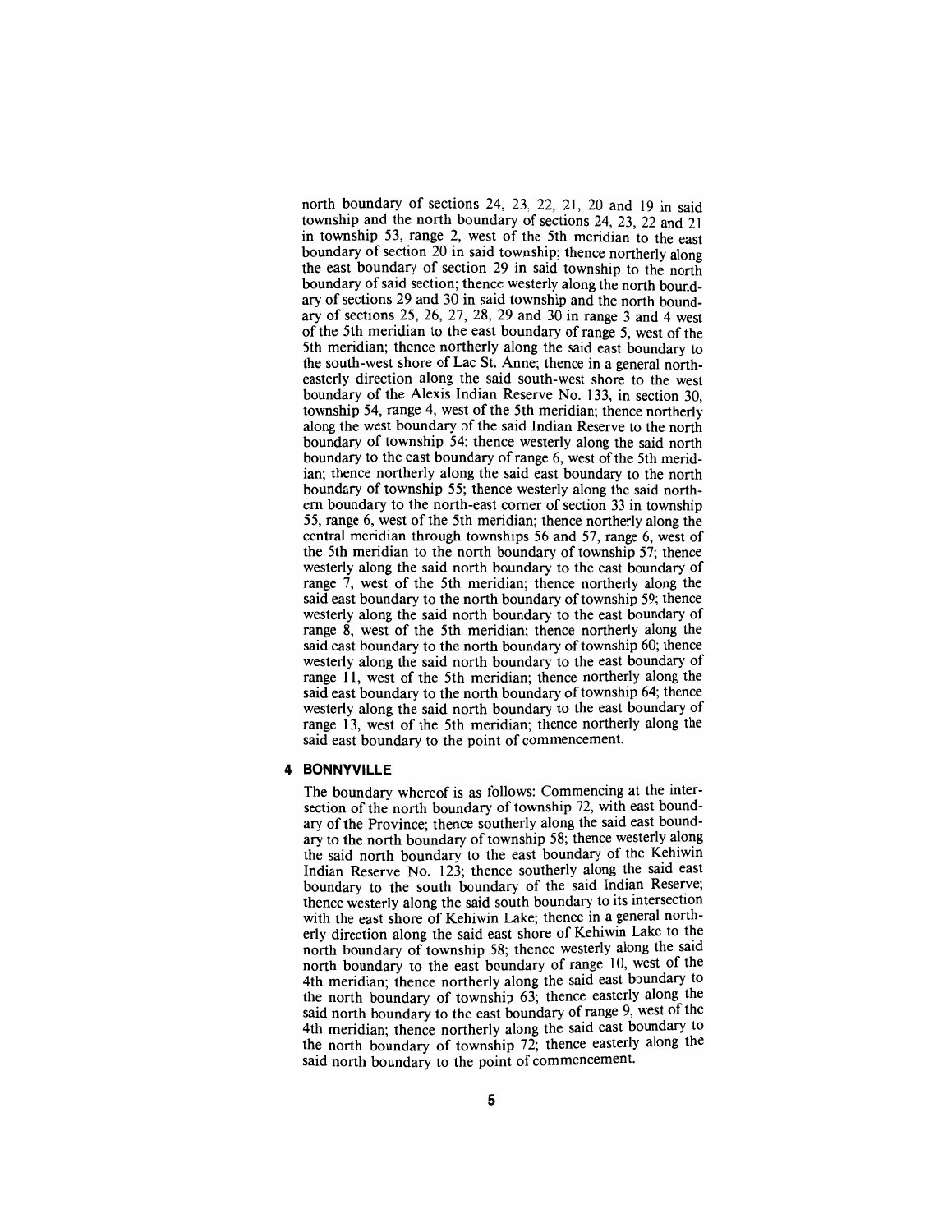## **5 BOW VALLEY**

The boundary whereof is as follows: Commencing at the northeast corner of township 23, range 21, west of the 4th meridian; thence easterly along the north boundary of township 23 to the left bank of the Red Deer River; thence downstream along the said left bank to the east boundary of the Province; thence southerly along the said east boundary to the left bank of the South Saskatchewan River; thence upstream along the said left bank to its most westerly intersection with the north boundary of township 13, thence westerly along the said north boundary to the east boundary of range 7, west of the 4th meridian; thence southerly along the said east boundary to the left bank of the South Saskatchewan River; thence upstream along the said left bank of the South Saskatchewan River to its most westerly intersection with the north boundary of township 12; thence westerly along the said north boundary to the left bank of the Bow River; thence upstream along the said left bank to the south boundary of the Blackfoot Indian Reserve No. 146, in section 1, township 21, range 19, west of the 4th meridian; thence easterly, northerly and north-westerly along the said Indian Reserve to the east boundary of range 20, west of the 4th meridian; thence northerly along the said east boundary to the centre line of the Trans-Canada Highway; thence westerly along the said centre line to the east boundary of range 21, west of the 4th meridian; thence northerly along the said east boundary to the point of commencement.

#### **6 CALGARY-BOW**

The boundary whereof is as follows: Commencing at the inter-<br>section of the right bank of the Bow River and the boundary of<br>the City of Calgary as of May 1984, in section 5, township 25, range 2, west of the 5th meridian; thence downstream along the right bank of the Bow River to the westerly production of the centre line of 32nd avenue north-west; thence easterly along the said production and the centre line of 32nd avenue north-west to the centre line of the Shaganappi Trail north-west; thence in a general southerly direction along the said centre line to the centre line of 16th avenue north-west; thence in a general east- erly direction along the said centre line to the centre line of the Crowchild Trail; thence southerly along the said centre line to the centre line of the lane between 7th and 9th avenues north- west; thence easterly along the said centre line, its easteriy pro- duction and the centre line of 8th avenue north-west and its easterly production to the centre line of 10th street north-west; thence in a general southerly direction along the said centre line to the centre line of the Louise Bridge; thence south-easteriy along the said centre line to the right bank of the Bow River; thence upstream along the right bank of the Bow River to the centre line of the Trans-Canada Highway; thence in a general north-westerly direction along the said centre line to the easteriy production of the north boundary of section 27, township 24, range 2, west of the 5th meridian; thence westerly along the said easterly production to the boundary of the City of Calgary as of May 1984; thence in a general westerly and northerly direction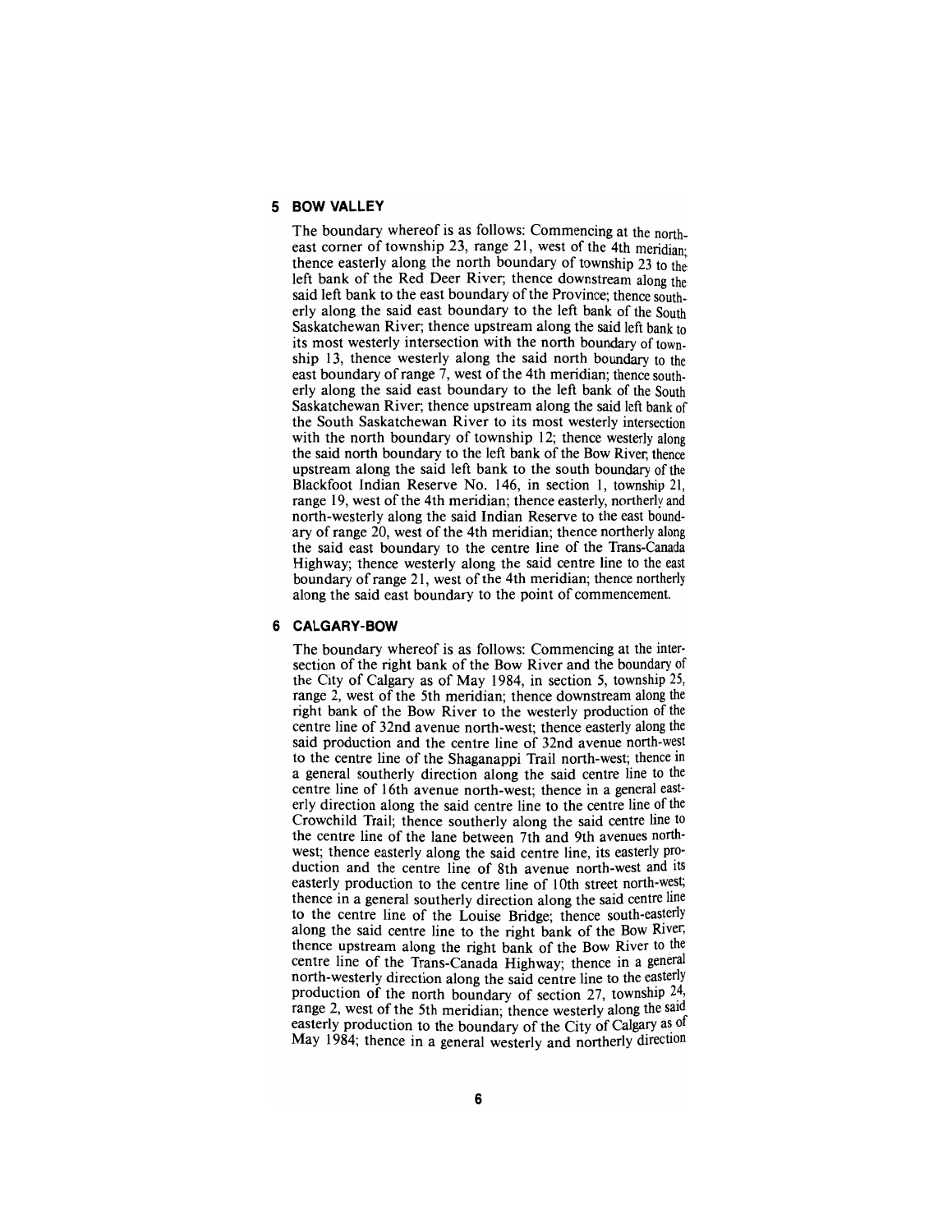along the said City of Calgary boundary to the point of com- mencement.

## **7 CALGARY-BUFFALO**

The boundary whereof is as follows: Commencing at the intersection of the centre line of 17th avenue south-west with the centre line of 4th street south-west; thence westerly along the centre line of 17th avenue south-west of the centre line of 14th street south-west; thence southerly along the said centre line to the centre line of 33rd avenue south-west; thence westeriy along the said centre line to the centre line of the Crowchild Trail; thence northerly along the said centre line, and the centre line of 24th street south-west to the centre line of 17th avenue southwest; thence westerly along the said centre line to the centre line of 37th street south-west; thence northerly along the said centre line and its northerly production to the right bank of the Bow River; thence downstream along the said right bank to the northerly production of the centre line of 4th street south-west; thence southerly along the said northerly production and the centre line of 4th street south-west to the point of commencement.

## **8 CALGARY-CURRIE**

The boundary whereof is as follows: Commencing at the intersection of the centre line of 17th avenue south-west with the centre line of 37th street south-west; thence easterly along the centre line of 17th avenue south-west to the centre line of 24th street south-west; thence southerly along the said centre line and the centre line of the Crowchild Trail to the centre line of 33rd avenue south-west; thence easterly along the said centre line to the centre line of 14th street south-west; thence southerly along the said centre line and its southerly production to its intersection with the easterly production of the centre line of 42nd avenue south-west; thence easterly along the said production to the right bank of the Elbow River; thence upstream along the said right bank to the centre line of the Glenmore Reservoir Dam; thence north-westerly along the said centre line to the north shore of the Glenmore Reservoir; thence in a general southwesterly and north-westerly direction along the said north shore to the east boundary of range 2, west of the 5th meridian; thence northerly along the said east boundary to the centre line of 66th avenue south-west; thence easterly along the said centre line to the centre line of 37th street south-west; thence northerly along the said centre line to the point of commencement.

#### **9 CALGARY-EGMONT**

The boundary whereof is as follows: Commencing at the intersection of the centre line of the Glenmore Trail with the centre line of Elbow Drive; thence in a general easteriy and southeasterly direction along the centre line of the Glenmore Trail to the left bank of the Bow River; thence downstream along the said left bank to the centre line of the Deerfoot Trail south-east; thence westerly along the said centre line to the centre line of Anderson Road; thence in a general westerly direction along the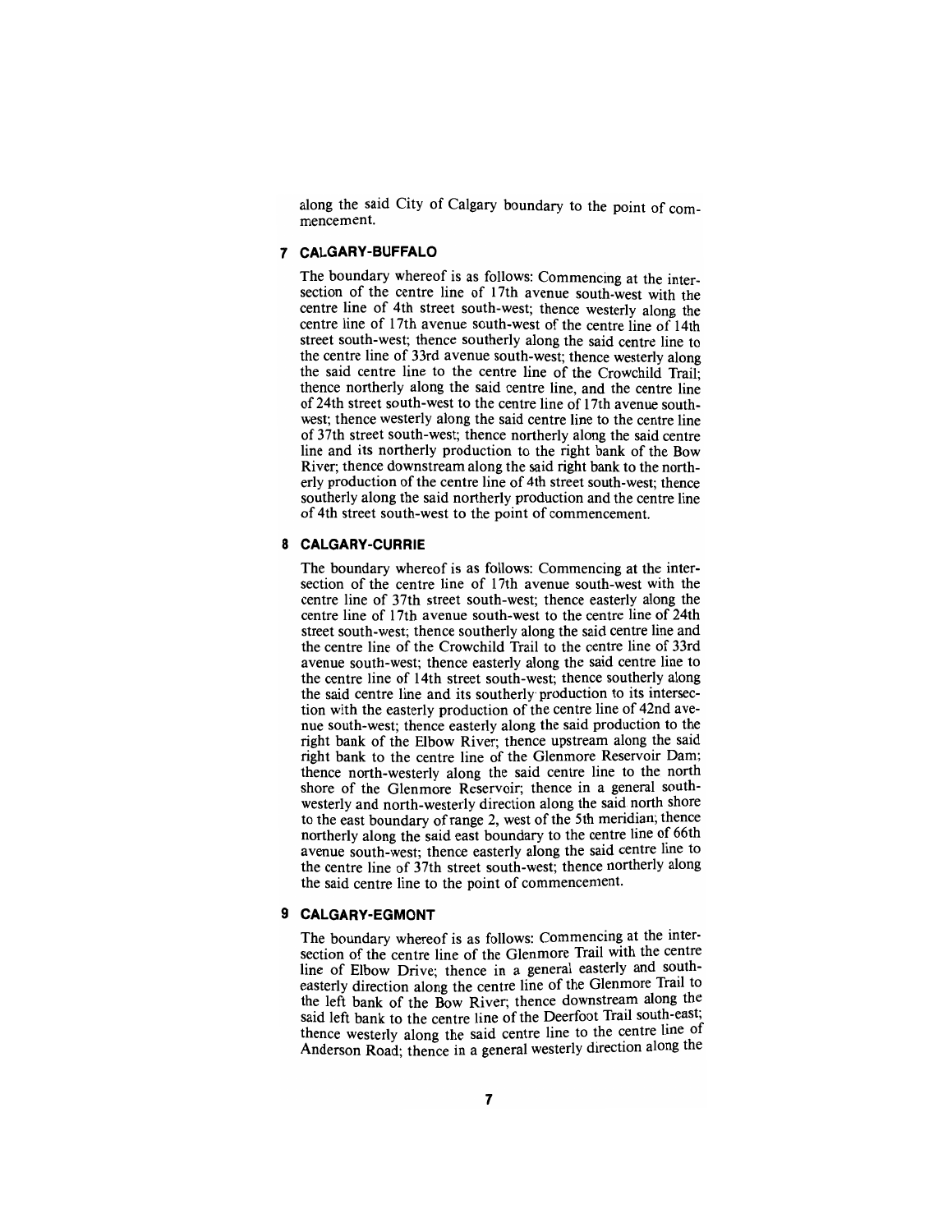said centre line to the centre line of Macleod Trail; thence in a general northerly direction along the said centre line to the centre line of Heritage Drive; thence westerly along the said centre line to the centre line of Elbow Drive; thence northerly along the said centre line to the point of commencement.

#### **10 CALGARY-ELBOW**

The boundary whereof is as follows: Commencing at the intersection of the centre line of 14th street south-west with the centre line of 17th avenue south-west; thence easterly along the centre line of 17th avenue south-west to the centre line of 1st street south-west; thence southerly along the said centre line and its southerly production to its most northerly intersection with the right bank of the Elbow River; thence downstream along the said right bank to an imaginary line running due north from the intersection of the centre lines of Spiller Road and 26th avenue south-east; thence southerly along the said imaginary line to the centre line of Spiller Road; thence south-westerly along the said centre line to the centre line of 34th avenue south-east; thence easterly along the said centre line to the centre line of the Calgary-Macleod Branch of the Canadian Pacific Railway; thence south-westerly along the said centre line to the centre line of the Glenmore Trail; thence westerly and north-westerly along the said centre line to the east shore of the Glenmore Reservoir; thence in a general northerly direction along the said east shore to the centre line of the Glenmore Reservoir Dam; thence northwesterly along the said centre line to the right bank of the Elbow River; thence downstream along the said right bank to its intersection with the easterly production of the centre line of 42nd avenue south-west; thence westerly along the said easterly production of the centre line of 42nd avenue south-west to its intersection with the southerly production of the centre line of 14th street south-west; thence northerly along the said production and the centre line of 14th street south-west to the point of commencement.

#### **11 CALGARY-FISH CREEK**

The boundary whereof is as follows: Commencing at the intersection of the centre line of the Macleod Trail and the centre line of Anderson Road; thence in a general easterly and north-easterly direction along the centre line of Anderson Road to the centre line of the Deerfoot Trail south-east; thence easterly along the said centre line to the centre line of the Barlow Trail southeast; thence in a general northerly direction along the said centre line to the centre line of 114th Avenue south-east; thence easterly along the said centre line to the Calgary City Boundary as of May 1984; thence in a general southerly, westerly and northerly direction along the said City Boundary to the centre line of the Macleod Trail; thence in a general northerly direction along the said centre line to the point of commencement.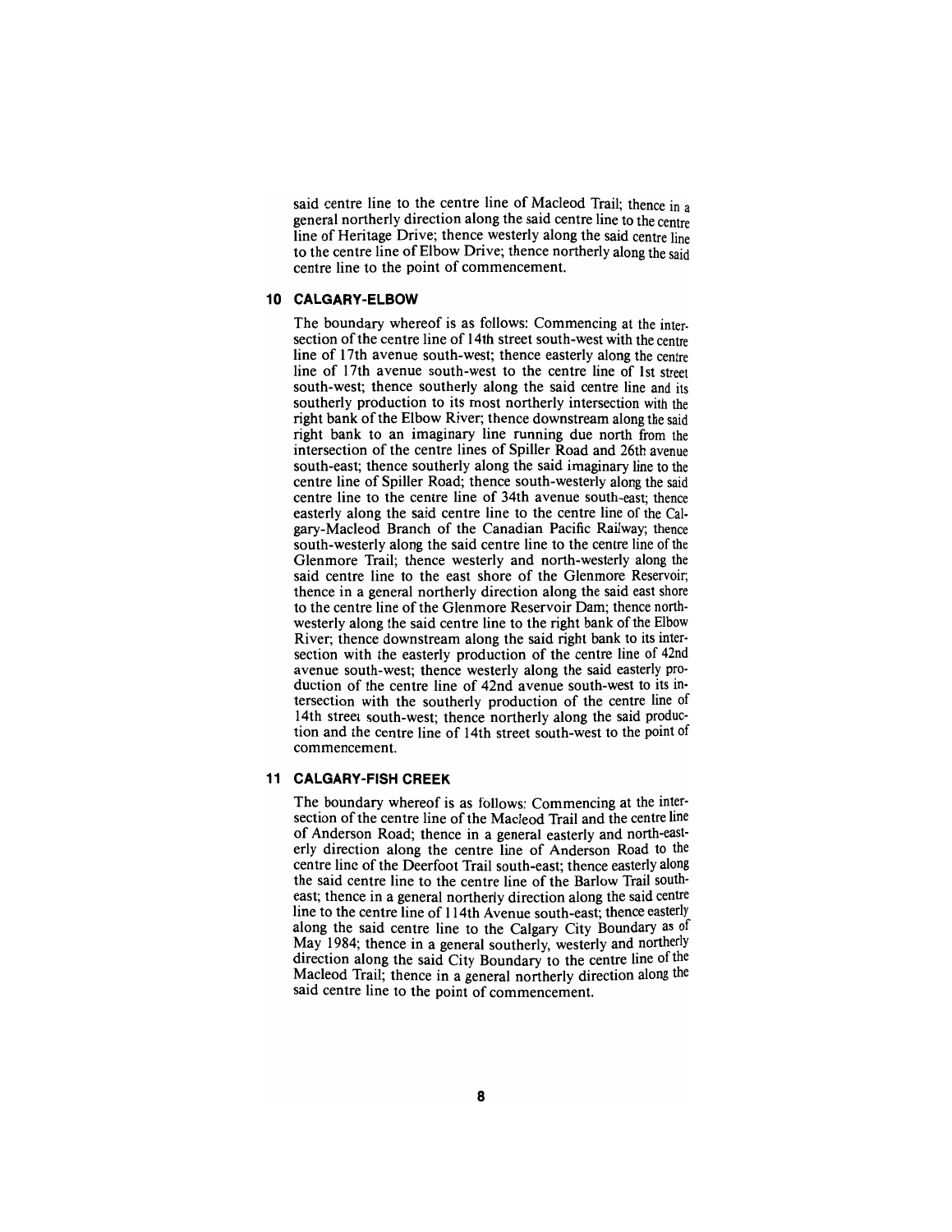## **12 CALGARY-FOOTHILLS**

The boundary whereof is as follows: Commencing at the intersection of John Laurie Boulevard and 14th street north-west; thence southerly along the centre line of 14th street north-west to the centre line of the ravine between 24th avenue north-west and Roselawn Crescent; thence in a general north-westerly and westerly direction along the said centre line of the said ravine, between the built up areas of the Capitol Hill and Collingwood subdivisions, to the centre line of 19th street north-west, south of Callingwood Drive; thence north-westerly along the said centre line to the centre line of Chicoutimi Drive; thence south-westerly and north-westerly along the said centre line to the centre line of Chippendal Drive; thence south-westerly and north-westerly along the said centre line to the centre line of Charlebois Drive; thence westerly along the said centre line to the centre line of 24th street north-west; thence southerly along the said centre line to the centre line of 24th avenue north-west; thence westerly along the said centre line to the centre line of the Crowchild Trail; thence southerly along the said centre line to the centre line of 16th avenue north-west; thence in a general north-westerly and south-westerly direction along the said centre line to its intersection with the centre line of Shaganappi Trail; thence northerly along the said centre line to the centre line of 32nd avenue north-west; thence easterly along the said centre line to the centre line of 37th street north-west; thence northerly along the said centre line and its northerly production to the centre line of the Crowchild Trail; thence north-westerly along the said centre line to the centre line of 53rd street north-west; thence north-easterly and easterly along the said centre line and the centre line of Edgemont Boulevard to the centre line of Shaganappi Trail; thence north-easterly and north-westerly along the centre line of the proposed extension of Shaganappi Trail, as shown on Figure 16 (By-law 8500) in the November, 1979 edition of CALTS 64, to the north boundary of the south half of section 19, township 25, range 1, west of the 5th meridian; thence easterly along the said boundary to the east boundary of the west half of said section; thence northerly along the said boundary to the south boundary of legal subdivision 15 in said section; thence easterly along the south boundary of legal subdivisions 15 and 16 in said section to the centre line of the proposed extension of 14th street north-west as shown on Figure 16 (By-law 8500) in the November, 1979 edition of CALTS 64; thence south-easteriy and south-westerly along the said centre line and centre line of 14th street north-west to the westerly production of the centre line of the lane backing houses on the north side of Ninga Road; thence easterly along the said westeriy production and the centre line of the said lane and the lane backing houses on the north side of Nesbitt Road and its easteriy production to the northeasteriy production of John Laurie Boulevard; thence in a general south-westeriy direction along the said production and the centre line of John Laurie Boulevard to the point of commencement.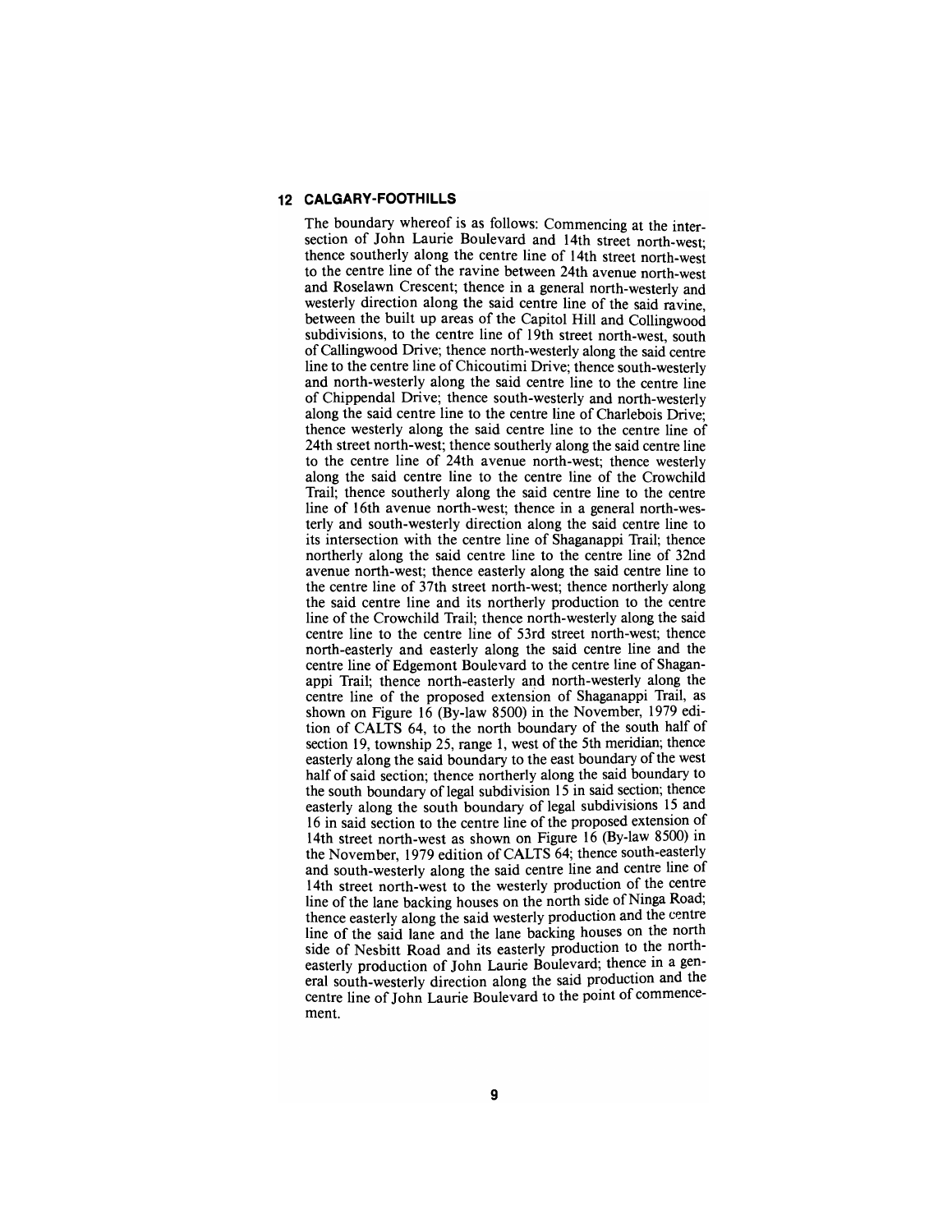# **13 CALGARY-FOREST LAWN**

The boundary whereof is as follows: Commencing at the intersection of the left bank of the Bow River and the westerly production of 34th avenue south-west; thence in a general northerly direction along the left bank of the Bow River to the centre line of the Calgary Red Deer branch of the Canadian Pacific Railway; thence northerly along the said centre line to the centre line of Memorial Drive; thence in a general easterly direction along the said centre line to the centre line of 68th street south-east; thence southerly along the said centre line to the centre line of the Canadian National Railway; thence in a general north-easterly direction along the said centre line to the City of Calgary boundary as of May 1984; thence in a general southerly direction along the said boundary to the centre line of 17th avenue south-east; thence westerly along the said centre line to the centre line of the Canadian National Railway; thence south-westerly along the said centre line to the easterly production of 34th avenue southeast; thence westerly along the said production and centre line of 34th avenue south-east and its westerly production to the point of commencement.

#### **14 CALGARY-GLENMORE**

The boundary whereof is as follows: Commencing at the inter-<br>section of the north-westerly production of the centre line of Southland Drive south-west and the Calgary City boundary as of May 1984; thence northerly along the said boundary to the north shore of the Glenmore Reservoir; thence in a general north-easterly direction along the said north shore to the centre line of the Glenmore Reservoir Dam; thence south-easterly along the said centre line to the east shore of Glenmore Reservoir; thence in a general south-easterly direction along the said centre line to the centre line of Glenmore Trail; thence in a general easterly direction along the said centre line to the centre line of Elbow Drive; thence southerly along the centre line of Elbow Drive to the centre line of Heritage Drive; thence easterly along the said centre line to the centre line of the Macleod Trail; thence south-<br>erly along the said centre line to the centre line of Anderson Road; thence westerly along the said centre line to the centre line of 14th street south-west; thence northerly along the said centre line to the centre line of Southland Drive south-west; thence in a general westerly direction along the said centre line and its westerly production to the point of commencement.

## **15 CALGARY-McCALL**

The boundary whereof is as follows: Commencing at the intersection of Memorial Drive and Bariow Trail; thence northerly along the centre line of Barlow Trail to the centre line of 24th avenue north-east; thence westerly along the said centre line and its westerly production to the centre line of the Canadian Pacific Railway; thence in a general northerly direction along the said centre line to the north boundary of the City of Calgary, as of May 1984; thence easteriy and southerly along the north and east boundaries of the City of Calgary as of May 1984 to the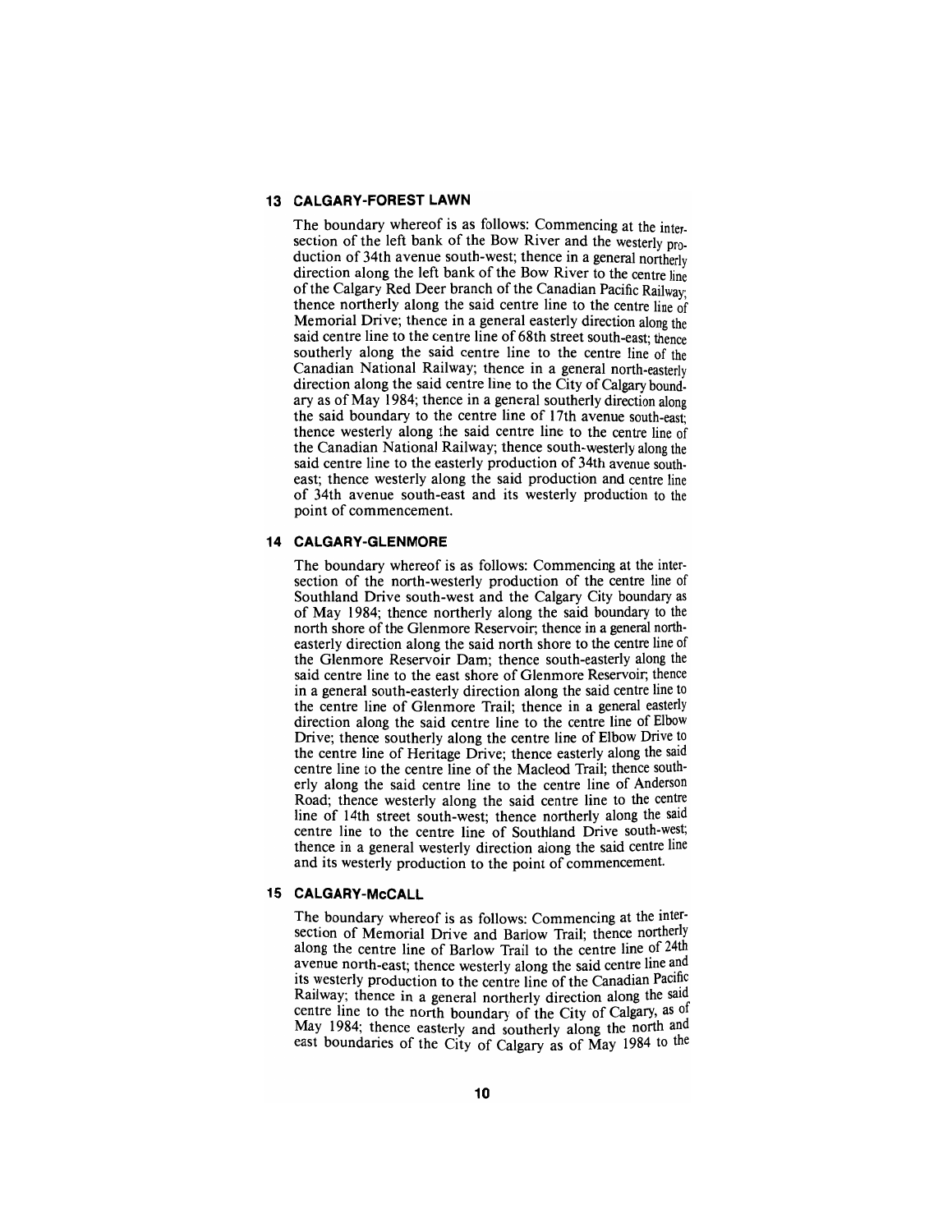centre line of McKnight Boulevard north-east; thence westerly along the said centre line to the centre line of 52nd street north-<br>east; thence in a general southerly direction along the said centre line to the centre line of Memorial Drive north-east; thence in a general westerly direction along the said centre line to the point of commencement.

## **16 CALGARY-McKNIGHT**

The boundary whereof is as follows: Commencing at the inter-section of McKnight Boulevard north-west and John Laurie Boulevard; thence north-easterly along the north-easterly pro- duction of the centre line of John Laurie Boulevard to the wes- terly production of the centre line of the lane backing houses on the north side of Nesbitt Road and Ninga Road; thence westerly along the said easterly production and the centre line of the said lane and its westerly production to the centre line of 14th street north-west; thence in a general northerly direction along the said centre line and the centre line of the proposed extension of 14th street north-west as shown on Figure 16 (By-law 8500) in the November 1979 edition of CALTS 64, to the north boundary of the City of Calgary, as of May 1984; thence in a general easterly and northerly direction along the said north boundary to the centre line of the Calgary Red Deer branch of the Canadian Pacific Railway; thence in a southerly direction along the said centre line to the centre line of McKnight Boulevard north-east; thence westerly along the said centre line and the centre line of McKnight Boulevard north-west to the point of commencement.

## **17 CALGARY-MILLICAN**

The boundary whereof is as follows: Commencing at the intersection of the centre line of the Glenmore Trail and the Calgary Macleod branch of the Canadian Pacific Railway; thence in a general northerly direction along the centre line of Calgary MacLeod branch of the Canadian Pacific Railway to the centre line of 34th avenue south-east; thence westerly along the said centre line to the centre line of Spiller Road; thence northerly along the said centre line to the centre line of 26th avenue southeast; thence due north along an imaginary line to the right bank of the Elbow River; thence north-westeriy along the right bank of the Elbow River to the southerly production of the centre line of 1st street south-west; thence northerly along the said southeriy production and the centre line of 1st street south-west to the centre line of 17th avenue south-east; thence westeriy along the said centre line and the centre line of 17th avenue south-west to the centre line of 4th street south-west; thence northerly along the centre line of 4th street south-west and its northeriy production to the right bank of the Bow River; thence downstream along the right bank of the Bow River to the centre line of the Calgary-Red Deer branch of the Canadian Pacific Railway; thence northeriy along the said centre line to the left bank of the Bow River; thence downstream along the said left bank to the westeriy production of the centre line of 34th avenue south-east; thence easterly along the said production the centre line of 34th avenue south-east and its easterly production to the centre line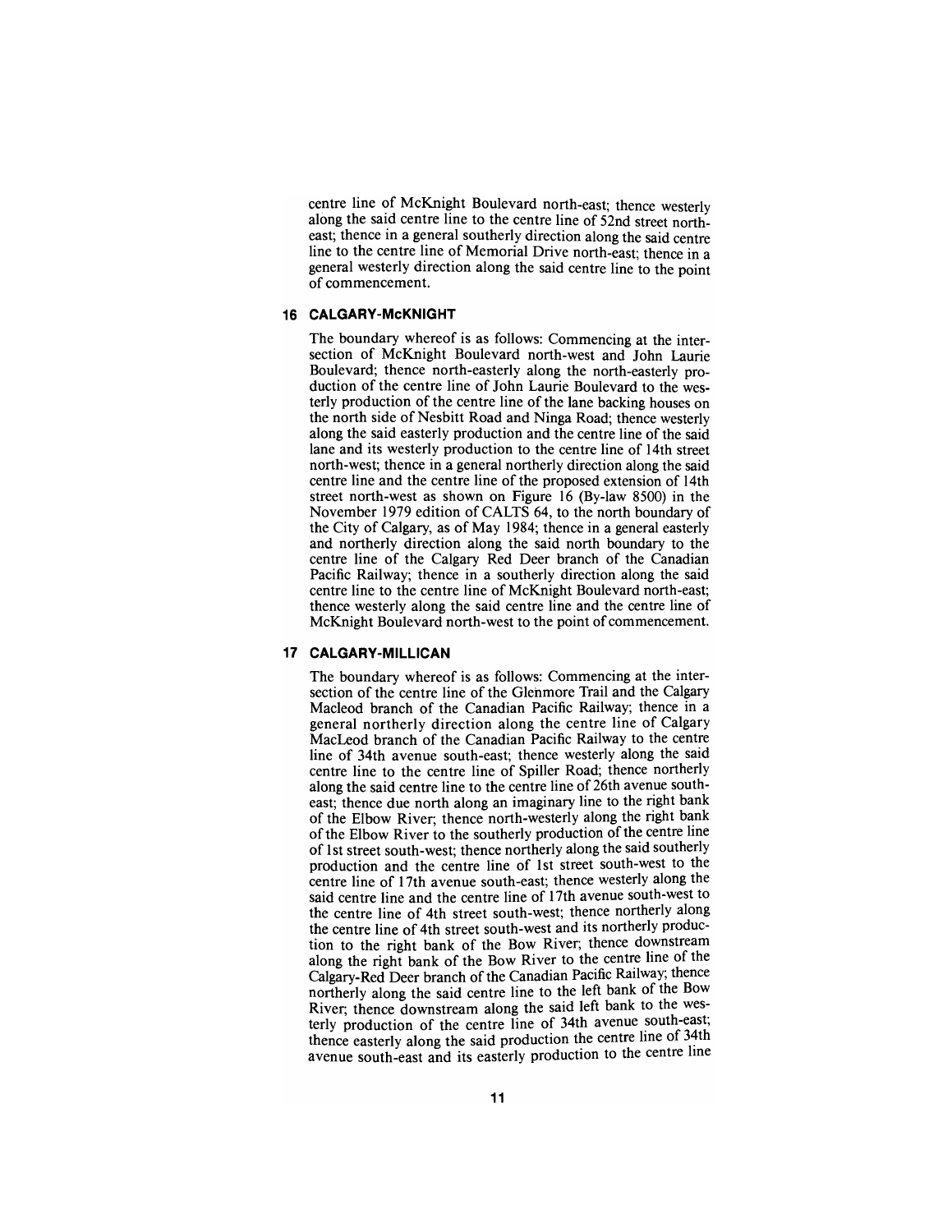of the Canadian National Railway; thence in a north-easteriy direction along the said centre line to the centre line of  $17th$ avenue south-east; thence easterly along the said centre line to the Calgary City Boundary as of May 1984; thence in a general southerly direction along the said boundary to the centre line of 114th avenue south-east; thence westerly along the said centre line to the centre line of the Barlow Trail south-east; thence in a general southerly direction along the said centre line to the centre line of the Deerfoot Trail south-east; thence in a general westerly direction along the said centre line to the left bank of the Bow River; thence upstream along the said left bank to the centre line of the Glenmore Trail; thence in a general north-westerly and westerly direction along the said centre line to the point of commencement.

## **18 CALGARY MONTROSE**

The boundary whereof is as follows: Commencing at the intersection of Memorial Drive and 52nd street north-east; thence northerly along the centre line of 52nd street north-east to the centre line of McKnight Boulevard north-east; thence easterly along the said centre line to the City of Calgary boundary as to May 1984; thence in a general southerly direction along the east boundary of the City of Calgary as of May 1984 to the centre line of the Canadian National Railway; thence in a south-westerly direction along the Canadian National Railway to the centre line of 68th street south-east; thence northerly along the said centre line to the centre line of Memorial Drive north-east; thence westerly along the said centre line to the point of commencement.

## **19 CALGARY-MOUNTAIN VIEW**

The boundary whereof is as follows: Commencing at the intersection of the lane between 7th and 9th avenues north-west and the centre line of Crowchild Trail; thence northerly along the centre line of the Crowchild Trail to the centre line of 16th avenue north-west; thence easterly along said centre line and the centre line of 16th avenue north-east to the centre line of Calgary-Red Deer branch of the Canadian Pacific Railway; thence in a north-westerly direction along the said centre line to the westerly production of the centre line of 24th avenue north-east; thence easterly along the said westerly production and the centre line of 24th avenue north-east to the centre line of Barlow Trail; thence southerly along the said centre line to the centre line of Memorial Drive; thence in a general westerly direction along the said centre line to the centre line of the Calgary-Red Deer branch of the Canadian Pacific Railway; thence southerly along the said centre line to the right bank of the Bow River; thence upstream along the said right bank to the centre line of the Louise Bridge: thence in a north-westerly direction along the said centre line to the centre line of 10th street north-west; thence northerly along the said centre line to the easterly production of the centre line of 8th avenue north-west; thence westerly along the said easterly production, the centre line of 8th avenue north-west, the easterly production of the centre of the lane between 7th and 9th avenues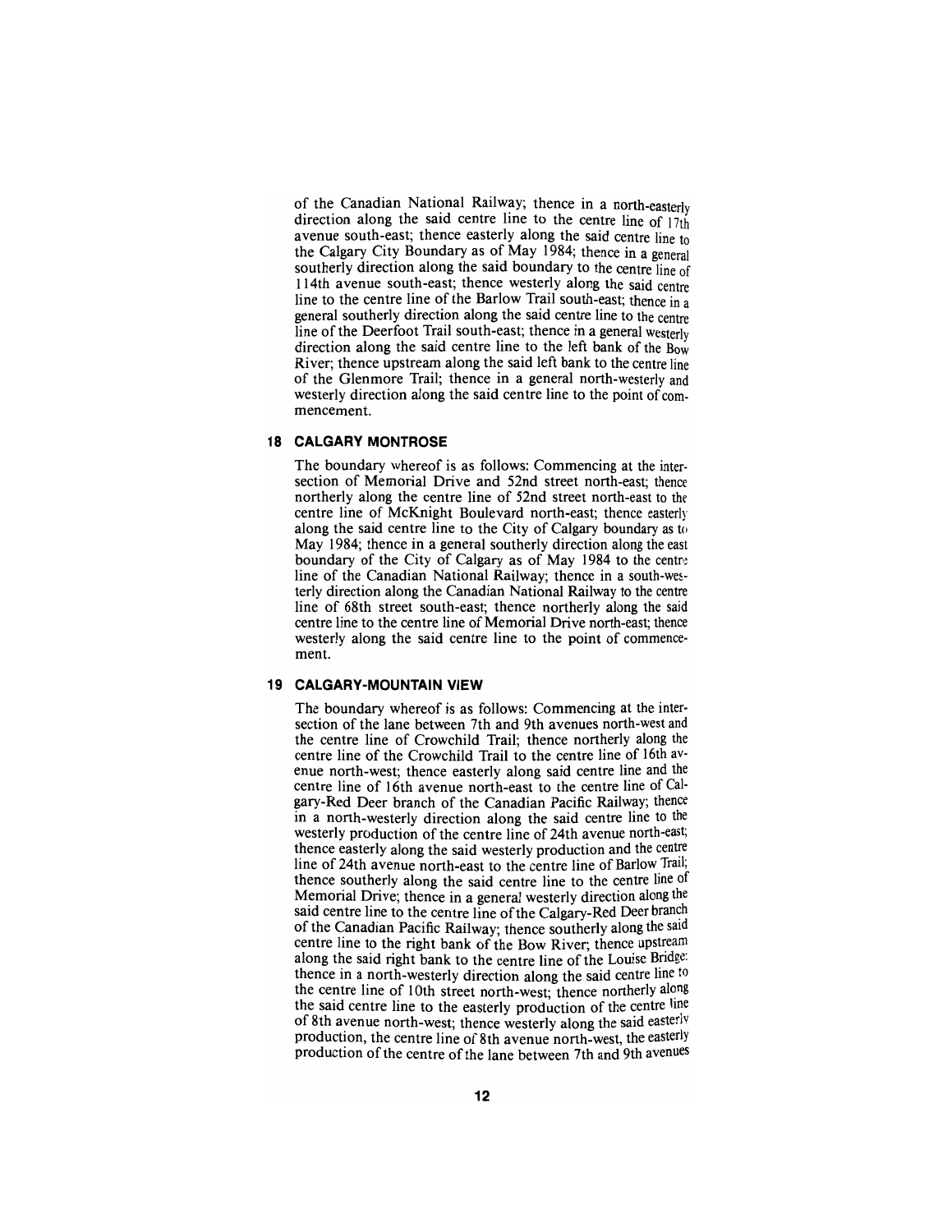north-west, the centre line of the lane between 7th and 9th ave- nues north-west and its westerly production to the point of com- mencement.

## **20 CALGARY NORTH HILL**

The boundary whereof is as follows: Commencing at the intersection of 16th avenue north-west and Crowchild Trail; thence northerly along the centre line of Crowchild Trail to the centre line of 24th avenue north-west; thence easteriy along the said centre line of the centre line of 24th street north-west; thence northeriy along the said centre line to the centre line of Chariebois Drive; thence easterly along the said centre line to the centre line of Chippendale Drive; thence in a general south-easterly and north-easterly direction along the said centre line to the centre line of Chicoutimi Drive; thence in a general south-easterly and north-easterly direction along the said centre line to the centre line of 19th street north-west; thence in a general south-easterly direction along the said centre line to the centre line of the ravine between Canmore Road and Collingwood Drive; thence in a general south-easterly direction along the said centre line of the ravine between the built up areas of Capitol Hill and Collingwood Subdivision to the centre line of 14th street north-west; thence northerly along the said centre line to the centre line of John Laurie Boulevard; thence in a general north-easterly direction along the said centre line, to the centre line of McKnight Boulevard north-west; thence in a general easterly direction along the said centre line and the centre line of McKnight Boulevard north-east to the centre line of the Calgary-Red Deer Branch of the Canadian Pacific Railway; thence in a general southeriy direction along the said centre line to the centre line of 16th avenue north-east; thence westerly along the said centre line and the centre line of 16th avenue north-west, to the point of commencement.

#### **21 CALGARY-NORTH WEST**

The boundary whereof is as follows: Commencing at the intersection of the right bank of the Bow River and the west boundary of the City of Calgary, as of May 1984; thence in a general northerly and easterly direction again along the said City Boundary to the centre line of the proposed extension of Shaganappi Trail, as shown on Figure 16 (By-Law 8500) in the November 1979 edition of CALTS 64; thence in a general southerly direction along the said centre line to the centre line of Edgemont Boulevard; thence in a general south-westerly direction along the said centre line and the centre line of 53rd street north-west to the centre line of Crowchild Trail; thence in a general southeasterly direction along the said centre line to the northeriy production of the centre line of 37th street north-west; thence southerly along the said centre line to the centre line of 32nd Avenue north-west; thence westerly along the said centre line and its westeriy production to the right bank of the Bow River; thence upstream along the said right bank to the point of commencement.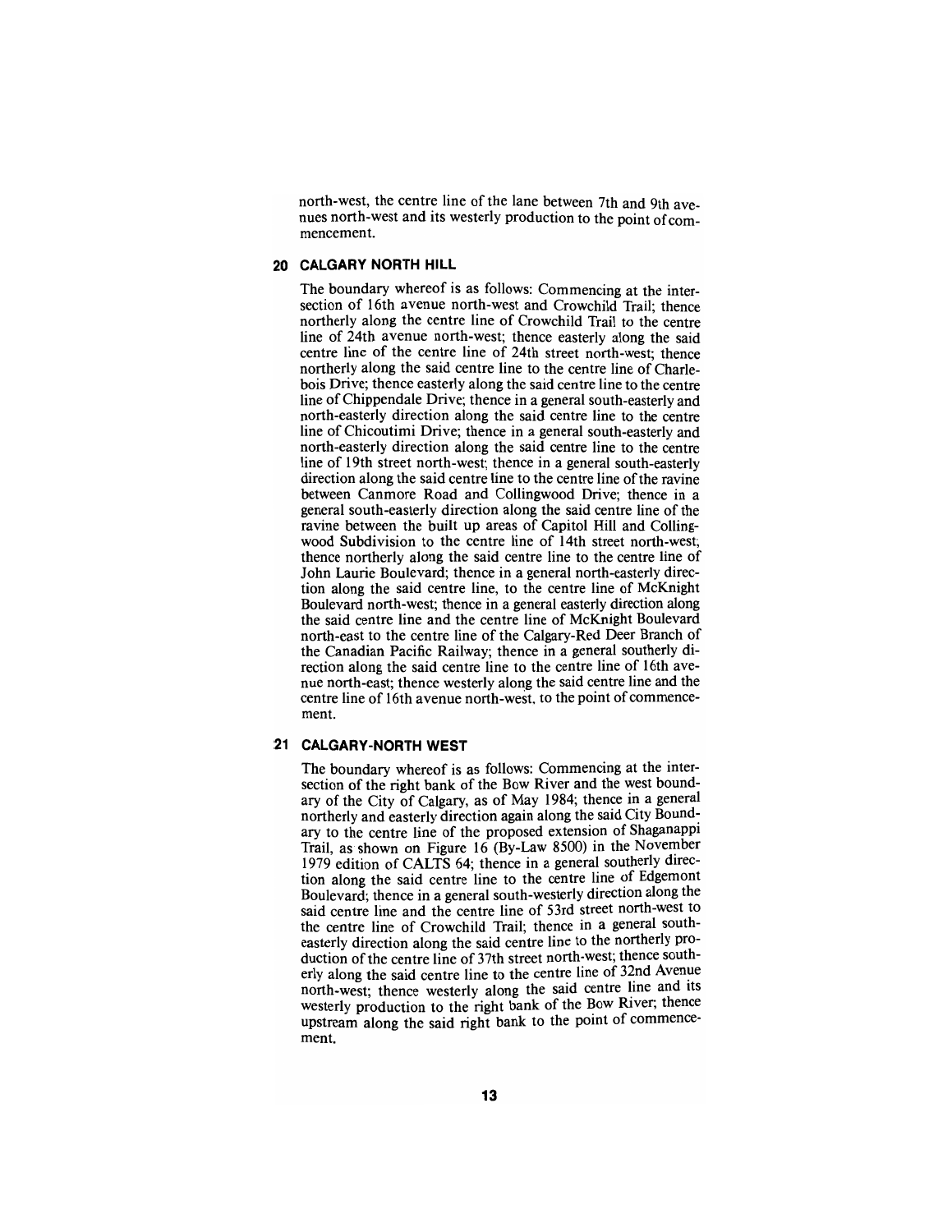## **22 CALGARY-SHAW**

The boundary whereof is as follows: Commencing at the intersection of the westerly production of the centre line of Southland Drive south-west and the Calgary City Boundary as of May 1984. thence in a general easterly direction along the westeriy production and the centre line of Southland Drive south-west, to the centre line of 14th street south-west; thence southerly along the said centre line to the centre line of Anderson Road south-west: thence easterly along the said centre line to the centre line of the Macleod Trail; thence southerly along the said centre line to the Calgary City boundary as of May 1984; thence in a general westerly and northerly direction along the said City Boundary to the point of commencement.

## **23 CALGARY-WEST**

The boundary whereof is as follows: Commencing at the intersection of the right bank of the Bow River with the centre line ofthe Trans-Canada Highway; thence downstream along the right bank of the Bow River to the northerly production of the centre line of 37th street south-west; thence southerly along the said northerly production and the centre line of 37th street southwest to the centre line of 66th avenue south-west; thence westerly along the said centre line to the east boundary of range 2, west of the 5th meridian; thence southeriy along the said east boundary to the north shore of Glenmore Reservoir; thence westerly and northerly along the City of Calgary Boundary as of May 1984 to the north boundary of section 27, township 24, range 2, west of the 5th meridian; thence easterly along the easterly production of said north boundary to the centre line of the Trans-Canada Highway; thence south-easterly along the said centre line to the point of commencement.

#### **24 CAMROSE**

The boundary whereof is as follows: Commencing at the northeast corner of section 24 in township 50, range 19, west of the 4th meridian; thence southerly along the east boundary of range 19 to the north boundary of township 48; thence easterly along the said north boundary to the east boundary of range 17, west of the 4th meridian; thence southerly along the said east boundary to the north boundary of township 47; thence easteriy along the said north boundary to the east boundary of range 16, west of the 4th meridian; thence southerly along the said east boundary to the north boundary of township 42; thence westerly along the said north boundary to the east boundary of range 22, west of the 4th meridian; thence northerly along the said east boundary to the north-east shore of Red Deer Lake; thence northwesterly along the said north-east shore to the north boundary of township 43; thence westerly along the said north boundary to the north-east shore of Samson Lake; thence in a general north-westerly direction along the said north-east shore to the right bank of the Battle River; thence downstream along the said right bank to the east boundary of section 32 in township 44, range 23, west of the 4th meridian; thence northerly along the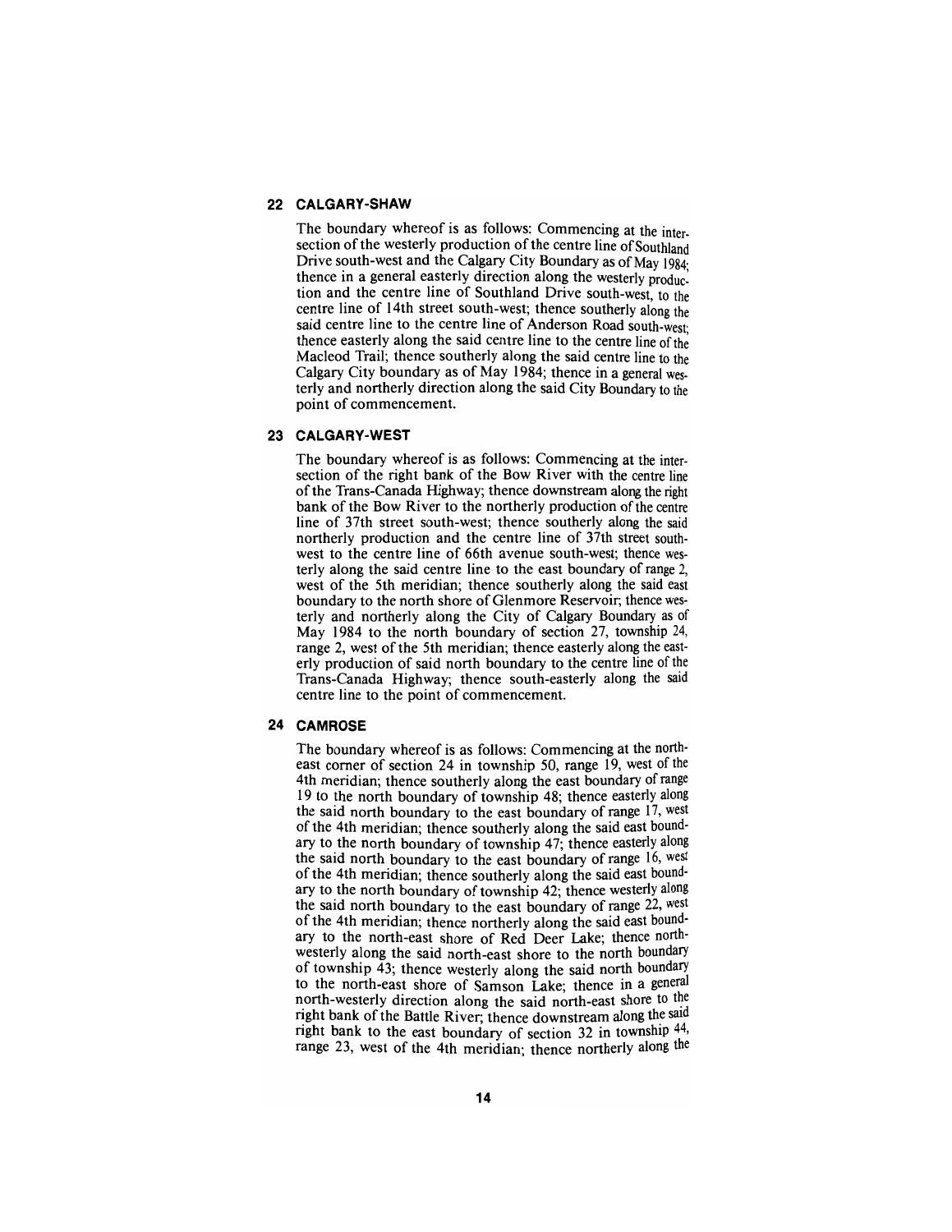said east boundary to the left bank of the Battle River; thence downstream along the said left bank to its most northerly intersection with the east boundary of section 7 in township 46, range 22, west of the 4th meridian; thence northerly along the east boundary of sections 7, 18, 19, 30 and 31 in said township to the north boundary of township 46; thence westerly along the said north boundary to the east shore of Coal Lake; thence in a general north-westerly direction along the said east shore to the north boundary of section 18 in township 48, range 23, west of the 4th meridian; thence westerly along the said north boundary to the east boundary of range 24, west of the 4th meridian; thence northerly along the said east boundary to the north-east comer of section 24 in township 50, range 24, west of the 4th meridian; thence easterly along the north boundary of sections 19 to 24 through township 50 in ranges 19 to 23 inclusive, west of the 4th meridian to the point of commencement.

## **25 CARDSTON**

The boundary whereof is as follows: Commencing at the northeast corner of township 6, range 19, west of the 4th meridian; thence southerly along the east boundary of range 19, west of the 4th meridian, to the south boundary of the Province; thence westerly along the said south boundary to its intersection with the Alberta-British Columbia boundary; thence in a general north-westerly direction along the said boundary to its intersection with the north boundary of the Waterton Lakes National Park; thence in a general north-easterly and south-easteriy direction along the said north boundary to the left bank of the Waterton River; thence downstream along the said left bank to the south shore of the Waterton Reservoir; thence in a general northerly direction along the west shore of the Waterton Reservoir to the left bank of the Waterton River; thence downstream along the said left bank of the Waterton River to its intersection with the north boundary of township 5; thence easteriy along the said north boundary to the left bank of the Belly River; thence downstream along the said left bank to its intersection with the left bank of the Oldman River; thence downstream along the said left bank to its intersection with the left of the St. Mary River; thence upstream along the said left bank to its more easterly intersection with the north boundary of township 6; thence easteriy along the said north boundary to the point of commencement.

## **26 CHINOOK**

The boundary whereof is as follows: Commencing at the intersection of the north boundary of township 35 with the east boundary of the Province; thence southerly along the east boundary of the Province to the left bank of the Red Deer River; thence upstream along the said left bank to the north boundary of township 23, west of the 4th meridian; thence westerly along the said north boundary to the east boundary of range 18, west of the 4th meridian; thence northerly along the said east boundary to the north boundary of township 33; thence easterly along the said north boundary to the east boundary of range 15, west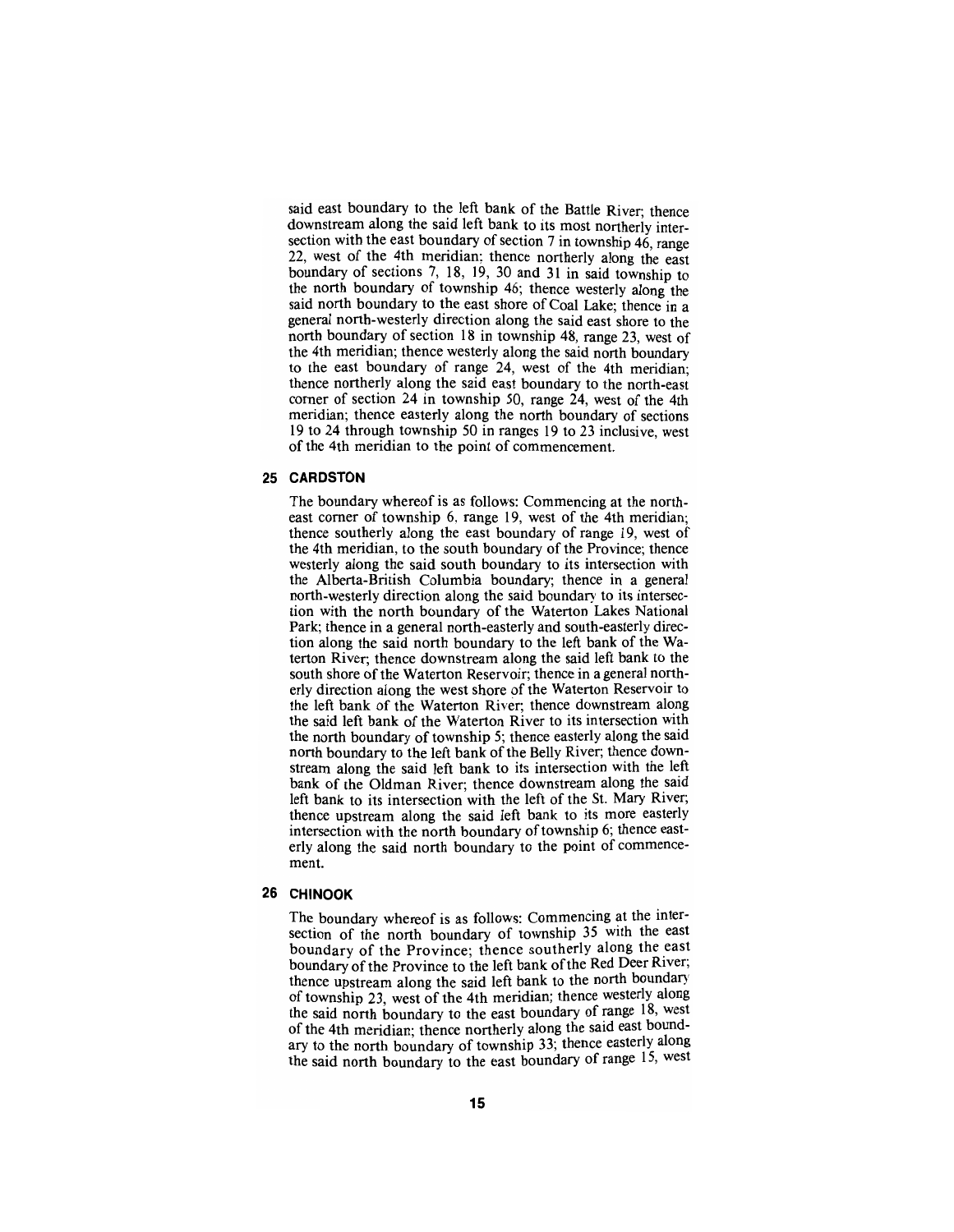of the 4th meridian; thence northerly along the said east boundary to the southern shore of Sullivan Lake; thence a general northerly direction along the west shore of Sullivan Lake to the north boundary of township 34; thence easterly along the said north boundary to the east boundary of range 13, west of the 4th meridian; thence northerly along the said east boundary to the north boundary of township 37; thence easterly along the said north boundary to the east boundary of range 3, west of the 4th meridian; thence southerly along the said east boundary to the north-east comer of section 12 in township 36, range 3, west of the 4th meridian; thence easterly along the north boundary of sections 7, 8 and 9 in township 36, range 2, west of the 4th meridian to the north-east comer of section 9 in said township; thence southerly along the east boundary of sections 9 and 4 in said township to the north boundary of township 35; thence easterly along the said north boundary to the point of commencement.

## **27 CLOVER BAR**

The boundary whereof is as follows: Commencing at the inter- section of the left bank of the North Saskatchewan River and the north boundary of section 14, township 55, range 22, west of the 4th meridian; thence easterly along the north boundary of section 14 in said township to the east boundary of said section 14; thence southerly along the said east boundary to the north boundary of section 11 in said township; thence easterly along the north boundary of section 12, township 55, range 22, west of the 4th meridian, and the north boundary of sections 7, 8, 9, 10, 11 and 12 in township 55, ranges 21 and 20, and the north boundary of sections 7, 8, 9 and 10 in township 55, range 19 to the east boundary of section 10 in township 55, range 19, west of the 4th meridian; thence southerly along the east boundary of sections 10 and 3 in said township to the south boundary of township 55; thence westerly along the said south boundary to the northerly production of the east boundary of section 31,<br>township 54, range 19, west of the 4th meridian; thence south-<br>erly along the said production and east boundary of sections 31,<br>30, 19, 18, 7 and 6 in township 5 meridian to the north boundary of township 53; thence westerly along the said north boundary to the east boundary of range 20, west of the 4th meridian; thence southerly along the said east boundary to the north boundary of section 24, township 50, range 20, west of the 4th meridian; thence westerly along the north boundary of sections 24, 23, 22, 21, 20 and 19 in township 50 through ranges 20 to 23 inclusive to the east boundary of range 24, west of the 4th meridian; thence northeriy along the said east boundary to the north boundary of section 12, town-<br>ship 51, range 24, west of the 4th meridian; thence easterly along the north boundary of sections 7 and 8 in township 51, range 23, west of the 4th meridian to the east boundary of section  $8 \text{ in}$ said township; thence northerly along the east boundary of sections 17, 20, 29 and 32 in township 51, range 23, west of the  $4th$ meridian to the east boundary of section 5, township 52, range 23, west of the 4th meridian to its intersection with the westerly limit of highway 14; thence northerly along the said westerly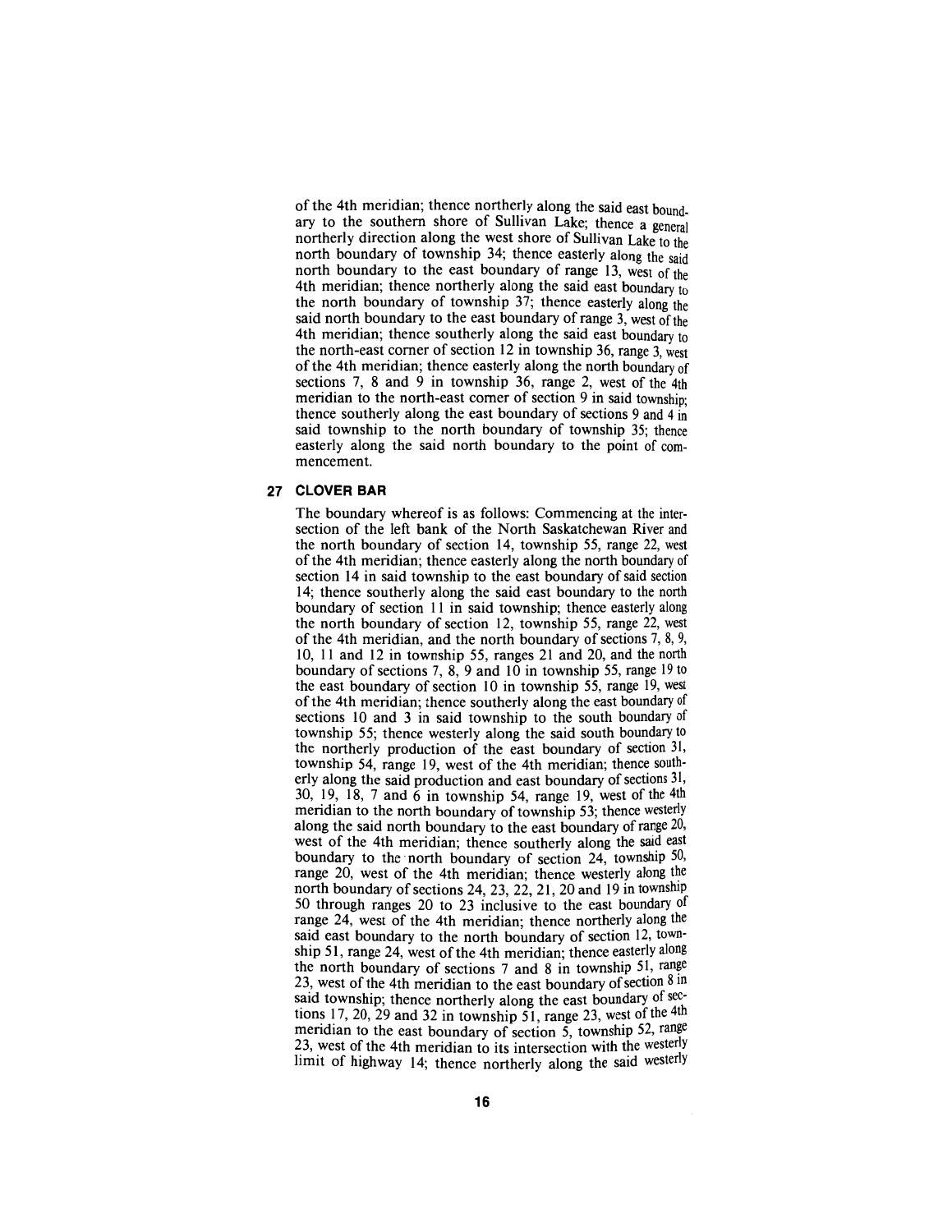limit to the north boundary of section 9, township 52, range  $23$ . west of the 4th meridian; thence easterly along the north boundary of sections 9, 10, 11 and 12 in township 52, range 23, west of the 4th meridian and the north boundary of sections 7,  $\delta$  and 9, township 52, range 22, west of the 4th meridian to the east boundary of section 9 in said township; thence northeriy along the east boundary of sections 16, 21, 28 and 33, township 52, range 22, west of the 4th meridian and the east boundary of sections 4 and 9, township 53, range 22, west of the 4th meridian to the centre line of highway 16; thence westeriy along the said centre line to the southeriy production of the east boundary of section  $13$  in township 53, range 23, west of the 4th meridian; thence northerly along the said east boundary and the east boundary of section 24 in said township to the north boundary of the south half of said section 24; thence westeriy along the said north boundary to the west boundary of the north-west quarter in said section; thence northerly along the said west boundary to the north boundary of the south half of the northwest quarter in said section; thence westeriy along the said north boundary to the east boundary of section 23 in said township; thence northerly along the said east boundary to the north boundary of said section; thence westerly along the said north boundary to the east boundary of section 22 in said township; thence northerly along the east boundary of sections 27 and 34, township 53, range 23, west of the 4th meridian to the right bank of the North Saskatchewan River; thence downstream along the said right bank to the north boundary of section 14, township 54, range 23, west of the 4th meridian; thence westerly along the easterly production of said north boundary to the left bank of the North Saskatchewan River; thence downstream along the said left bank to the point of commencement.

#### **28 CYPRESS**

The boundary whereof is as follows: Commencing at the intersection of the left bank of the Oldman River with the east boundary of range 15, west of the 4th meridian; thence downstream along the left bank of the Oldman River to its intersection with the left bank of the Bow River; thence upstream along the said left bank of the Bow River to the north boundary of township 12; thence easterly along the said north boundary to its most westerly intersection with the left bank of the South Saskatchewan River; thence downstream along the said left bank to the east boundary of range 7, west of the 4th meridian; thence northerly along the said east boundary to the north boundary of township 13; thence easterly along the said north boundary to its most westerly intersection with the left bank of the South Saskatchewan River; thence downstream along the said left bank of the South Saskatchewan River to its most southeriy intersection with the east boundary of the Province; thence southeriy along the said east boundary to the south-east comer of the Province; thence westerly along the south boundary of the Province to the east boundary of range 11, west of the 4th meridian; thence northerly along the said east boundary to the right bank of the Milk River; thence upstream along the said right bank to the east boundary of section 20, township 2, range 11, west of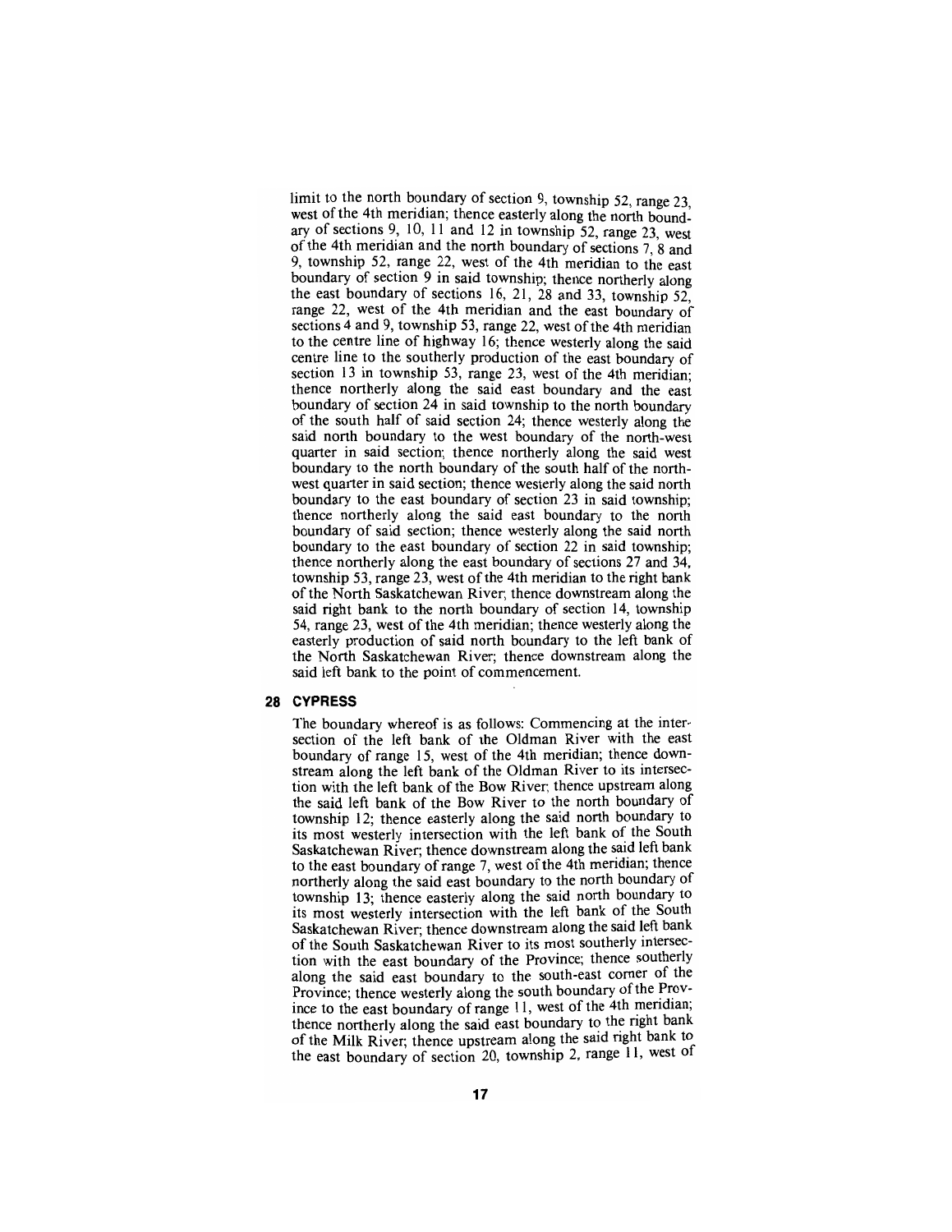the 4th meridian; thence northerly along the east boundary of sections 20, 29 and 32 in said township and the east boundary of sections 5, 8, 17, 20, 29 and 32 in township 3, range 11, west of the 4th meridian to the north boundary of township 3; thence westerly along the said north boundary to the east boundary of range 14, west of the 4th meridian; thence northerly along the said east boundary to the north boundary of township 4; thence westerly along the said north boundary to the east boundary of range 15, west of the 4th meridian; thence northerly along the said east boundary to point of commencement, excluding thereout the Electoral Division of Medicine Hat, which is described as follows:

The boundary whereof is as follows: Commencing at the inter-<br>section of the left bank of the South Saskatchewan River and the east boundary of section 6, township 13, range 6, west of the 4th meridian; thence easterly along the left bank of the South Sas-<br>katchewan River to the west boundary of the east half of section 4 in said township; thence northerly along the said west bound- ary to the north boundary of said section; thence easterly along the said north boundary to the east boundary of said section 4; thence northerly along the east boundary of section 9, township 13, range 6, west of the 4th meridian to the northerly limit of road plan number 363E.Z. in said section; thence south-easterly along north boundary of said road plan to the east boundary of section 3 in township 13, range 6, west of the 4th meridian; thence northerly along the east boundary of sections 3, 10 and 15 in said township to the north boundary of said section 15; thence easterly along the north boundary of sections 14 and 13 in said township to the left bank of the South Saskatchewan River; thence south-easterly along the said left bank to the east boundary of section 13; thence northerly along the northerly production of the east boundary of section 13 in said township to the right bank of the South Saskatchewan River; thence up- stream in a general south-easterly direction along the right bank of the South Saskatchewan River to the south boundary of the north half of section 33 in township 12, range 5, west of the 4th meridian; thence easterly along the said south boundary to the east boundary of west half of said section 33; thence southerly along the said east boundary and east boundary of west half of section 28 to south boundary of north half of said section 28; thence easterly along the said south boundary to the easteriy limit of certificate of title 791187943 dated November 7, 1979; thence south-westerly along south-easterly limit of said certifi- cate of title and its south-easterly production to the westerly limit of railway plan 22908; thence south-easteriy along the said westerly limit to the north boundary of section 21, township  $12$ , range 5, west of the 4th meridian; thence easterly along the said north boundary to the east boundary of said section 21; thence southerly along the said east boundary to the south boundary of the north half of said section; thence westerly along the said south boundary to the westerly limit of railway plan 22908; thence south along westerly limit to the north boundary of section  $9$ , township 12, range 5, west of the 4th meridian; thence westerly along north boundary of sections 9, 8 and 7 in said township and sections 12, 11 and 10 in township 12, range 6, west of the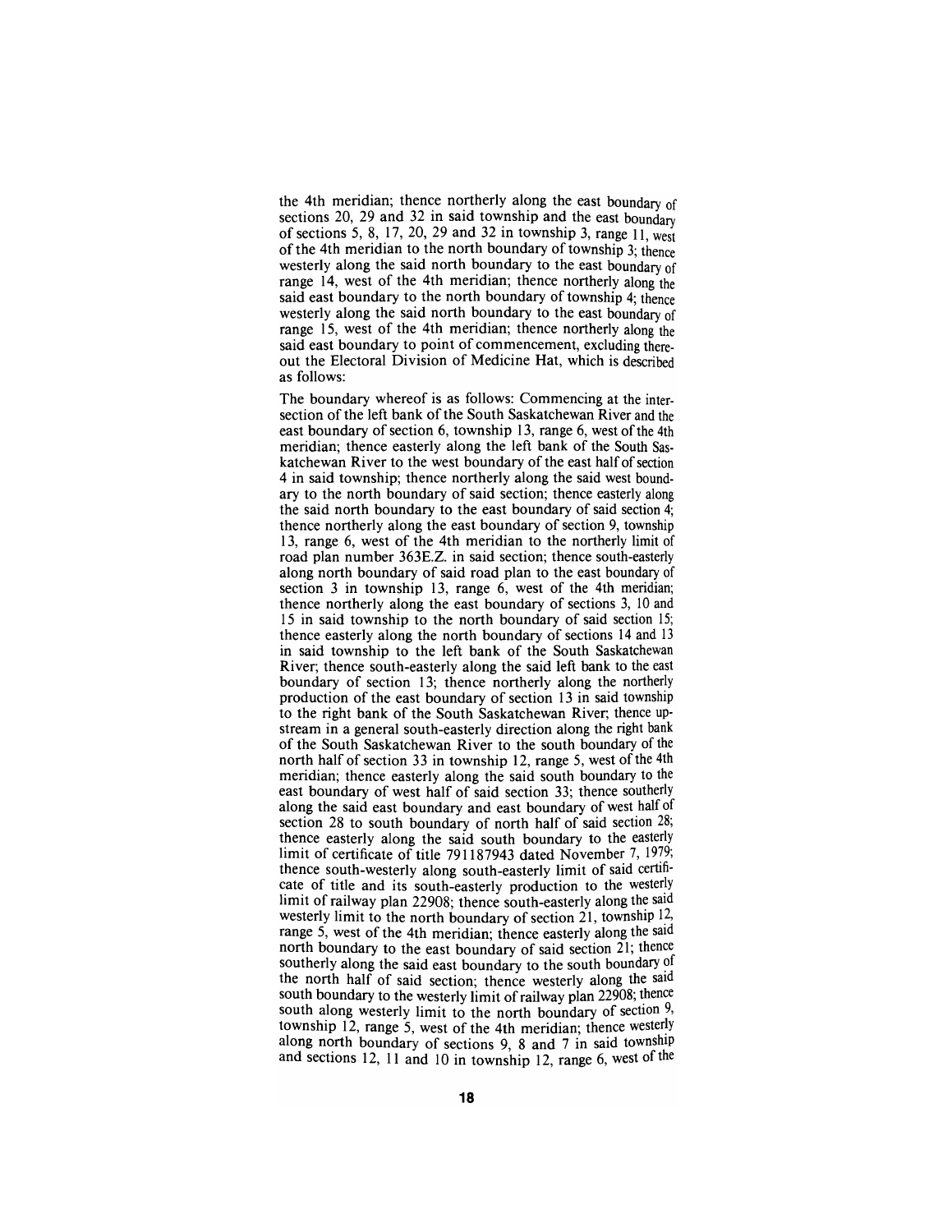4th meridian to the west boundary of the east half of section 10 in said township; thence northerly along the west boundary of the east half of sections 15 and 22 in said township to the north boundary of section 22 in said township; thence westerly along the north boundary of sections 22 and 21 to the east boundary of section 20 of said township; thence northerly along the east boundary of section 29, township 12, range 6, west of the 4th meridian to the north boundary of said section and township; thence westerly along the north boundary of said section 29 to the east boundary of section 31 of said township; thence northerly along east boundary of section 31, township 12, range 6, west of the 4th meridian and section 6, township 13, range 6, west of the 4 meridian to the point of commencement.

## **29 DRAYTON VALLEY**

The boundary whereof is as follows: Commencing at the intersection of the east boundary of range 16, west of the 5th meridian and the north boundary of township 50; thence easterly along the north boundary of township 50 to the left bank of the Pembina River; thence downstream along the said left bank to the north boundary of township 52; thence easterly along the said north boundary to the east boundary of range 6, west of the 5th meridian; thence southerly along the said east boundary to the north-east comer of section 24 in township 52, range 6, west of the 5th meridian; thence easterly along the north boundary of sections 19 to 24 in township 52, range 5, west of the 5th meridian to the east boundary of range 5, west of the 5th meridian; thence southerly along the said east boundary to the left bank of the North Saskatchewan River; thence downstream along the said left bank to its intersection with the north boundary of township 50, range 26, west of the 4th meridian; thence easterly along the said north boundary to the east boundary of range 26, west of the 4th meridian; thence southerly along the said east boundary to the north boundary of township 47; thence westeriy along the said north boundary to the east boundary of section 35 in township 47, range 27, west of the 4th meridian; thence southerly along the said east boundary and the east boundary of sections 26, 23, 14, 11 and 2 in said township and sections 34, 27, 22, 15, 10 and 3 in township 46, range 27, west of the 4th meridian to the north boundary of township 45; thence westerly along the said north boundary to the east boundary of range 4, west of the 5th meridian; thence southeriy along the said east boundary to the north boundary of township 44; thence westerly along the said north boundary to the east boundary of the O'Chiese Indian Reserve No. 203; thence northeriy along the said east boundary to the north boundary of the said Indian Reserve; thence westeriy along the said north boundary to the west boundary of the said Indian Reserve; thence southerly along the said west boundary to the north boundary of township 44; north boundary of township 44; thence westerly along the said north boundary to the east boundary of range 15, west of the 5th meridian; thence northeriy along the said east boundary to the north boundary of township 47; thence westerly along the said north boundary to the east boundary of range 16, west ot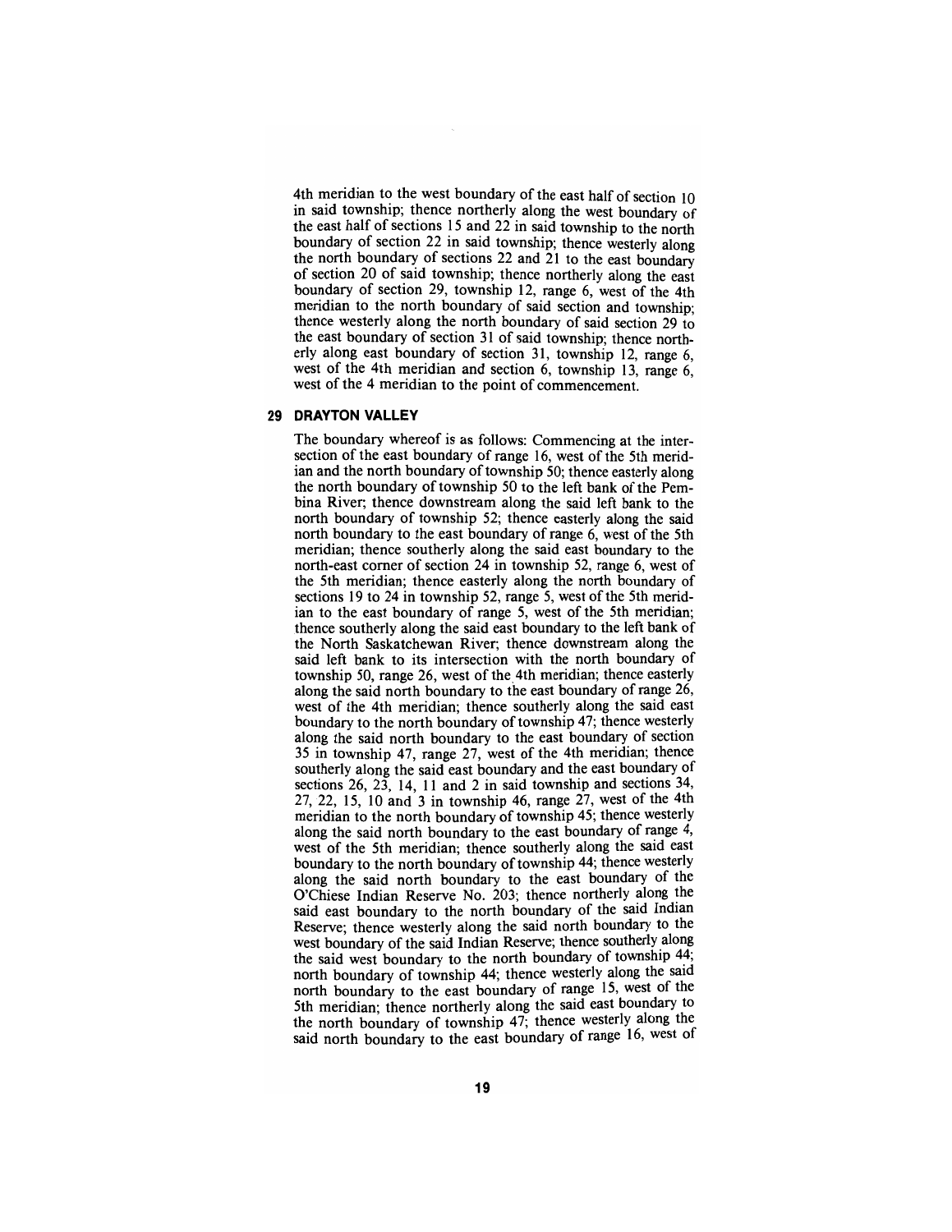the 5th meridian; thence northerly along the said east boundary to the point of commencement.

#### **30 DRUMHELLER**

The boundary whereof is as follows: Commencing at the northeast corner of township 33, range 18, west of the 4th meridian; thence southerly along the east boundary of range 18, west of the 4th meridian to the north boundary of township 23; thence westerly along the said north boundary to the east boundary of range 21, west of the 4th meridian; thence southerly along the said east boundary to the centre line of the Trans-Canada Highway; thence in a general westerly and north-westerly direction along the said centre line to its intersection with the north boundary of section 25 in township 22, range 23, west of the 4th meridian; thence westerly along the said north boundary and the north boundary of sections 26, 27, 28 and 29 in said township to its intersection with Blackfoot Indian Reserve number 146 in township 22, range 23; thence in a general north-westerly and south-westerly direction along the said reserve boundary to the left bank of the Bow River; thence upstream along the said left bank to the city of Calgary boundary as of May 1984; thence easterly and northerly along the said City boundary to the north boundary of section 13, township 25, range 29, west of the 4th meridian; thence easterly along the said north-boundary in said township and the north boundary of sections 18, 17, 16, 15, 14 and 13 in township 25, range 28, west of the 4th meridian to the east boundary of range 28, west of the 4th meridian; thence northerly along the said east boundary to the north boundary of township 25; thence easterly along the said north boundary to the east boundary of range 26, west of the 4th meridian; thence northerly along the said east boundary to the north boundary of township 27; thence easterly along the said north boundary to the east boundary of range 24, west of the 4th meridian; thence northerly along the said east boundary to the north boundary of township 29; thence easterly along the said north boundary to the east boundary of range 23, west of the 4th meridian; thence northerly along the said east boundary to the north boundary of township 31; thence easterly along the said north boundary to the left bank of the Red Deer River; thence upstream along the said left bank to the north boundary of township 33; thence easterly along the said north boundary to the point of commencement.

## **31 DUNVEGAN**

The boundary whereof is as follows: Commencing at the intersection of the west boundary of the Province with the north boundary of township 104; thence easterly along the north boundary of township 104 to the 6th meridian; thence southeriy along the said 6th meridian to the north boundary of township 96; thence westerly along the said north boundary to the east boundary of range 2, west of the 6th meridian; thence southerly along the said east boundary to the north boundary of township 85; thence easterly along the said north boundary to the 6th meridian; thence southeriy along the said 6th meridian to the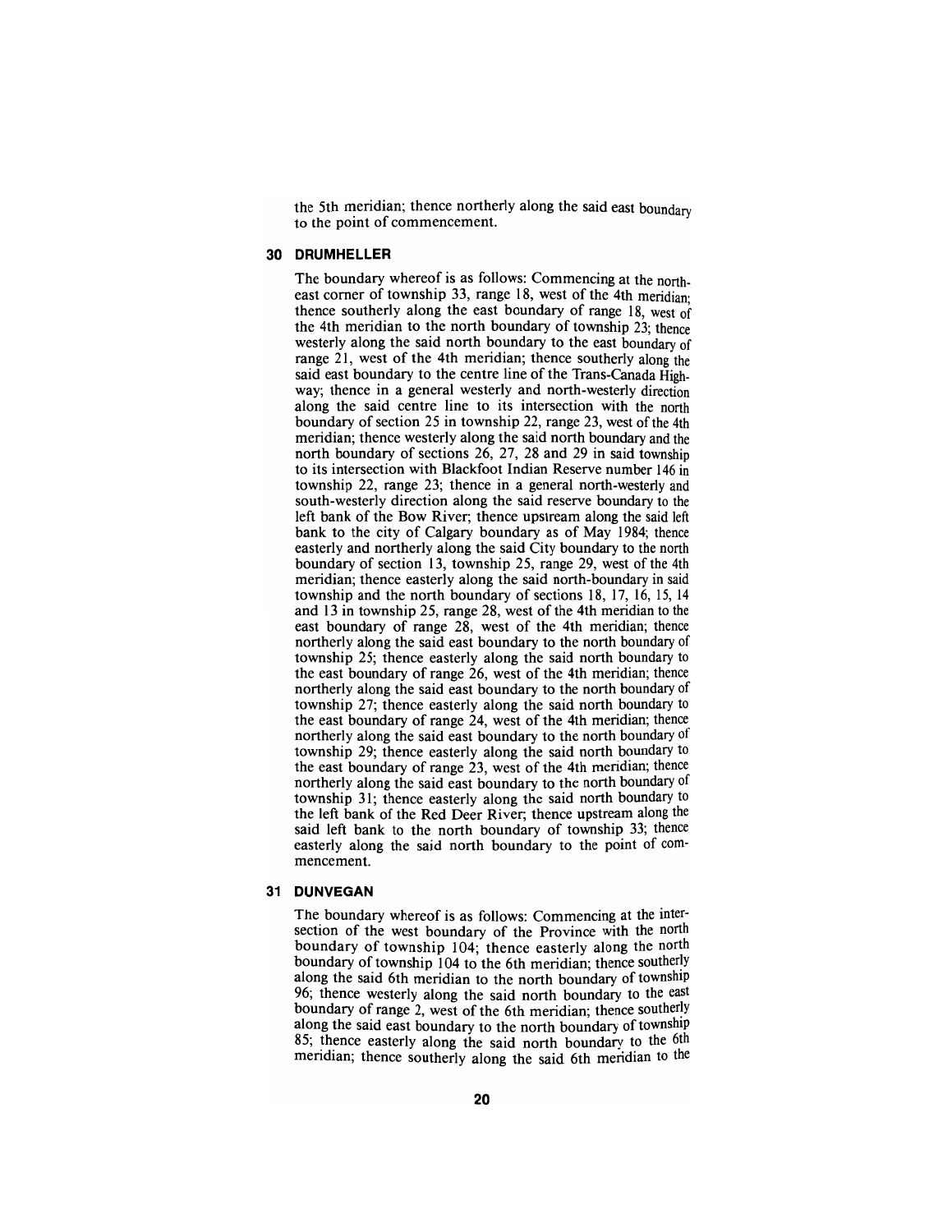north boundary of township 83; thence easterly along the said north boundary to its most westerly intersection with the shore of Cardinal Lake; thence in a general north-easterly and southwesterly direction along the shore of the northerly portion of the said Cardinal Lake to the east boundary of section 34 in township 83, range 24, west of the 5th meridian; thence southeriy along the east boundary of sections 34, 27, 22, 15, 10 and 3 in said township to the north boundary of township 82; thence easterly along the said north boundary to the north-east comer of section 34 in township 82, range 24, west of the 5th meridian; thence southerly along the east boundary of sections 34 and 27 in said township to the north east comer of section 22 in said township 82, range 24, west of the 5th meridian; thence easterly along the north boundary of section 23 in said township to the north-east comer of said section; then southerly along the east boundary of sections 23, 14, 11 and 2 in said township 82, range 24, west of the 5th meridian and section 35 in township 81, range 24, west of the 5th meridian to the left bank of the Peace River; thence downstream along the said left bank to the north boundary of township 82; thence easterly along the said north boundary to the right bank of the Smoky River; thence upstream along the said right bank of the south boundary of section 2, township 76, range 2, west of the 6th meridian; thence westerly along the said south boundary to the west boundary of said section; thence northerly along the said west boundary to the north boundary of said section; thence westerly along the north boundary of sections 3 and 4 in township 76, range 2, west of the 6th meridian to the east boundary of section 5, township 76, range 2, west of the 6th meridian; thence southerly along the said east boundary to the south boundary of the north half of said section; thence westerly along the said south boundary to the west boundary of the east half of said section 5; thence southerly along the said east boundary and the east boundary of the west half of section 32, township 75, range 2, west of the 6th meridian to the north boundary of the south half of said section; thence westerly along the said north boundary and the north boundary of the south half of section 31 to the west boundary of the east half of section 31 in said township; thence southeriy along the said west boundary to the north boundary of section 30, township 75, range 2, west of the 6th meridian; thence westerly along the said north boundary to the east boundary of range 3, township 75, west of the 6th meridian; thence southeriy along the said east boundary to the north boundary of the south half of section 25, township 75, range 3, west of the 6th meridian; thence westerly along the said north boundary and the north boundary of the south half of section 26, township 75, range 3, west of the 6th meridian to the east boundary of section  $27$  in said township; thence southerly along the east boundary of sections 27, 22, 15, 10 and 3 to the south boundary of township 75; thence westeriy along the said south boundary to the east boundary of section 5, township 75, range 7, west of the 6th meridian; thence northerly along the east boundary of said section and the east boundary of section 8 in township 75, range 7, west of the 6th meridian to the north boundary of said section; thence westeriy along the north boundary of sections  $8$  and  $7$  in township 75, range  $7$ , west of the 6th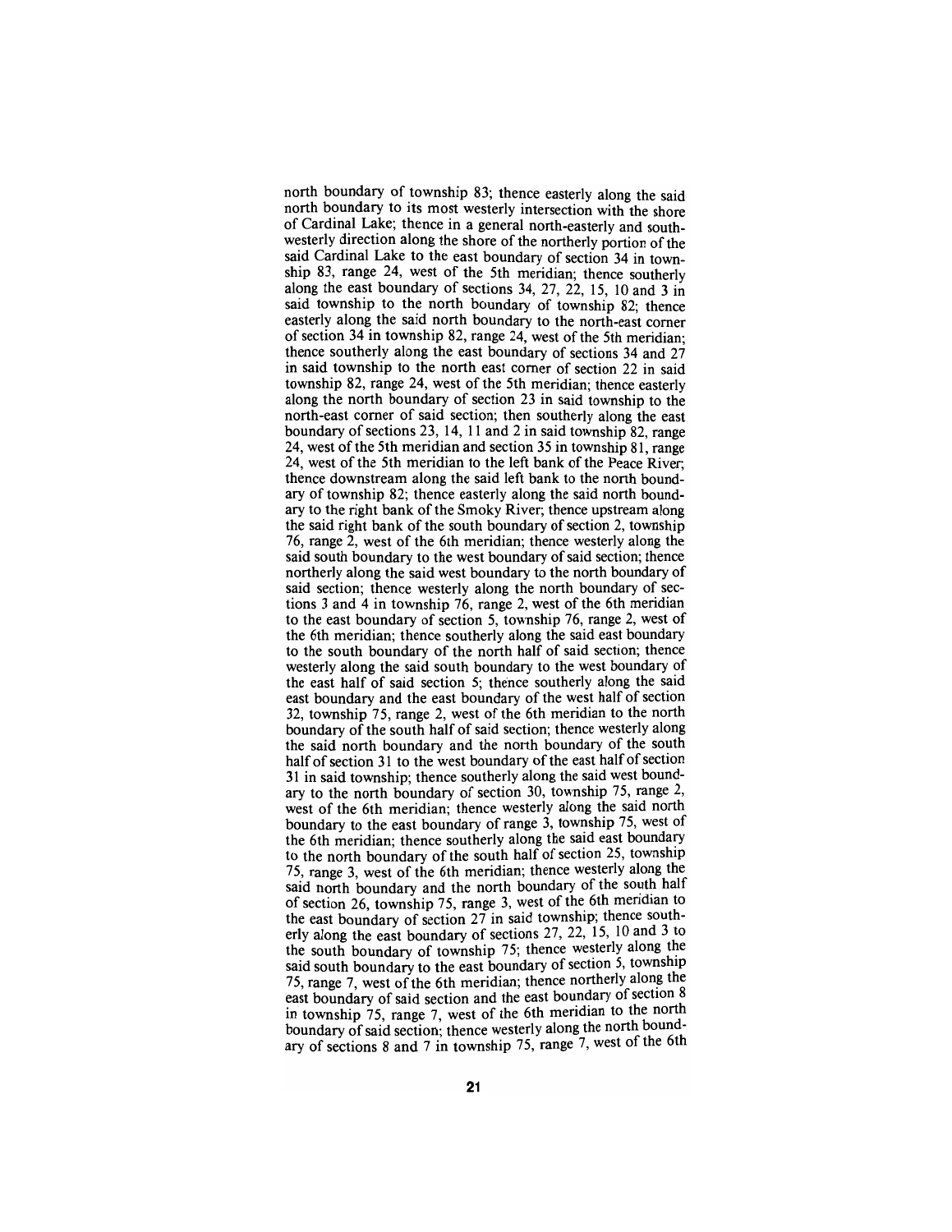meridian and sections 12, 11 and 10 in township 75, range  $8$ west of the 6th meridian to the east boundary of section 9, township 75, range 8, west of the 6th meridian; thence northerly along the east boundary of sections 16, 21, 28 and 33 in said township to the north boundary of township 75; thence westerly along the said north boundary to the east boundary of section 35, township 75, range 10, west of the 6th meridian; thence southeriy along the said east boundary to the north boundary of section 26, township 75, range 10, west of the 6th meridian; thence westerly along the said north boundary to the east boundary of section 27 in said township; thence southerly along the said east boundary to the north boundary of section 22 in said township; thence westerly along the north boundary of sections 22, 21 and 20 to the east boundary of section 19 in township 75, range 10, west of the 6th meridian; thence southerly along the said east boundary and the east boundary of section 18 in township 75, range 10, west of the 6th meridian to the north boundary of section 7 in said township; thence westerly along the north boundary of section  $7$  in township  $75$ , range 10, west of the 6th meridian and the north boundary of section 12, township 75, range 11, west of the 6th meridian to the east boundary of section 11, township 75, range 11, west of the 6th meridian; thence southerly along the said east boundary and the east boundary of section 2, township 75, range 11, west of the 6th meridian to the south boundary of township 75; thence westerly along the said south boundary to the east boundary of section 3, township 75, range 12, west of the 6th meridian; thence northerly along the said east boundary to the north boundary of said section; thence westerly along the said north boundary and the north boundary of sections 4 and 5, township 75, range 12, west of the 6th meridian to the east boundary of section 6 in said township; thence northerly along the east boundary of section 7 in said township to the north boundary of said section; thence westerly along the said north boundary of section 7, township 75, range 12, west of the 6th meridian and the north boundary of sections 12, 11, 10, 9, 8 and 7, township 75, range 13, west of the 6th meridian to the west boundary of the Province; thence northerly along the said west boundary to the point of commencement.

#### **32 EDMONTON-AVONMORE**

The boundary whereof is as follows: Commencing at the intersection of the centre line of the Edmonton-Leduc branch of the Canadian Pacific Railway and the centre line of 82nd avenue; thence easterly along the centre line of 82nd avenue to the centre line of 50th street; thence northerly along the said centre line to the centre line of 92nd avenue; thence easterly along the said centre line to the east boundary of section 25, township 52, range 24, west of the 4th meridian; thence southerly along the said section to the southeriy limit of highway 14; thence easterly along the southerly limit of said highway through sections 30 and 29 in township 52, range 23, west of the 4th meridian and southerly along the westerly limit of said highway through sections  $29, 20$ and 17 in said township to its intersection with the centre line of the proposed Whitemud Drive as shown on the City of Edmonton 1984 Capital Roadway Construction Program (the said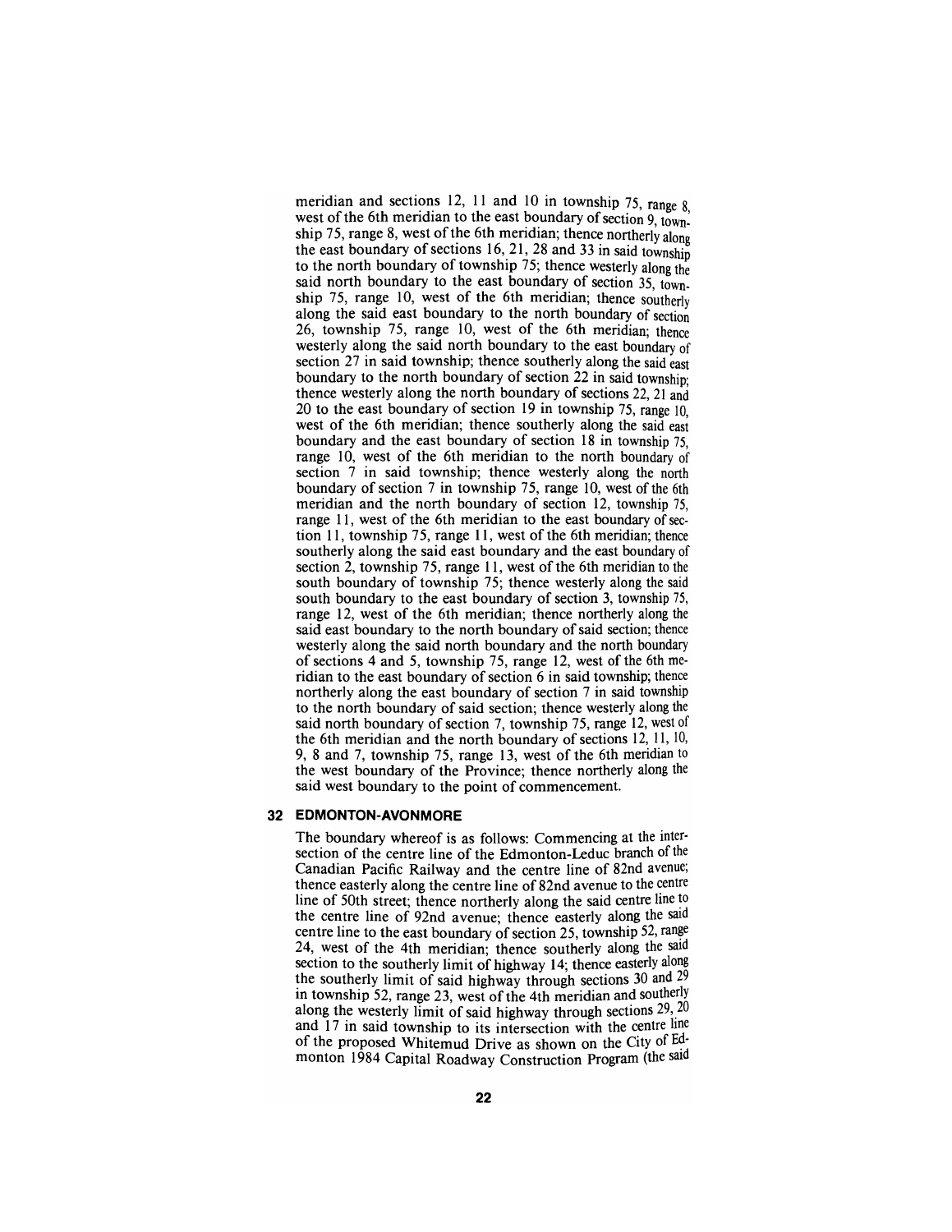limits of highway 14 being the southeriy and westeriy limits of the right of way necessary for the operation and maintenance of the highway and traffic interchanges); thence in a general westerly direction along the said centre line and the centre line of the Whitemud Drive to the centre line of 66th street; thence in a general southerly direction along the said centre line to the centre line of 23rd avenue; thence in a general westerly direction along the said centre line to its intersection with the centre line of the Edmonton-Leduc branch of the Canadian Pacific Railway; thence in a general northerly direction along the said railway centre line to the point of commencement.

## **33 EDMONTON-BELMONT**

The boundary whereof is as follows: Commencing at the intersection of 82nd street and the westerly production of the south boundary of the north half of section 10, township 54, range 24, west of the 4th meridian; thence easterly along the westerly production and the south boundary of the north half of sections 10 and 11 of said township to the east boundary of the west half of section 11 of said township; thence northerly along the east boundary of the west half of sections 11, 14, 23, 26 and 35 in said township to the north boundary of section 35 in said township; thence easterly along north boundary of sections 35 and 36 in said township and sections 31, 32, 33 and 34 in township 54, range 23, west of the 4th meridian to the east boundary of section 34 in township 54, range 23, west of the 4th meridian; thence southerly along the east boundary of sections 34, 27 and 22 in said township to the centre line of the Edmonton-Vegreville Branch of the Canadian National Railway; thence southwesterly along the centre line of the said Canadian National Railway to the centre line of the Canadian National Railway between 126 avenue and 127 avenue; thence westerly along the said centre line to the centre line of 82nd street; thence northeriy along the center line of 82nd street to the point of commencement.

#### **34 EDMONTON-BEVERLY**

The boundary whereof is as follows: Commencing at the interesection of centre line of the Edmonton-Vegreville branch of the Canadian National Railway and the centre line of the Canadian National Railway between 126th avenue and 127th avenue; thence north-easterly along the centre line of the Vegreville branch of the Canadian National Railway to the east boundary of section 22 in township 54, range 23, west of the 4th mendian; thence southerly along the said east boundary to the north boundary of section  $14$  in said township; thence easterly along the north boundary of section 14 and its easteriy production in said township to the right bank of the North Saskatchewan River; thence in a general southerly direction along the right bank of the North Saskatchewan River to the east boundary of section 34 in township 53, range 23, west of the 4th mendian; thence southerly along the east boundaries of section 34, 27, 22 and 15 in said township to the northeriy limit of highway 16; (the nortnerly limit being the right of way necessary for the operation ana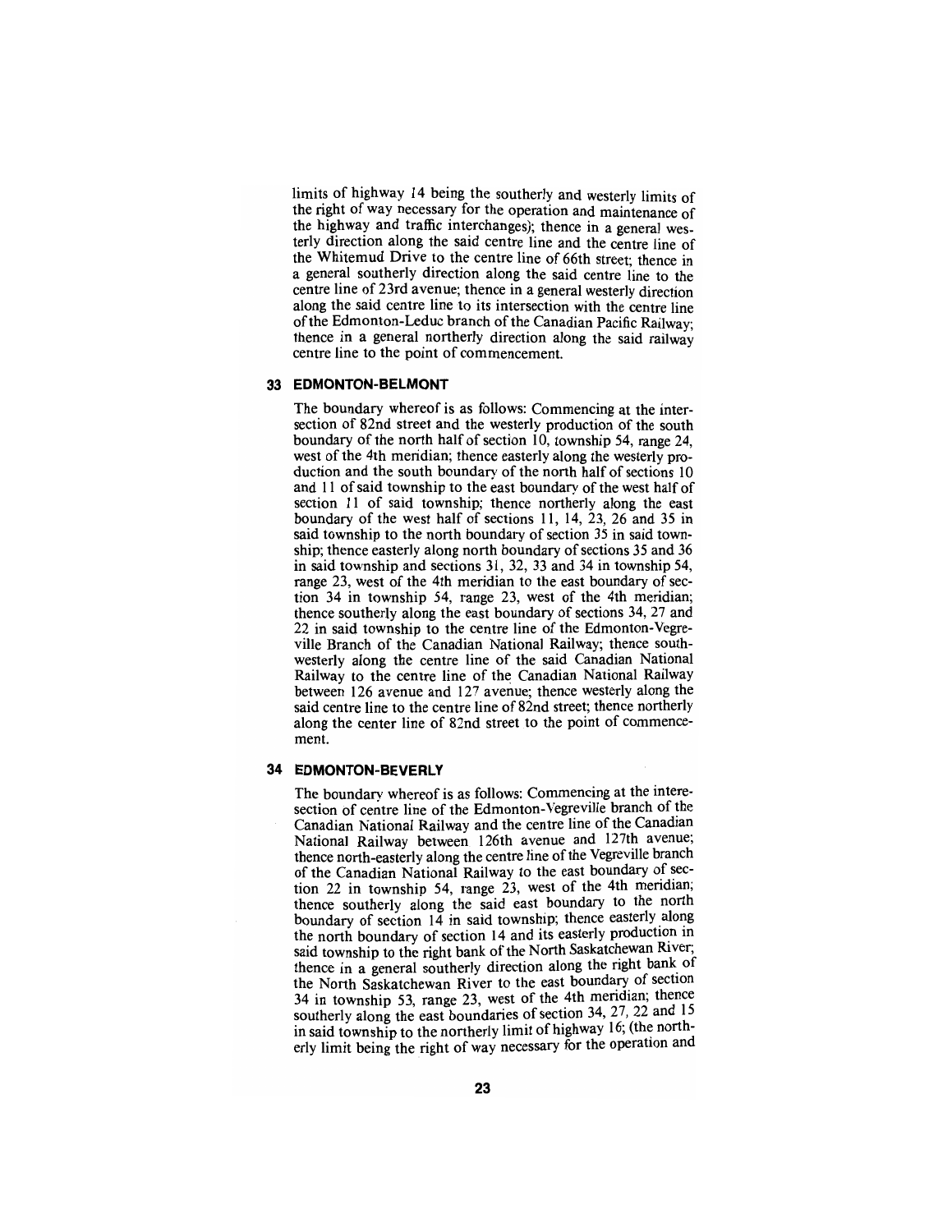maintenance of the highway and interchanges); thence westerly along the said northerly limit to the west boundary of the east half of section 17 in township 53, range 23, west of the 4th meridian; thence southerly along the said west boundary and the west boundary of the east half of section 8 in said township to the southerly limit of highway 16 as shown on plan 4005PX' thence westerly along the said southerly limit to IR 8 as shown on said plan; thence westerly in a straight line to IR 71 as shown on said plan; thence westerly to IR 72 and along the southerly limit of said plan to the right bank of the North Saskatchewan River; thence upstream along the said right bank to the southeriy production of the centre line of 50th street; thence northeriy along the said southerly production and the centre of 50th street to the centre line of Canadian National Railway between 126th avenue and 127th avenue; thence westerly along the said centre line to the point of commencement.

## **35 EDMONTON-CALDER**

The boundary whereof is as follows: Commencing at the inter- section of the Edmonton-St. Albert City boundary as of May 1984, and the centre line of St. Albert Trail; thence generally north-easterly along the Edmonton-St.Albert City boundary to the north boundary of the south half of section 12, township 54, range 25, west of the 4th meridian; thence easterly along the said north boundary of said township and the north boundary of the south half of sections 7 and 8, township 54, range 24, west of the 4th meridian and their easterly productions to the centre line of 97th street; thence southerly along the said centre line to the centre line of Castle Downs road; thence in a westerly and south- erly direction along the said centre line, the centre line of 113A street and its southerly production to the centre line of Canadian National Railway between Yellowhead Trail and 127th avenue; thence westerly along the said centre line to the centre line of 149th street; thence northerly along the said centre line to the centre line of 128 avenue; thence northerly along the east bound-<br>ary of the west half of section 23 in township 53, range 25, west of the 4th meridian; and its northerly production to the centre line of 137th avenue; thence easterly along the said centre line to the centre line of the St. Albert Trail; thence north-westerly along the said centre line to the point of commencement.

#### **36 EDMONTON-CENTRE**

The boundary whereof is as follows: Commencing at the intersection of the centre line of Stony Plain Road with the centre line of Groat Road; thence in a general south-easteriy direction along the centre line of Stony Plain Road to the centreline of 121st street; thence northerly along the said centre line and its northerly production to the centre line of the Canadian National Railway between 106th and 107th avenues; thence in a general southeriy and easterly direction along the said centre line to the southerly production of the centre line of 113th street; thence northeriy along the said southeriy production and the centre line of 113th street to the centre line of 111th avenue; thence easterly along the said centre line to the centre line of 101st street; thence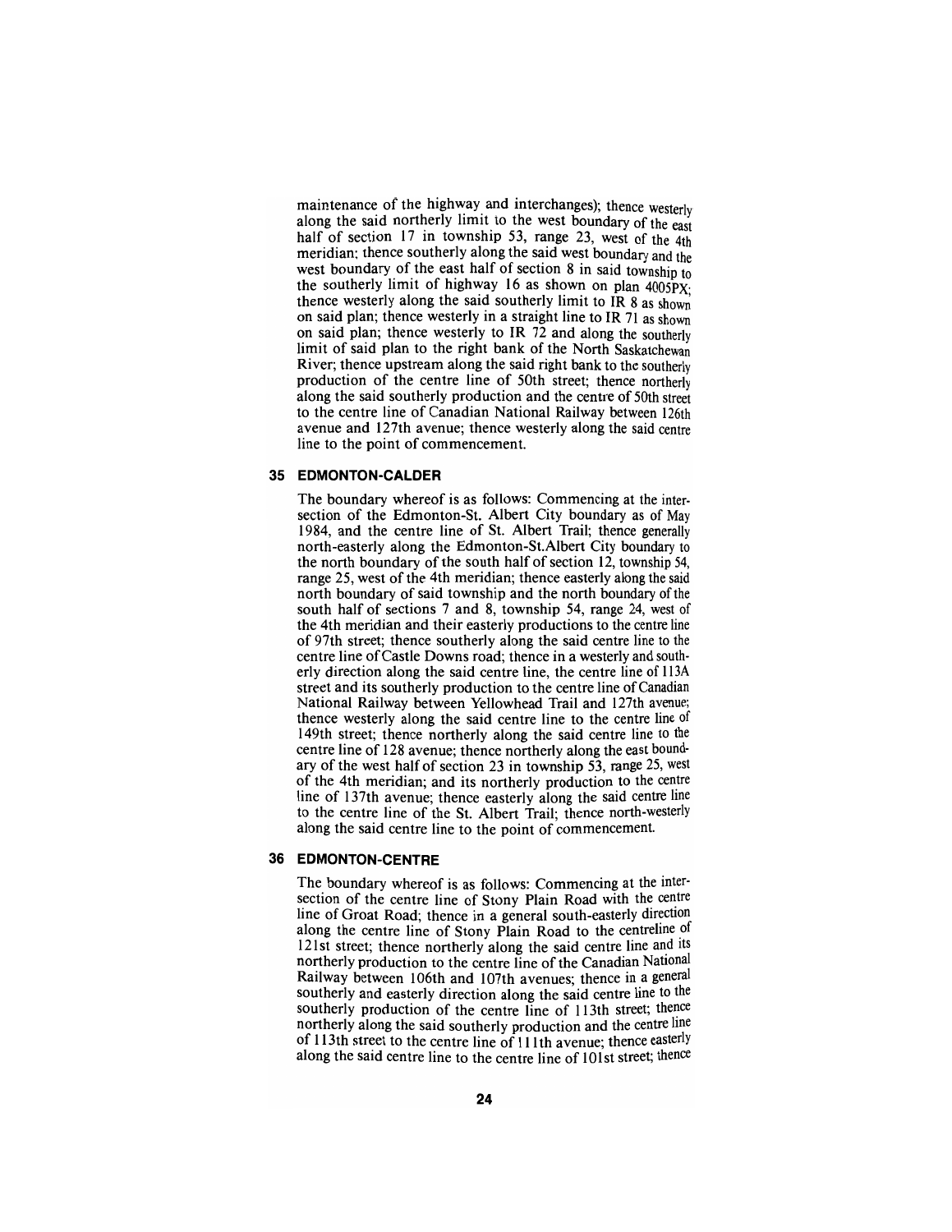southerly along the said centre line to the centre line of Bellamy Hill Road; thence in a general south-westeriy direction along the said centre line to the centre line of 104th street; thence southeriy along the said centre line to the centre line of Rossdale Road; thence in a general south-westeriy direction along the said centre line to the centre line of the Waterdale (105th street) Bridge; thence south-westerly along the said centre line to its intersection with the right bank of the North Saskatchewan River; thence upstream along the said right bank to the centre line of Groat Road; thence in a general northeriy direction along the said centre line to the point of commencement.

#### **37 EDMONTON-GLENGARRY**

The boundary whereof is as follows: Commencing at the intersection of the centre line of 97th street and the westerly production of the north boundary of the south half of section 9 in township 54, range 24, west of the 4th meridian; thence easterly along the said westerly production and the north boundary of south half of section 9 and its easteriy production to the centre line of 82nd street; thence southerly along the said centre line to the centre line of the Canadian National Railway between the Yellowhead Trail and 127th avenue; thence westerly along the centre line of the Canadian National Railway to the southerly production of the centre line of 113A street; thence northerly and easterly along the said southerly production and the centre line of 113A street and Castle Downs Road to the centre line of 97th street; thence northerly along the said centre line to the point of commencement.

## **38 EDMONTON-GLENORA**

The boundary whereof is as follows: Commencing at the intersection of the centre line of 156th street and the centre line of Stony Plain Road; thence in a general easterly direction along the centre line of Stony Plain Road to the centre line fo 149th street; thence northerly along the said centre line to the centre line of 107th avenue; thence easterly along the said centre line to the centre line of 142nd street; thence northerly along the said centre line to the centre line of 111th avenue; thence easteriy along the said centre line to the centre line of Groat Road; thence in a general southerly direction along the said centre line to the right bank of the North Saskatchewan River; thence upstream along the said right bank to the centre line of the Whitemud Drive; thence in a general northeriy and westeriy direction along the said centre line to the centre line of 156th street; thence northerly along the said centre line to the point of commencement.

## **39 EDMONTON-GOLD BAR**

The boundary whereof is as follows: Commencing at the intersection of the westeriy production of the centre line of 101st avenue and the right bank of the North Saskatchewan River; thence downstream along the said right bank to its intersection with the east boundary of River Lot 43, Edmonton Settlement;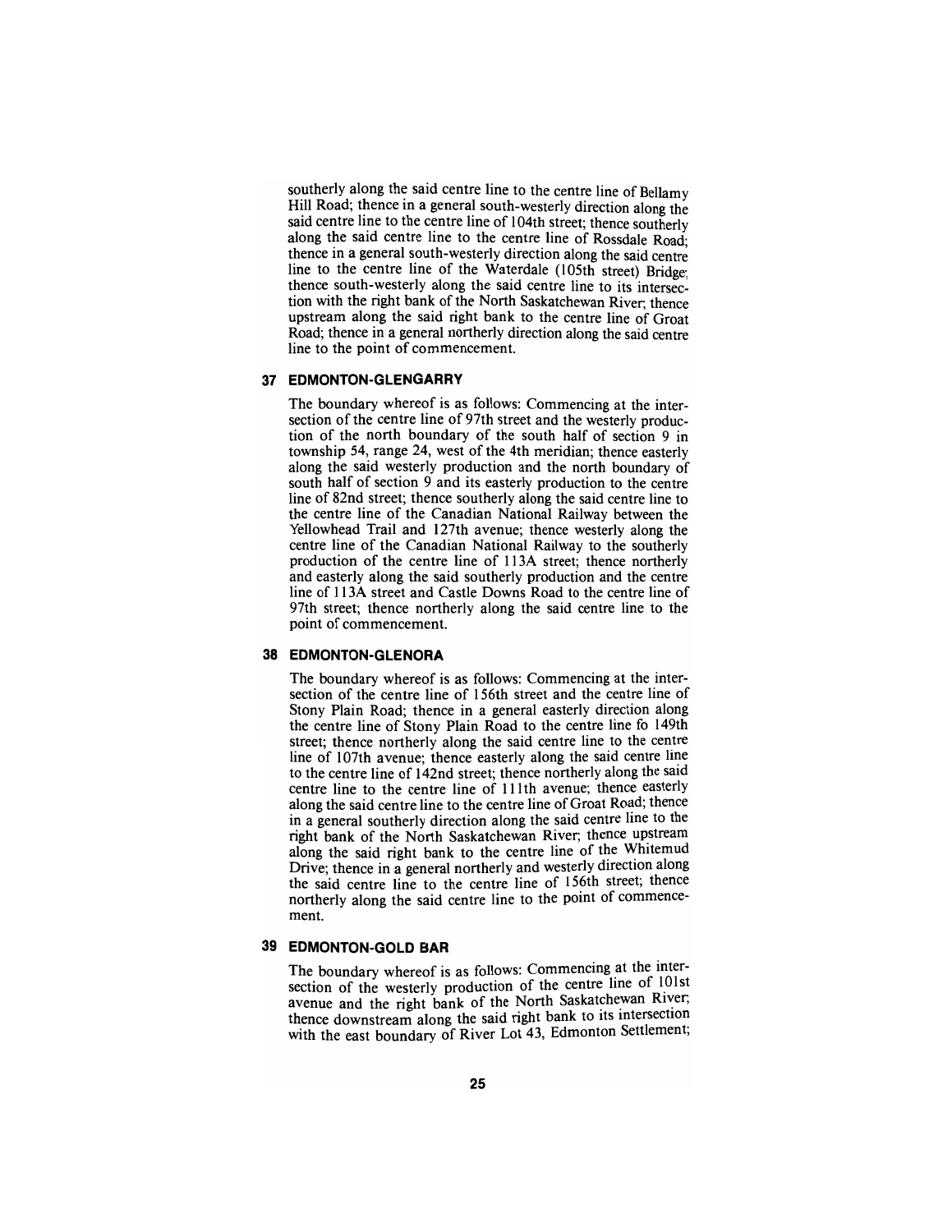thence southerly along the said east boundary of River Lot 43 to the south-east comer of said River Lot 43; thence easteriy along the south boundary of River Lot 45 to the south-east corner thereof; thence southerly along the northerly production of the east boundary of section 36, township 52, range 24, west of the 4th meridian; thence southerly along the said northeriy production and the east boundary of said section to the centre line of 92nd avenue; thence westerly along the said centre line to the centre line of 50th street; thence southerly along the said centre line to the centre line of 82nd avenue; thence westerly along the said centre line to the centre line of 85th street; thence in a general northerly direction along the said centre line and the centre line of 84th street to the centre line of 101st avenue; thence in a westerly direction along the said centre line and the westerly production of the said centre line to the point of commencement.

#### **40 EDMONTON-HIGHLANDS**

The boundary whereof is as follows: Commencing at the intersection of the centre line of 50th street with the centre line of the Canadian National Railway, between 126th and 127th avenues; thence southerly along the centre line of 50th street and its southerly production to the right bank of the North Saskatchewan River; thence upstream along the right bank of the North Saskatchewan River to the centre line of the Walterdale (105th street) Bridge; thence in a general north-easterly direction along the said centre line and the centre line of Rossdale Road to the centre line of 104th Street; thence northerly along the said centre line to the centre line of Bellamy Hill Road; thence in a general north-easterly direction along the said centre line to the centre line of 101st street; thence northerly along the said centre line to the centre line of Norwood Boulevard (111th avenue); thence in a general north-easterly direction along the said centre line to the centre line of 112th avenue; thence easterly along the said centre to the centre line of the Canadian National Railway, between 82nd and 84th streets; thence north-easteriy along the said centre line to the centre line of 118th avenue; thence easterly along the said centre line to the centre line of 66th street; thence northerly along the said centre line to the centre line of the Canadian National Railway, between 124th and 126th avenues; thence north-easterly along the said centre line to the centre line of the Edmonton-Wainwright Branch of the Canadian National Railway, between 66th and 64th streets; thence easterly along the said centre line to the point of commencement.

## **41 EDMONTON-JASPER PLACE**

The boundary whereof is as follows: Commencing at the intersection of the east boundary of section 23, township 53, range 26, west of the 4th meridian and the south bank of Big Lake; thence easterly along the said south bank to the Edmonton-St. Albert Boundary as of May 1984; thence in a general northeasterly direction along the Edmonton-St. Albert city boundary as of May 1984, to the centre line of the St. Albert Trail; thence south-easterly along the said centre line to the centre line of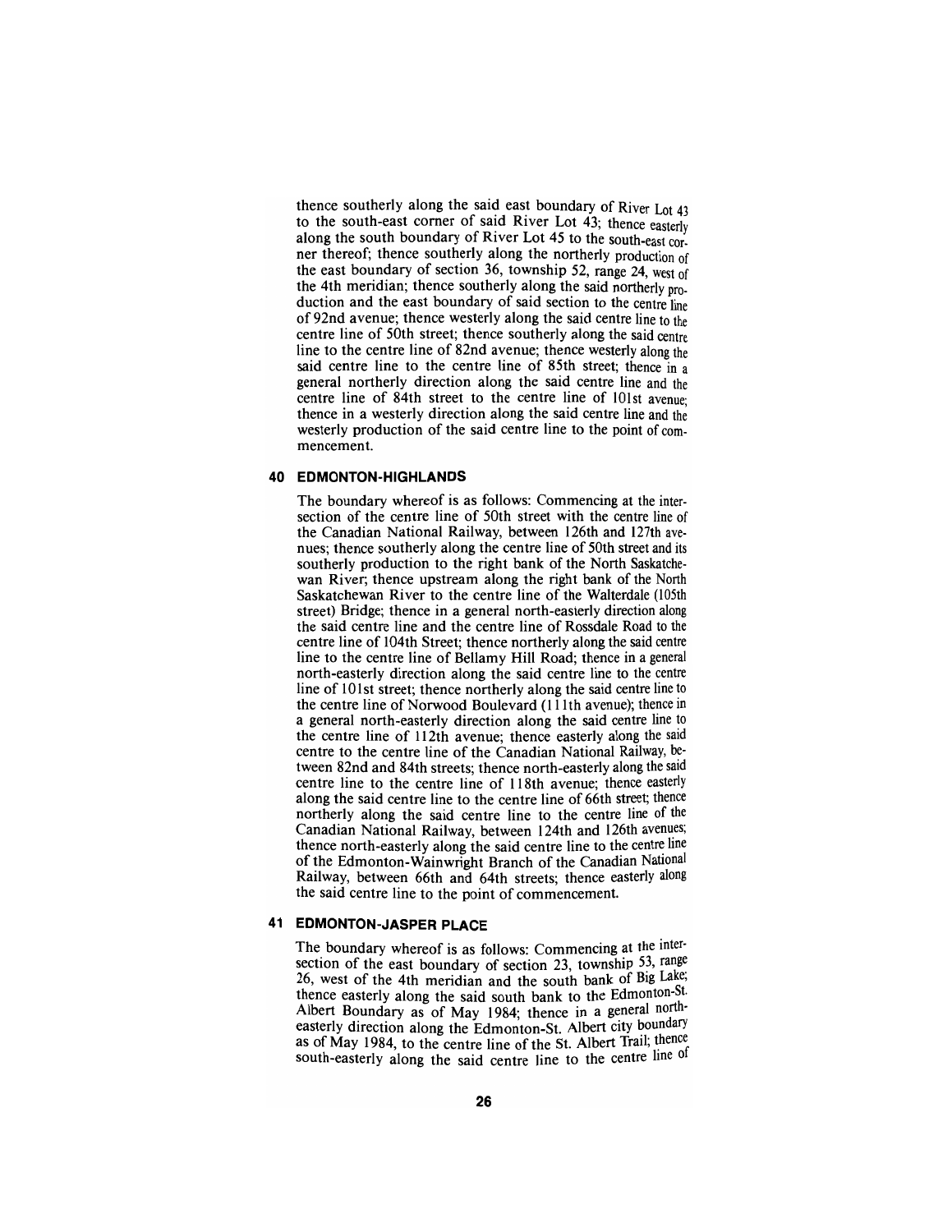137th avenue; thence westerly along the said centre line to the northeriy production of the east boundary of the west half of section 23, township 53, range 25, west of the 4th meridian: thence southerly along the said production and east boundary to the centre line of 128 avenue; thence southerly along the centre line of 149th street to the centre line of 118th avenue; thence easteriy along the said centre line to the centre line of 142nd street; thence southeriy along the said centre line to the centre line of 107th avenue; thence westeriy along the said centre line to centre line of 149th street; thence southerly along the said centre line to centre line of Stony Plain Road; thence westeriy along the said centre line to the centre line of 156th street; thence southerly along the said centre line to centre line of 95th avenue; thence westerly along the said centre line to the centre line of 170th street; thence southerly along the said centre line to the centre line of Whitemud Drive; thence westerly along the said centre line to the northerly production of the east boundary of section 24, township 52; range 26, west of the 4th meridian; thence southerly along the said northerly production to the north boundary of section 24 in said township; thence westerly along the said north boundary to east boundary of section 23 in said township; thence northerly along the east boundary of sections 26 and 35 in township 52, range 26, west of the 4th meridian and sections 2, 11, 14 and 23 in township 53, range 26, west of the 4th meridian to the point of commencement.

#### **42 EDMONTON-KINGSWAY**

The boundary whereof is as follows: Commencing at the intersection of the centre line of 149th street and the centre line of the Canadian National Railway between the Yellowhead Trail and 128th avenue; thence easterly along the centre line of the Canadian National Railway between Yellowhead Trail and 128th avenue to its intersection with the northerly production of the centre line of 107th street; thence southerly along the said northerly production and southerly and south-easterly along the centre line of 107th street to the centre line of 106th street, at 120th avenue; thence southerly along the said centre line to the centre line of Princess Elizabeth Avenue; thence south-westerly along the said centre line to the centre line of 109th street; thence southerly along the said centre line to the centre line of 111th avenue; thence westerly along the said centre line to the centre line of 113th street; thence southeriy along the said centre line and its southerly production to the centre line of the Canadian National Railway between 104th and 105th avenues; thence westerly and north-westerly along the said centre line to its intersection with the northerly production of the centre line of 121st street, between 106th and 107th avenues; thence southerly along the said northerly production and the centre line of 121st street to the centre line of Stony Plain Road; thence in a general north-westeriy direction along the said centre line to the centre line of Groat Road; thence in a general northeriy direction along the said centre line to the centre line of 111th avenue; thence westeriy along the said centre line to the centre line of 142nd street; thence northeriy along the said centre line to the centre line of 118th avenue; thence westerly along the said centre line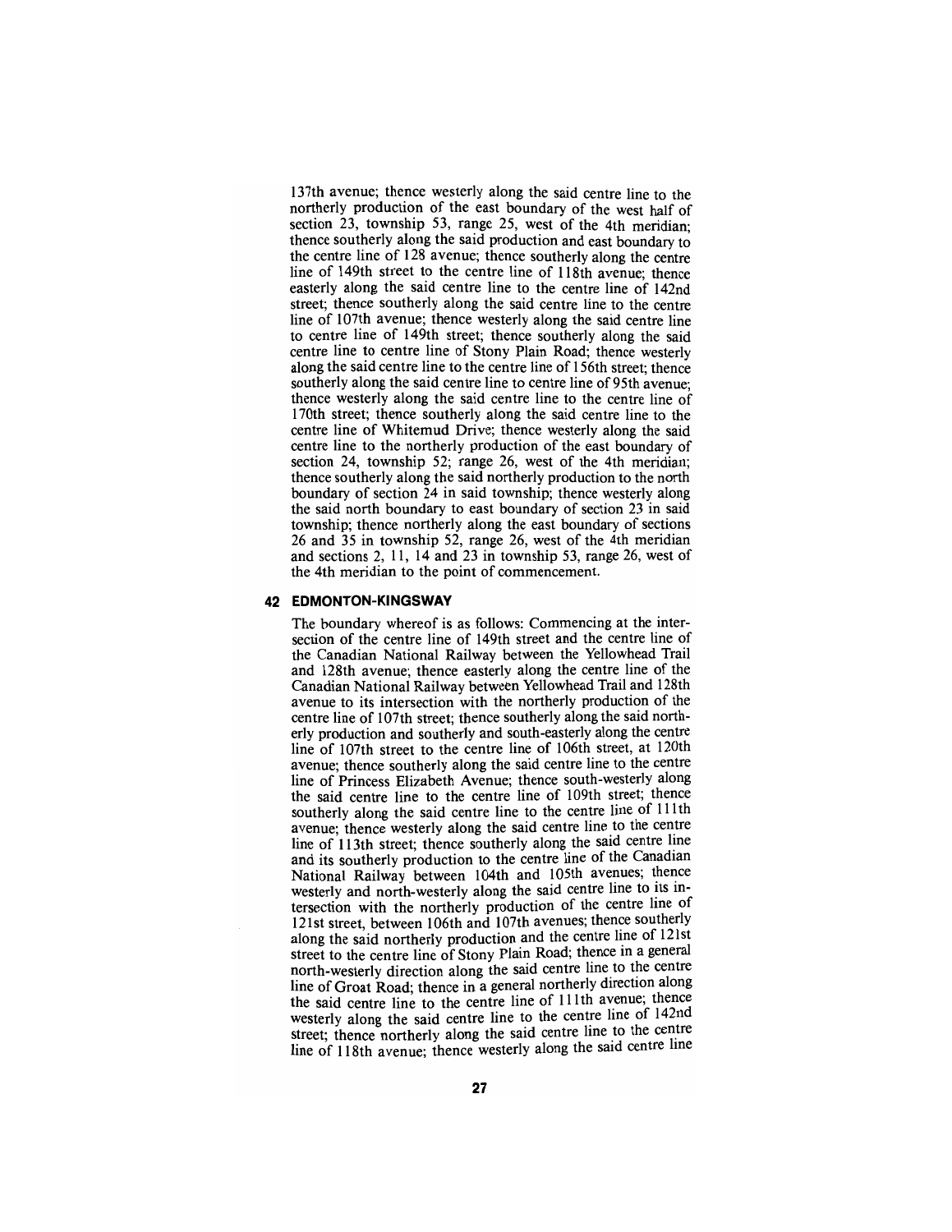to centre line of 149th street; thence northerly along the said centre line to the point of commencement.

#### **43 EDMONTON-MEADOWLARK**

The boundary whereof is as follows: Commencing at the intersection of the northerly production of the east boundary of section 24, township 52, range 26, west of the 4th meridian and the centre line of Whitemud Drive; thence easterly along the centre line of Whitemud Drive to the centre line of 170th street; thence northerly along the said centre line to the centre line of 95th avenue; thence westerly along the said centre line to the centre line of 156th street; thence southerly along the said centre line to the centre line of Whitemud Drive; thence in a general southeasterly direction along the said centre line to the right bank of the North Saskatchewan River; thence upstream along the said right bank to the north boundary of section 8, township 51, range 25, west of the 4th meridian; thence westerly along the westerly production of the north boundary of said section to the left bank of the North Saskatchewan River; thence northerly along the said left bank to the north boundary of the south-east quarter of section 17 in said township; thence westerly along the said north boundary to the east boundary of road plan 6393 AG; thence northerly along the said east boundary to the easteriy production of the north boundary of said road plan; thence westerly along the said production and north boundary to the east boundary of section 13, township 51, range 26, west of the 4th meridian; thence northerly along the east boundary of sections 13, 24, 25 and 36 in township 51, range 26, west of the 4th meridian and the east boundary of sections 1, 12, 13 and 24 in township 52, range 26, west of the 4th meridian and the northerly production of the east boundary of section 24 to the point of commencement.

#### **44 EDMONTON-MILL WOODS**

The boundary whereof is as follows: Commencing at the intersection of the centre line of the Edmonton-Leduc branch of the Canadian Pacific Railway and the centre line of 23rd avenue; thence in a general easterly direction along the said centre line to the centre line of 66th street; thence in a general northerly direction along the said centre line to the centre line of the Whitemud Drive; thence in a general easterly direction along the said centre line and the centre line of the proposed Whitemud Drive as shown on the City of Edmonton 1984 Capital Roadway Construction Program to the westerly limit of highway 14; thence southerly along the westerly limit of said highway through sections 8 and 5 in township  $52$ , range 23, west of the 4th meridian to its intersection with the east boundary of said section 5 (the said limits of highway 14 being the southerly and westeriy limits of the right of way necessary for the operation and maintenance of the highway and traffic interchanges); thence southeriy along the east boundary of said section 5, township 52, range 23, west of the 4th meridian and sections  $32$ ,  $29$ ,  $20$  and  $17$  in township 51, range 23, west of the 4th meridian to the north boundary  $\sigma$ section 8 in said township; thence westerly along the north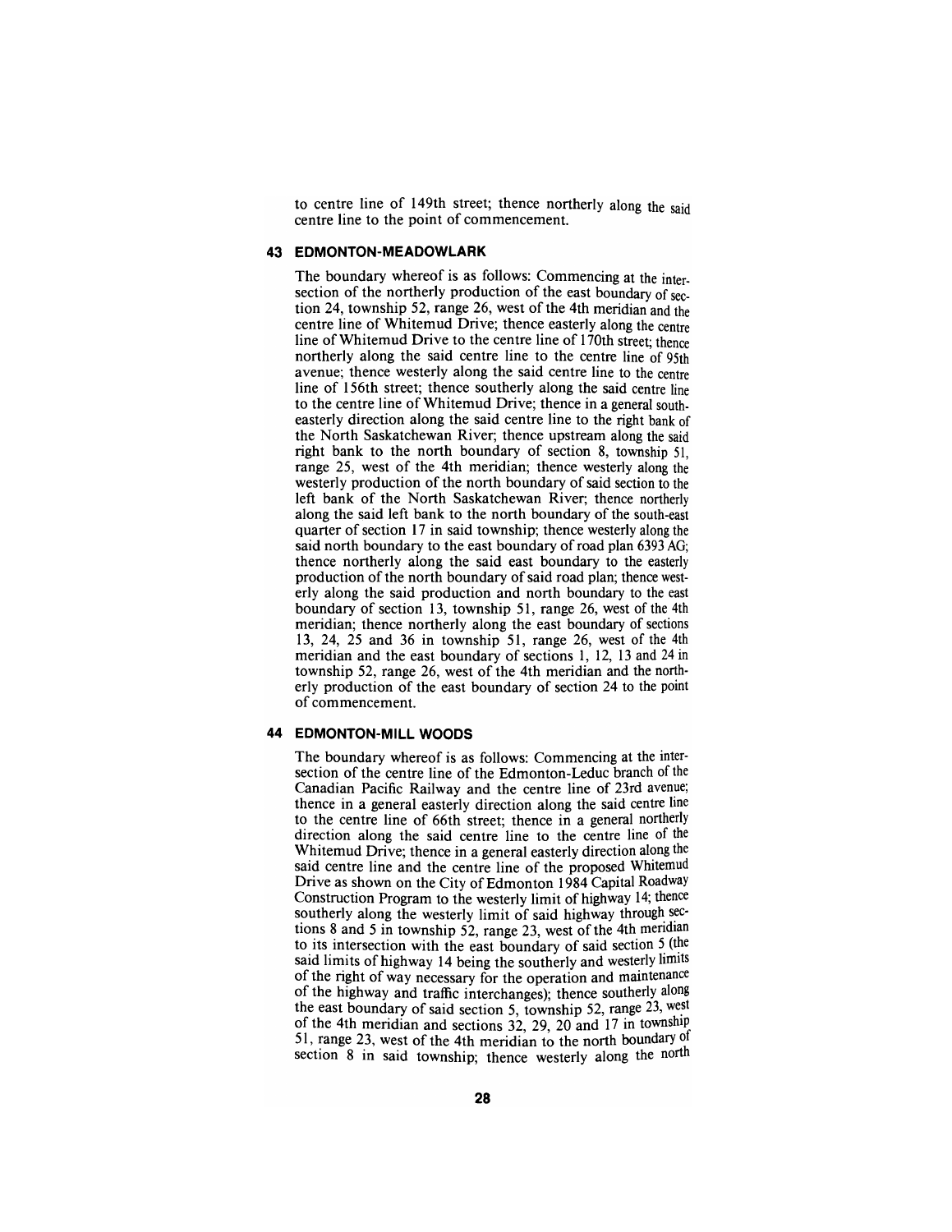boundary of the said section and the north boundary of section 7 in township 51, range 23, west of the 4th meridian and westerly along the north boundaries of sections 12, 11, 10, 9 and 8 in township 51, range 24, west of the 4th meridian to the centre line of the Edmonton-Leduc branch of the Canadian Pacific Railway; thence in general northeriy direction along the said centre line to the point of commencement.

#### **45 EDMONTON-NORWOOD**

The boundary whereof is as follows: Commencing at the inter-<br>section of the centre line of 118th avenue with the centre line of 66th street; thence westerly along the centre line of 118th avenue to the centre line of the Canadian National Railway, between 75th and 77th streets; thence south-westerly along the said centre line to the centre line of 112th avenue; thence westerly along the said centre line to the centre line of Norwood Boulevard; thence in a general south-westerly and westerly direction along the said centre line and the centre line of 111th avenue to the centre line of 109th street; thence northerly along the said centre line to the centre line of Princess Elizabeth Avenue; thence north-easterly along the said centre line to the centre line of 106th street; thence northerly along the said centre line to the centre line of 107th street, at 120th avenue; thence north-westerly and northerly along the said centre line of 107th street and its northerly production to the centre line of the Canadian National Railway, between the Yellowhead Trail and 127th avenue; thence easterly along the said centre line of the Canadian National Railway to the centre line of the Canadian National Railway, east of 66th street; thence south-westerly along the said centre line to the centre line of 66th street; thence southerly along the said centre line to the point of commencement.

#### **46 EDMONTON-PARKALLEN**

The boundary whereof is as follows: Commencing at the intersection of the right bank of the North Saskatchewan River and the north-westerly production of the centre line of University Avenue; thence south-easterly along the said production and the centre line of University Avenue to the centre line of 106th street; thence south-westerly along the said centre line to the centre line of 76th avenue; thence easteriy along the said centre line to its intersection with the centre line of University Avenue; thence south-easteriy along the said centre line and its south-easteriy production to its intersection with the centre line of the Canadian Pacific Railway between 100th and 103rd streets; thence in a general southeriy direction along the said centre line to the centre line of the west bound lanes of Whitemud Drive; thence in a general westeriy direction along the said centre line to the centre line of 106th street; thence in a general westeriy direction along the centre line of Whitemud Drive to its intersection with a general easteriy production of the centre line of 45th avenue; thence in a general westeriy direction along the said easteriy production and the centre line of 45th avenue to the centre line of Whitemud Road; thence in a general southerly direction along the said centre line to its intersection with the centre line of 45th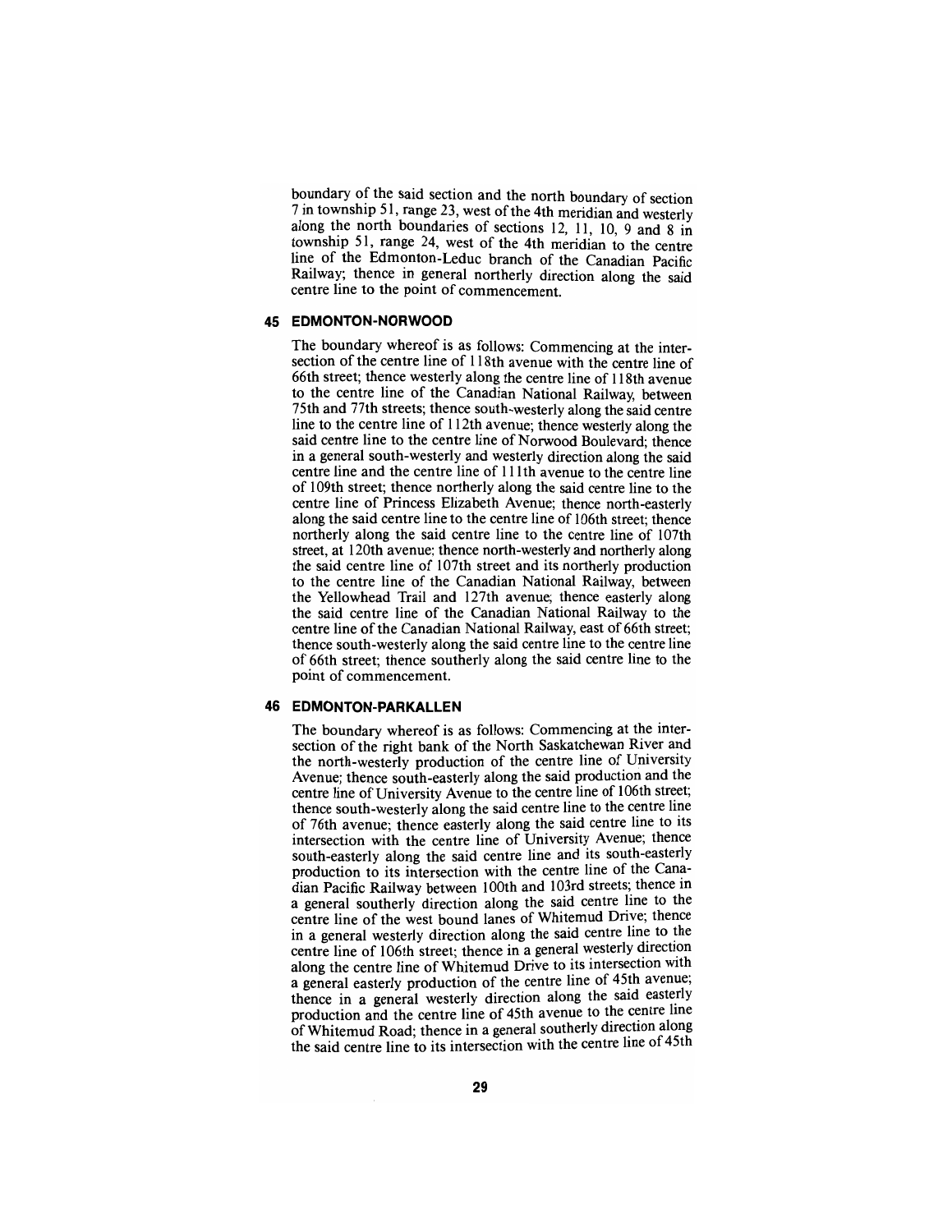avenue; thence in a general westerly direction along the said centre line and the westerly production of the said centre line to the right bank of the North Saskatchewan River; thence downstream along the said right bank to the point of commencement.

#### **47 EDMONTON-STRATHCONA**

The boundary whereof is as follows: Commencing at the intersection of the centre line of Whyte (82nd) Avenue with the centre line of 85th street; thence westerly along the centre line of Whyte Avenue to the centre line of the Canadian Pacific Railway; thence south-easterly along the said centre line to the south-easteriy production of the centre line of University Avenue; thence northwesterly along the said south-easterly production and the centre line of University Avenue to the centre line of 76th avenue; thence westerly along the said centre line to the centre line of 106th street; thence north-easterly along the said centre line to the centre line of University Avenue; thence north-westerly along the said centre line and its north-westerly production to the right bank of the North Saskatchewan River; thence downstream along the said right bank to the westerly production of the centre line of 101st avenue; thence easterly along the said westerly production and the centre line of 101 avenue to the centre line of 84th street; thence southerly along the said centre line to the centre line of 98th avenue; thence in a general southerly direction along the centre line of 85th street to the point of commencement.

#### **48 EDMONTON-WHITEMUD**

The boundary whereof is as follows: Commencing at the intersection of the right bank of the North Saskatchewan River and the westerly production of the centre line of 45th avenue; thence easterly along the westerly production and centre line of 45th avenue to the centre line of Whitemud Road; thence northeriy along the said centre line to the centre line of 45th avenue; thence easterly along the said centre line and its general easterly production to the centre line of Whitemud Drive; thence easterly along the said centre line to the centre line of 106th street; thence in a general easterly direction along the centre line of the west bound lanes of Whitemud Drive to the centre line of the Edmonton-Leduc branch of the Canadian Pacific Railway; thence southerly along the said centre line to the north boundary of section 8, township 51, range 24, west of the 4th meridian; thence westerly along the north boundaries of sections 8, 7 in said township and north boundaries of sections 12, 11, 10, 9 and 8 in township 51, range 25, west of the 4th meridian to the right bank of the North Saskatchewan River; thence downstream along the said right bank to the point of commencement.

## **49 FORT McMURRAY**

The boundary whereof is as follows: Commencing at the northeast comer of the Province; thence southerly along the east boundary of the Province to the north boundary of township  $76$ ; thence westeriy along the said north boundary to the east boundary of range 22, west of the 4th meridian; thence northerly along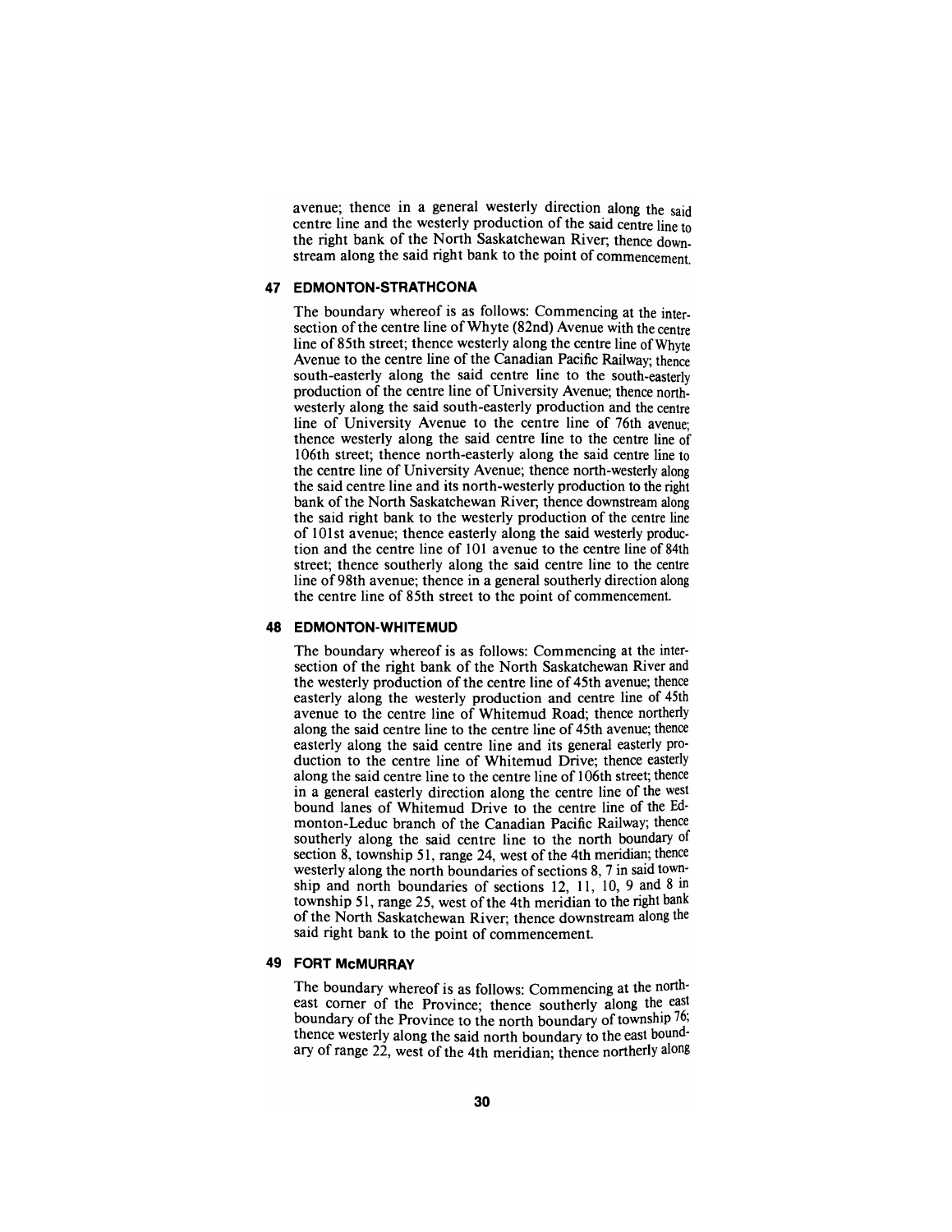the said east boundary to the south shore of Pelican Lake; thence in a general north-westerly and north-easteriy direction along the shore of the westeriy portion of the said Pelican Lake to the north boundary of township 78; thence westeriy along the said north boundary to the east boundary of range 22, west of the 4th meridian; thence northeriy along the east boundary of range 22, west of the 4th meridian to the north boundary of township 84; thence westeriy along the said north boundary to the 5th meridian; thence northerly along the said 5th meridian to the north boundary of township 120; thence westerly along the said north boundary to the east boundary of range 10, west of the 5th meridian; thence northerly along the said east boundary to the north boundary of the Province; thence easterly along the said north boundary to the point of commencement.

## **50 GRANDE PRAIRIE**

The boundary whereof is as follows: Commencing at the intersection of the west boundary of the Province with the north boundary of section 7, township 75, range 13, west of the 6th meridian; thence easterly along the said north boundary and the north boundary of sections 8, 9, 10, 11 and 12 in said township and section 7, township 75, range 12, west of the 6th meridian to the east boundary of said section 7; thence southerly along thesaid boundary to the north boundary of section 6 in said township; thence easterly along the north boundary of sections 5, 4 and 3 to the east boundary of section 3 in said township; thence southerly along the said east boundary to the south boundary of township 75; thence easterly along the said south boundary to the east boundary of section 2 township 75, range 11, west of the 6th meridian; thence northerly along the said east boundary and the east boundary of section 11 in said township to the north boundary of said section 11; thence easterly along the north boundary of section 12 in said township and the north boundary of section 7, township 75, range 10, west of the 6th meridian to the east boundary of said section; thence northerly along the east boundary of sections 18 and 19 in said township to the north boundary of section 19 in said township; thence easterly along the north boundary of sections 20, 21 and 22 to the east boundary of section 22 in said township; thence northerly along the east boundary of section 27 to the north boundary of said section; thence easterly along the north boundary of section 26 in said township to the east boundary of said section; thence northeriy along the east boundary of section 35 in said township to the north boundary of township 75; thence easteriy along the said north boundary to the east boundary of section 33, township 75, range 8 west of the 6th meridian; thence southeriy along the east boundary of sections 33, 28, 21 and 16 in said township to the north boundary of section 9 in said township; thence easterly along the north boundary of sections 10, 11 and 12 in said township and sections 7 and 8, township 75, range 7, west of the 6th meridian to the east boundary of section 8 in said township; thence southeriy along the east boundary of said section and the east boundary of section 5 in said township to the south boundary of township 75; thence easteriy along the said boundary to the east boundary of range 7, west of the 6th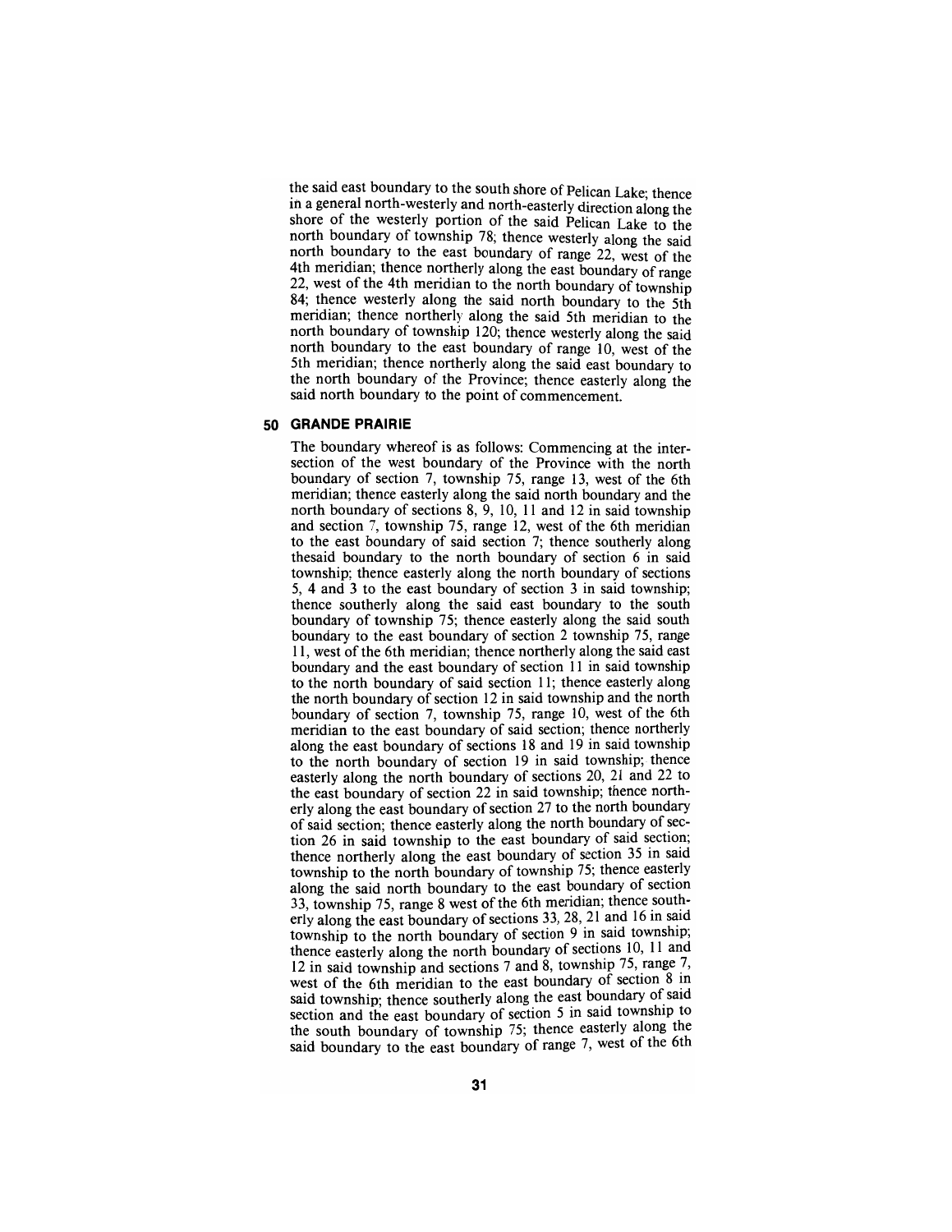meridian; thence southerly along the said east boundary to the south boundary of township 73; thence easterly along the said south boundary to the east boundary of section 33, township 72 range 6, west of the 6th meridian; thence southerly along the east boundary of sections 33, 28, 21, 16 and 9 to the north boundary of section 4 in said township; thence easterly along the north boundary of sections 3, 2 and 1 in said township and section  $6$ . township 72, range 5 west of the 6th meridian to the east boundary of said section; thence southerly along the east boundary of section 6 in said township, sections 31, 30, 19, 18, 7 and 6. township 71, range 5, west of the 6th meridian and sections  $31$ . 30 and 19, township 70, range 5, west of the 6th meridian to the right bank of the Wapiti River; thence downstream along the said right bank to the left bank of the Smoky River; thence upstream along the said left bank to the north boundary of township 58; thence westerly along the said north boundary to the west boundary of the Province; thence northerly along the said west boundary to the point of commencement.

#### **51 HIGHWOOD**

The boundary whereof is as follows: Commencing at the northeast comer of township 21, range 5, west of the 5th meridian; thence northerly along the east boundary of range 5 to the north boundary of section 24 in township 22, range 5, west of the 5th meridian; thence westerly along the said boundary and the north boundary of sections 23 and 22 in township 22, range 5, west of the 5th meridian to the east boundary of section 21 in said township; thence northerly along the east boundary of section 28 to the north boundary of the south half of said section; thence westerly along the said north boundary to the east boundary of the west half of said section 28; thence northerly along the said east boundary to the north boundary of section 28 in said township; thence easterly along the said north boundary to the east boundary of said section; thence northerly along the east boundary of section 33 to the north boundary of township 22; thence easterly along the said north boundary to the west boundary of the City of Calgary as of May 1984; thence in a general easterly direction along the said city boundary to its intersection with the left bank of the Bow River in section 17, township 22, range 29, west of the 4th meridian; thence downstream along the said left bank to the east boundary of range 28, west of the 4th meridian; thence southerly along the said east boundary to the north boundary of township 17; thence easterly along the said north boundary to the east boundary of range 27, west of the 4th meridian; thence southerly along the said east boundary to the north boundary of township 15; thence westerly along the said north boundary to the east boundary of range 30, west of the 4th meridian; thence southerly along the said east boundary to the north boundary of township 11; thence westerly along the said north boundary to the Alberta-British Columbia boundary; thence in a general north-westerly direction along the said boundary to the east boundary of range 8, west of the 5th meridian; thence northerly along the said east boundary to the left bank of the Elbow River; thence downstream along the said left bank to the north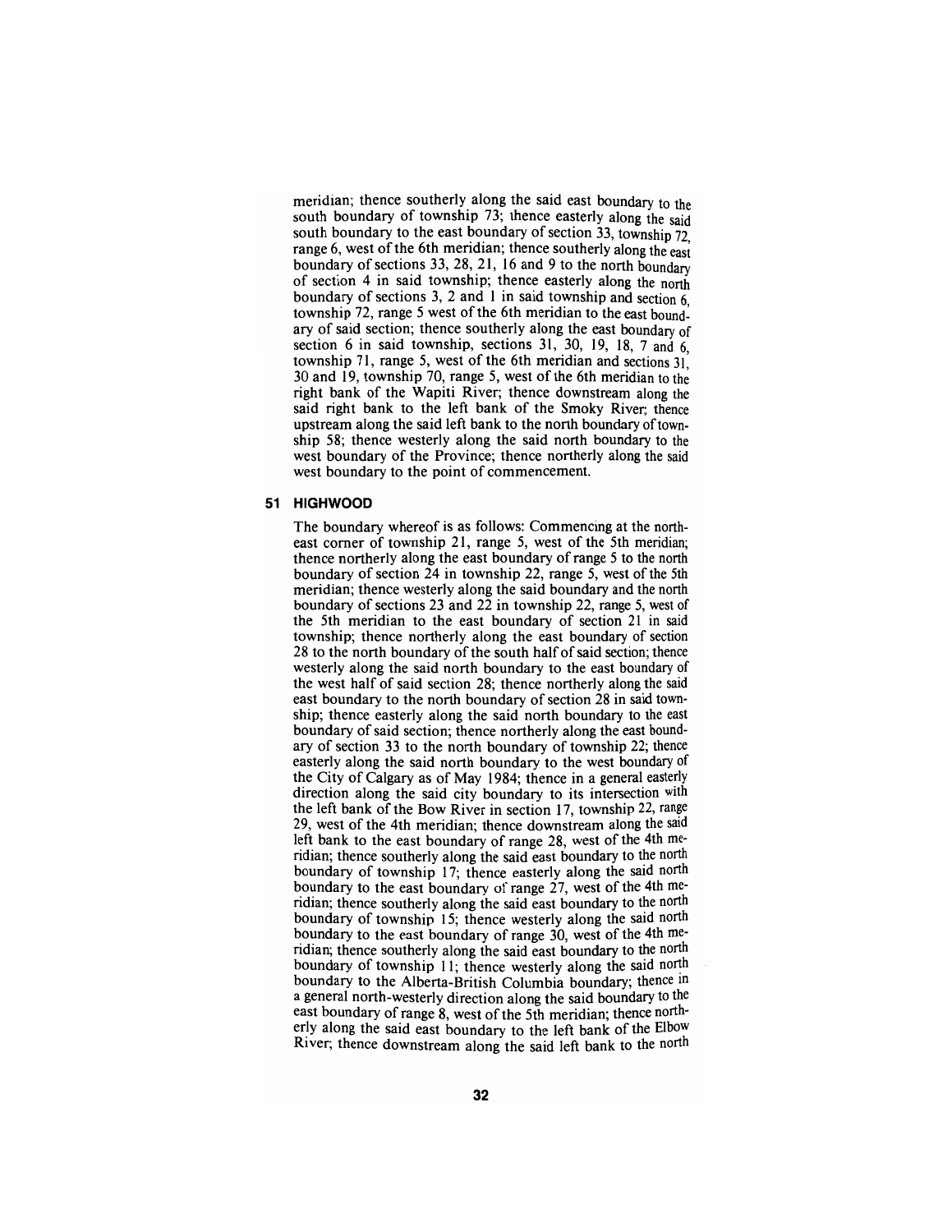boundary of township 21; thence easteriy along the said north boundary to the point of commencement.

#### **52 INNISFAIL**

The boundary whereof is as follows: Commencing at the northeast corner of township 36, range 1, west of the 5th meridian; thence northerly along the 5th meridian to the left bank of Blindman River; thence downstream along the said left bank to the east boundary of section 18, township 39, range 27, west of the 4th meridian; thence southeriy along the east boundary of sections  $18$ ,  $7$  and  $6$  in said township to the north boundary of the south-east quarter of section 6 in said township; thence westerly along the said north boundary to the east boundary of the southwest quarter of said section 6; thence southerly along the said east boundary to the south boundary of said section 6; thence westerly along the south boundary of sections 6 and 1 in said township to the northerly production of the west boundary of section 35, township 38, range 28, west of the 4th meridian; thence southerly along the said northerly production, the west boundary of sections 35, 26, 23, 14, 11 and 2 in township 38, range 28, west of the 4th meridian and the west boundary of sections 35, 26, 23 and 14 in township 37, range 28, west of the 4th meridian to the south boundary of section 14 in said township; thence easterly along the south boundary of sections 14 and 13 in said township and the south boundary of section 18 in township 37, range  $27$ , west of the 4th meridian to the west boundary of the east half of section 18 in said township; thence northerly along the said west boundary and the west boundary of the south-east quarter of section 19 in said township to the north boundary of said south-east quarter; thence easteriy along the said north boundary to the east boundary of section 19 in said township; thence northerly along the said east boundary to the north boundary of said section 19; thence easterly along the north boundary of sections 20, 21, 22, 23 and 24, township 37, range 27, west of the 4th meridian and the north boundary of section 19, township 37, range 26, west of the 4th meridian to the east boundary of said section 19; thence northerly along the east boundary of sections 30 and 31 in township 37, range 26, west of the 4th meridian and the east boundary of sections 6, 7 and 18 in township 38, range 27 to the centre line of Highway 11; thence westeriy along the said centre line to the east boundary of section 24, township 38, range 27, west of the 4th meridian; thence northerly along the said east boundary to the north boundary of said section; thence westeriy along the said north boundary to the east boundary of section 23 in said township; thence northerly along the east boundary of sections 26 and 35, township 38, range 27, west of the 4th meridian to the north boundary of section 35 in said township; thence westerly along the north boundary of sections 35 and 34 in said township to the right bank of the Red Deer River; thence downstream along the said right bank to the south-easterly production of the right bank of the Blindman River; thence north-westerly along the said production to the left bank of the Red Deer River; thence downstream along the said left bank to the north boundary ol section 23 in township 33, range 22, west of the 4th meridian;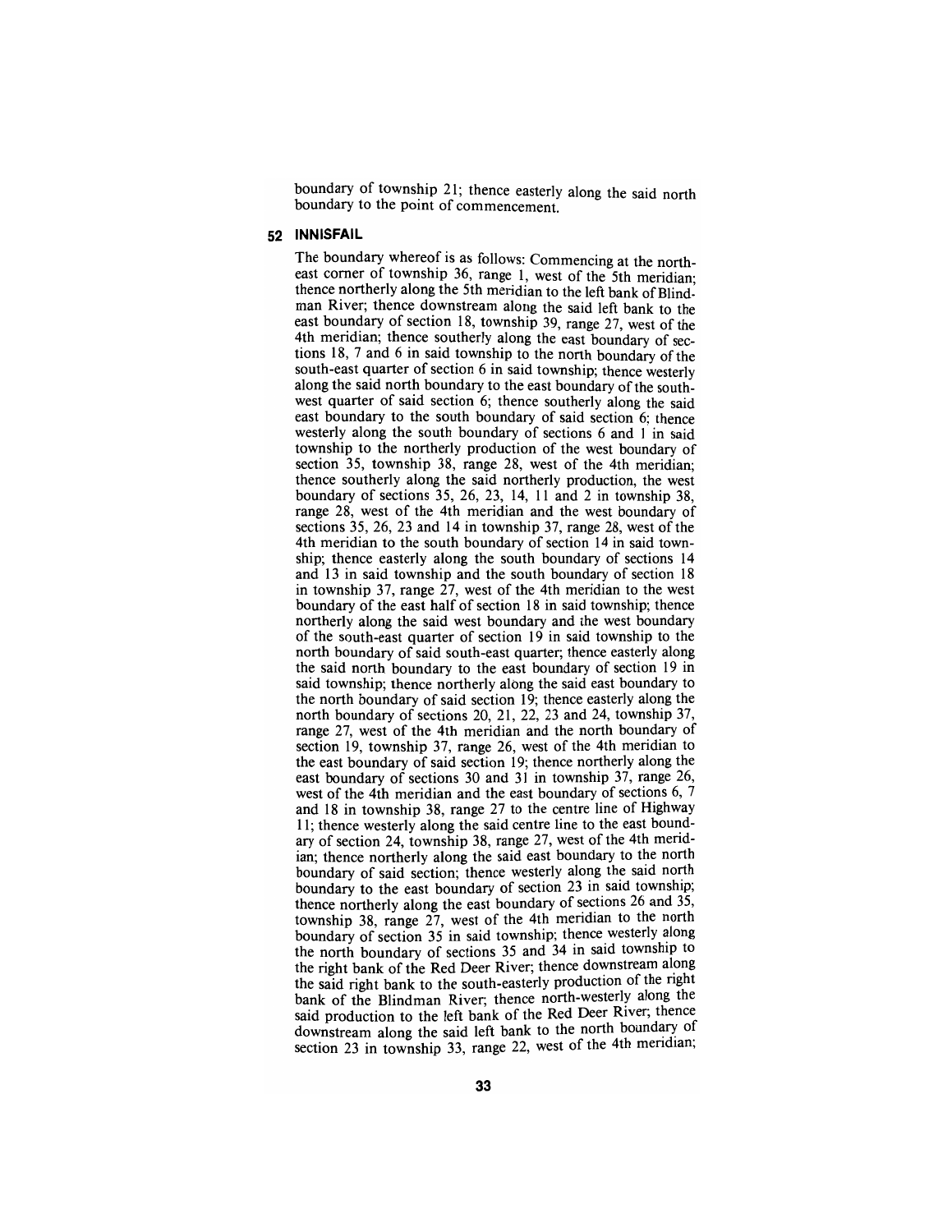thence westerly along the said north boundary and the north boundary of sections 22 through 19 in said range and the north boundary of sections 24 through 19 in ranges  $\overline{23}$  through 28 to the east boundary of range 29, west of the 4th meridian; thence northerly along the said east boundary to the north boundary of township 33; thence westerly along the said north boundary to the north east comer of section 35 in township 33, range 2 west of the 5th meridian; thence northerly along the east boundary of section 2 in township 34, range 2, west of the 5th meridian to the north-east comer of said section; thence westerly along the north boundary of said section 2 to the north-east comer of section 3 in said township; thence northerly along the east boundary of section 10 in said township 34, range 2, west of the 5th meridian to the north-east comer of said section; thence westerly along the north boundary of sections 10 to 7 inclusive in said township and sections 12 to 7 inclusive in township 34, range 3, west of the 5th meridian to the east boundary of range 4, west of the 5th meridian; thence northerly along the said east boundary to the north boundary of township 36; thence easteriy along the said north boundary to the point of commencement.

## **53 LACOMBE**

The boundary whereof is as follows: Commencing at the north-<br>east corner of township 41, range 6, west of the 5th meridian; thence easterly along the north boundary of township 41 to the east boundary of range 22, west of the 4th meridian; thence southerly along the said east boundary to the north-east comer of section 12, township 41, range 22, west of the 4th meridian; thence easterly along the north boundary of sections 7, 8 and 9 in township 41, range 21, west of the 4th meridian to the west shore of Buffalo Lake; thence in a general south-westerly direc- tion along the said west shore of Buffalo Lake to the right bank of Tail Creek; thence downstream along the said right bank to the left bank of the Red Deer River; thence upstream along the said left bank to the right bank of the Blindman River; thence upstream along the said right bank of the Blindman River to the east boundary of section 18, township 39, range 27, west of the 4th meridian; thence northerly along the said east boundary to the left bank of the Blindman River; thence upstream along the said bank to the north boundary of township 39; thence westeriy along the said north boundary to the east boundary of range 6, west of the 5th meridian; thence northerly along the said east boundary to the point of commencement.

## **54 LESSER SLAVE LAKE**

The boundary whereof is as follows: Commencing at the north-<br>east corner of township 100, range 1, west of the 5th meridian; thence southerly along the 5th meridian to the north boundary of township 84; thence easterly along the said north boundary to the east boundary of range 22, west of the 4th meridian; thence southerly along the said east boundary to the north boundary of township 78; thence easterly along the said north boundary to the west shore of Pelican Lake; thence in a general south-westerly and south-easterly direction along the shore of the westerly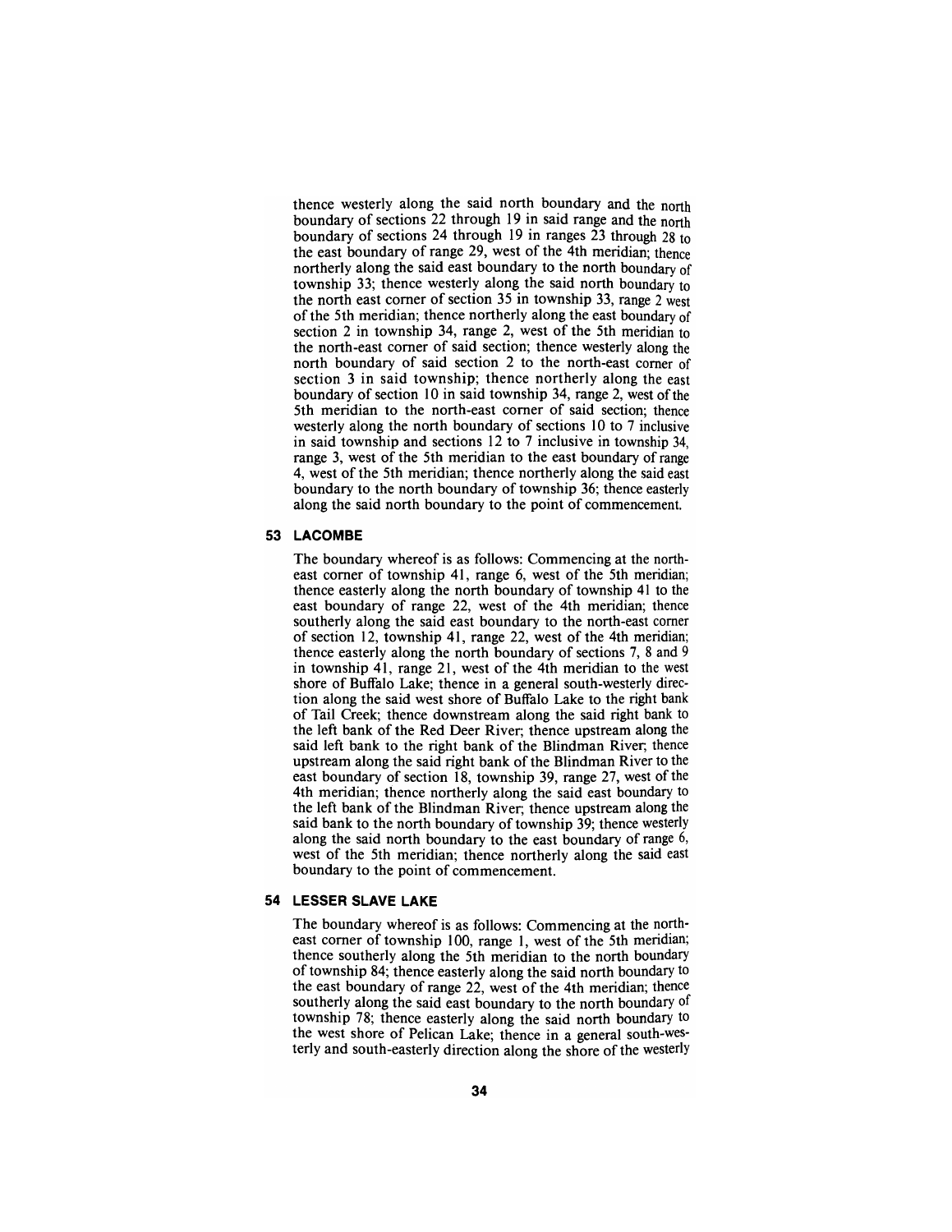portion of the said Pelican Lake to the east boundary of range 22, west of the 4th meridian; thence southerly along the said east boundary to the north boundary of township 76; thence westerly along the said north boundary to the east boundary of range 25, west of the 4th meridian; thence southeriy along the said east boundary to the left bank of the Athabasca River; thence upstream along the said left bank to the north boundary of township 68; thence westerly along the said north boundary to the east boundary of range 13, west of the 5th meridian; thence southerly along the said east boundary to the north boundary of township 64; thence westeriy along the said north boundary to the east boundary of range 19 west of the 5th meridian; thence northerly along the said east boundary to the north boundary of township 80; thence easterly along the said north boundary to the east boundary of range 14, west of the 5th meridian; thence northerly along the said east boundary to the north boundary of township 82; thence easterly along the said north boundary to the east boundary of range 10, west of the 5th meridian; thence northerly along the said east boundary to the north boundary of township 100; thence easterly along the said north boundary to the point of commencement.

#### **55 LETHBRIDGE-EAST**

The boundary whereof is as follows: Commencing at the inter- section of the right bank of the Oldman River and the south boundary of LSD 13 in section 17, township 8, range 21, west of the 4th meridian; thence northerly along the east boundaries of sections  $18$ ,  $19$  and  $30$  in township 8, range 21, west of the 4th meridian to its intersection with the south boundary of Lot 6, Block 1 in registered plan 6092JK; thence easterly along the said south boundary to the east boundary of said lot; thence northerly along the said boundary and its northerly production and to the centre line of Scenic Drive; thence in a general north- erly direction along the centre line of Scenic Drive to the centre line of 16th Avenue south; thence easteriy along the centre line of 16th avenue south to the centre line of 13th street south; thence north along the centre line of 13th street south to the centre line of 10th avenue south; thence easteriy along the centre line of 10th avenue south to the centre line of Mayor Magrath Drive; thence in a general northerly direction along the centre line of Mayor Magrath Drive and North Mayor Magrath Drive to the centre line of 23rd street north; thence northeriy along the centre line of 23rd street north to the centre line of 9th avenue north; thence westeriy along the centre line of 9th avenue north to the centre line of 13th street north; thence northeriy along the centre line of 13th street north to the north boundary of section 19, township 9 range 21, west of the 4th meridian; thence east- erly along the north boundary of sections 20 and 21 to the west boundary of section 22, township 9, range 21, west of the fourth meridian; thence southeriy along the west boundary of sections 22, 15, 10 and 3 in township 9, range 21, west of the 4th meridian and the west boundary of section 34 in township 8, range 21, west of the 4th meridian to the south boundary of section 34 in said township; thence easterly along the south boundary of section 34 in said township to the centre line of the Lethbridge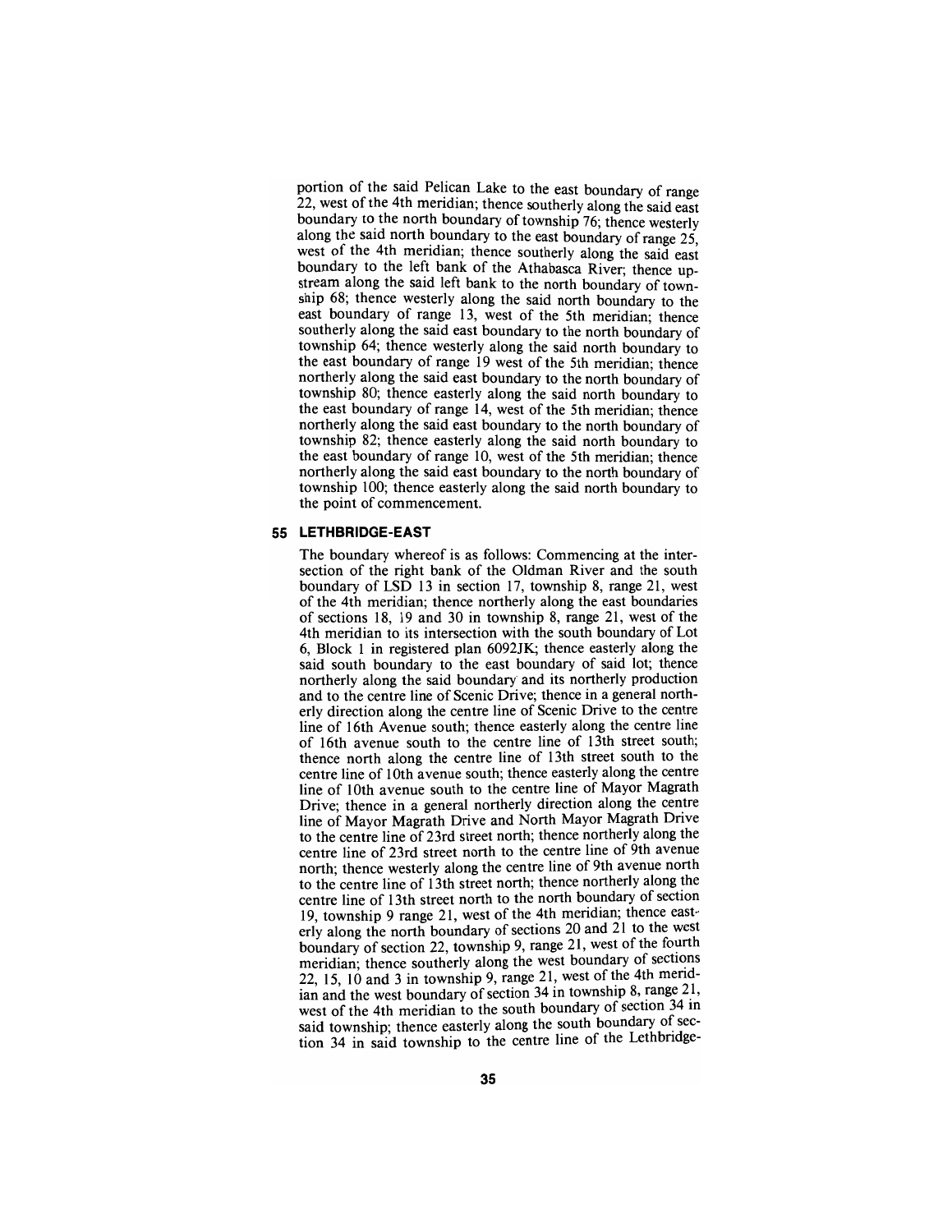Stirling Branch of the Canadian Pacific Railway; thence in a south-easterly direction along the centre line of the Canadian Pacific Railway to the west boundary of the north-east quarter of section 27, township 8, range 21, west of the 4th meridian: thence northerly along the west boundary of said quarter to the north boundary of said quarter; thence easterly along the north boundary of said quarter to the west boundary of section 26, township 8, range 21, west of the 4th meridian; thence southeriy along the west boundary of sections 26, 23 and 14 in said township to the south boundary of section 14 in said township; thence westerly along the south boundary of section 15 in said township to the west boundary of said section; thence northerly along the west boundary of said section 15 to the north boundary of the south half of said section 15; thence westerly along the north boundary of the south half of section 16, township 8, range 21, west of the 4th meridian to the west boundary of said section; thence northerly along the west boundary of said section 16 to the south boundary of LSD 13 in said section 16; thence westerly along the south boundaries of LSD 16, 15, 14, 13 in section 17 of said township to the point of commencement.

## **56 LETHBRIDGE-WEST**

The boundary whereof is as follows: Commencing at the inter- section of the left bank of the Oldman River and the south boundary of section 21, township 8, range 22, west of the 4th meridian; thence easterly along the south boundary of section 21 in said township to the east boundary of the south-west quarter in section 21 in said township; thence northeriy along the east boundary of the west halves of sections 21, 28 and 33 in town-<br>ship 8, range 22, west of the 4th meridian and the east boundary of the west half in section 4 in township 9, range 22, west of the 4th meridian to the north boundary of section 4 in said town- ship; thence easterly along the north boundary of section 4 of said township to the east boundary of said section 4; thence northerly along the east boundary of section 9, township 9, range 22, west of the 4th meridian to centre line of Highway 3; thence in a general south-easterly direction along the centre line of Highway 3 to the south boundary of section 11, township 9, range 22, west of the 4th meridian; thence easterly along the south boundary of said section to the right bank of the Oldman River; thence downstream along the right bank of the Oldman River to the north boundary of section 24, township 9, range 22, west of the 4th meridian; thence easterly along the north bound-<br>ary of section 24, township 9, range 22, west of the 4th meridian and section 19, township 9, range 21, west of the 4th meridian to the centre line of 13th street north; thence southeriy along the centre line of 13th street north to the centre line of 9th avenue north; thence easterly along the centre line of 9th avenue north to the centre line of 23rd street north; thence southerly along the centre line of 23rd street north to the centre line of North Mayor Magrath Drive; thence in a general southerly direction along the centre line of North Mayor Magrath Drive and Mayor Magrath Drive to the centre line of 10th avenue south; thence westerly along the centre line of 10th avenue south to the centre line of 13th street south; thence southerly along the centre line of  $13$ <sup>th</sup>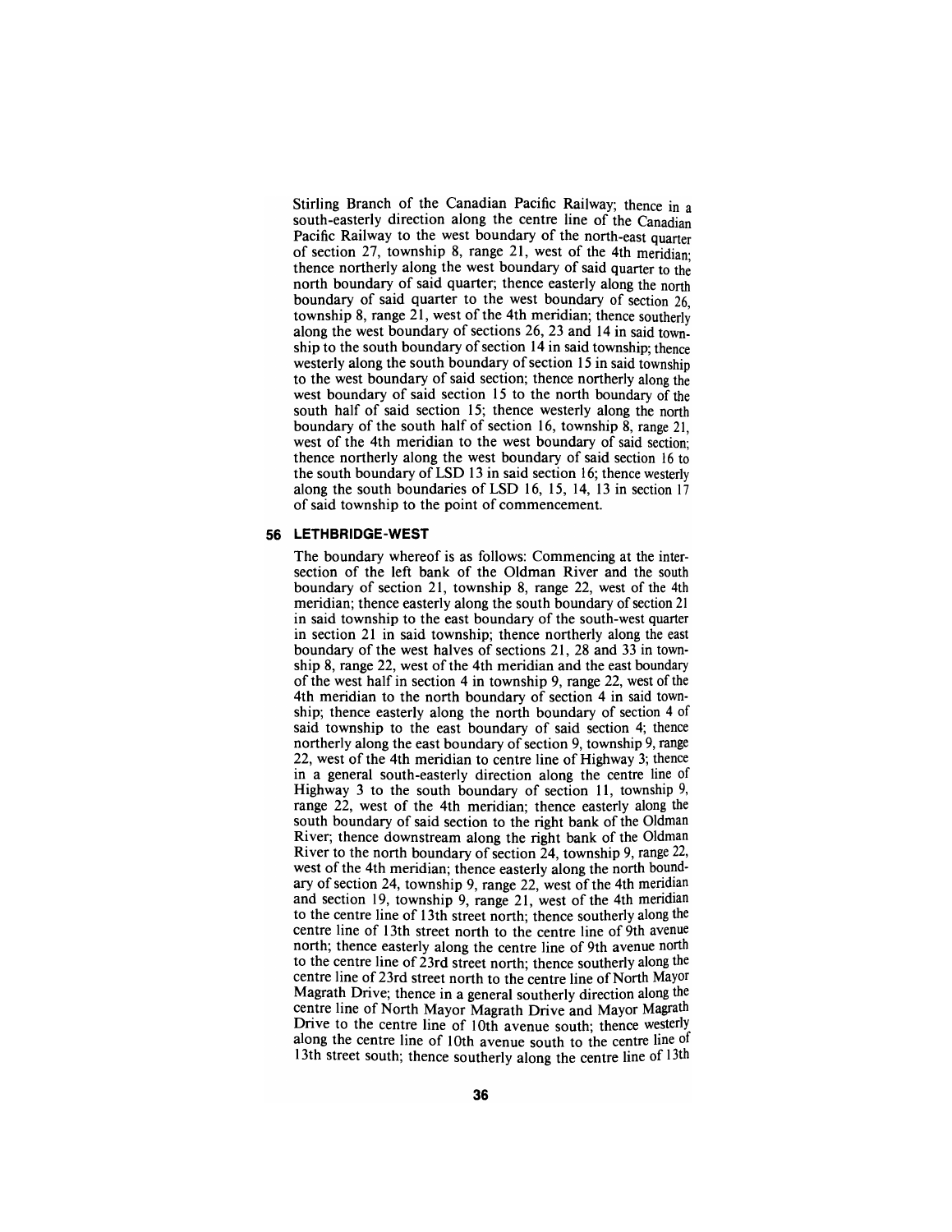street south to the centre line of 16th avenue south; thence westeriy along the centre line of 16th avenue south to the centre line of Scenic Drive; thence in a general southeriy direction along the centre line of Scenic Drive to its intersection with the northeriy production of the east boundary of Lot 6, Block 1 in registered plan 6092JK; thence southeriy along the northerly production and the east boundary of Lot 6, Block 1 in registered plan 6092JK to the south boundary of said lot, then westeriy along the south boundary of the said lot to its intersection with the east boundary of section 30, township 8, range 21, west of the 4th meridian; thence southerly along the east boundary of sections 30, 19 and 18 in township 8, range 21, west of the 4th meridian to the right bank of the Oldman River; thence southerly along the right bank ofthe Oldman River to the south boundary of LSD 13 in section 17, township 8, range 21, west of the 4th meridian; thence westerly along the westerly production of the south boundary of LSD 13 in said section and township to the left bank of the Oldman River; thence in a general westerly direction along the left bank to the point of commencement.

#### **57 LITTLE BOW**

The boundary whereof is as follows: Commencing at the northeast comer of township 17, range 27, west of the 4th meridian; thence westerly along the north boundary of township 17 to the east boundary of range 28, west of the 4th meridian; thence northerly along the said east boundary to the left bank of the Bow River; thence downstream along the said left bank to its most westerly intersection with the Blackfoot Indian Reserve number 146; thence in a general north-easterly and south-easterly direction along the said reserve boundary to its intersection with the north boundary of section 29, township 22, range 23, west of the 4th meridian; thence easterly along the said north boundary and the north boundary of sections 28, 27, 26 and 25 in said township to the centre line of the Trans-Canada Highway; thence in a general south-easterly and easteriy direction along the said centre line to the east boundary of range 20 west of the 4th meridian; thence southerly along the said east boundary to the Blackfoot Indian Reserve number 146; thence in a general south-easterly, southerly and westeriy direction along the said reserve boundary to the left bank of the Bow River; thence downstream along the said left bank to its intersection with the left bank of the Oldman River; thence upstream along the said left bank of the Oldman River to its most northerly intersection with the east boundary of range 21, west of the 4th meridian; thence northeriy along the said east boundary to the north boundary of township 11; thence westerly along the said north boundary to the east boundary of range 26, west of the 4th meridian; thence northeriy along the said east boundary to the north boundary of township 13; thence westerly along the said north boundary to the east boundary of range 27, west of the 4th meridian; thence northerly along the said east boundary to the point of commencement.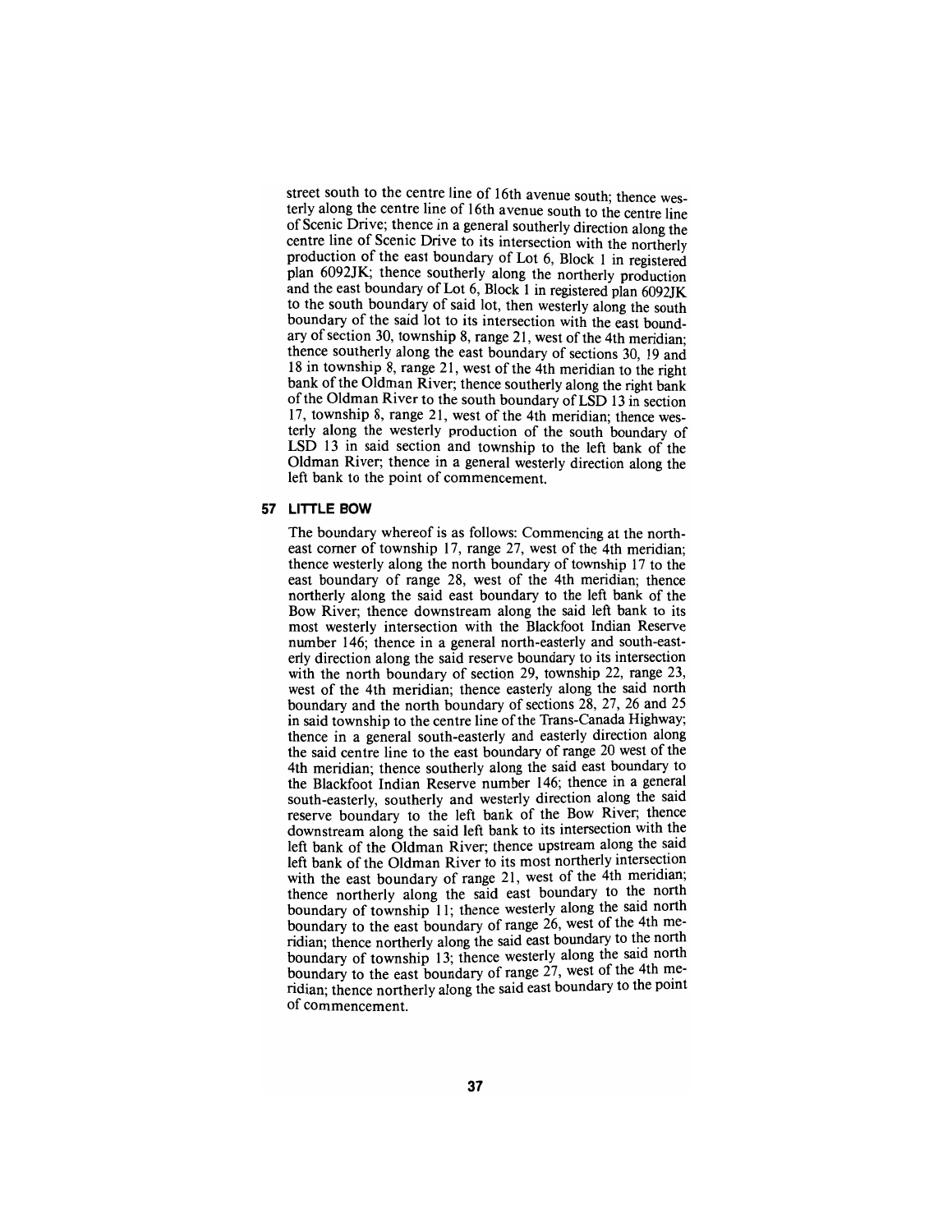## **58 LLOYDMINSTER**

The boundary whereof is as follows: Commencing at the intersection of the left bank of the North Saskatchewan River with the east boundary of the Province; thence southerly along the east boundary of the Province to the left bank of the Batde River; thence upstream along the said left bank to the east boundary of range 6, west of the 4th meridian; thence northerly along the said east boundary to the north boundary of township 52; thence westerly along the said north boundary to the east boundary of range 12, west of the 4th meridian; thence northerly along the said east boundary to the north boundary of township 53; thence easterly along the said north boundary to the east boundary of range 11, west of the 4th meridian; thence northerly along the said east boundary to the left bank of the North Saskatchewan River; thence downstream along the said left bank to the north boundary of township 55 in range 8, west of the 4th meridian; thence easterly along the said north boundary to the east boundary of section 31 in township 55, range 7, west of the 4th meridian; thence southerly along the said east boundary and the east boundary of section 30 in said township to the north boundary of section 19 in said township; thence easterly along the north boundary of sections 20, 21, 22, 23 and 24 in said township, sections 19, 20, 21, 22, 23 and 24 in ranges 6 and 5 and sections 19, 20 and 21 in range 4, west of the 4th meridian to the left bank of the North Saskatchewan River; thence downstream along the said left bank to the point of commencement.

#### **59 MACLEOD**

The boundary whereof is as follows: Commencing at the north-<br>east corner of township 15, range 27, west of the 4th meridian; thence southerly along the east boundary of range 27, west of the 4th meridian to the north boundary of township 13, thence easterly along the said north boundary to the east boundary of range 26, west of the 4th meridian; thence southerly along the said east boundary to the north boundary of township 11, thence easterly along the said north boundary to the east boundary of range 21, west of the 4th meridian; thence southerly along the said east boundary to its most northerly intersection with the left bank of the Oldman River; thence upstream along the said left bank to the north boundary of section 24, township 9, range 22, west of the 4th meridian; thence easterly along the said north boundary of said section to the right bank of the Oldman River; thence upstream along the said right bank to the south boundary of section 11 in said township; thence westerly along the said south boundary to the centre line of highway 3; thence in a general north-westerly direction along the said centre line to the east boundary of section 9, township 9, range 22, west of the 4th meridian; thence southerly along the said boundary of section 9 to the north boundary of section 4 in said township; thence westeriy along the said boundary to the west boundary of the east half of section 4 in said township; thence southeriy along the said boundary and the west boundary of the east half of sections 33, 28 and 21 in township 8, range 22, west of the  $4th$ meridian to the south boundary of section 21 in said township;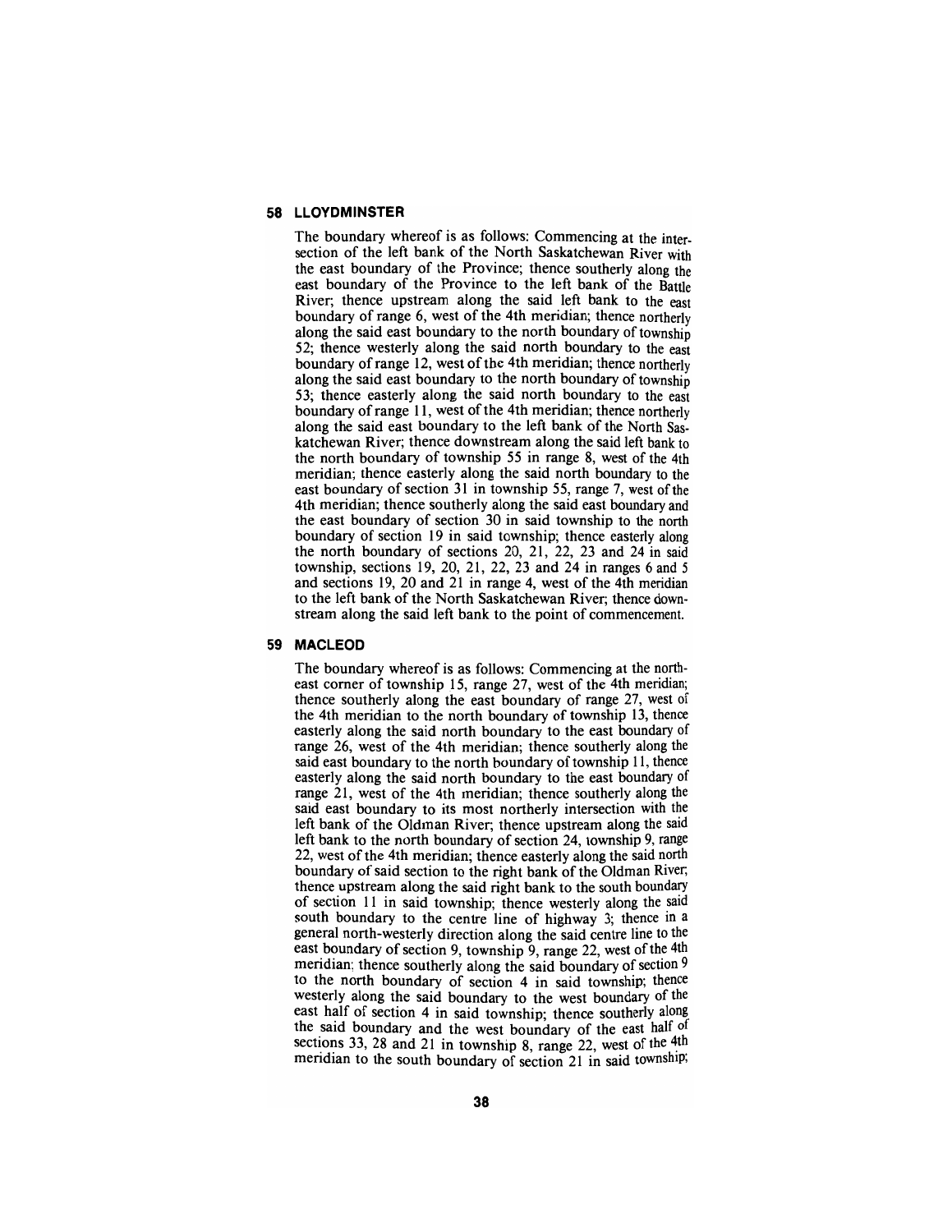thence westerly along the said south boundary to the left bank of the Oldman River; thence upstream along the said left bank to its intersection with the left bank of the Belly River; thence upstream along the said left bank to the north boundary of township 5; thence westeriy along the said north boundary to the left bank of the Waterton River; thence upstream along the said left bank to the east boundary of section  $27$  in township 5, range 27, west of the 4th meridian; thence northeriy along the said east boundary and the east boundary of section 34 in said township and sections 3, 10, 15 and 22 in township 6, range 27, west of the 4th meridian to the south boundary of the Peigan Indian Reserve No. 147; thence westeriy along the said south boundary to the west boundary of the said Indian Reserve; thence in a general northerly direction along the said west boundary to the north boundary of township 8; thence westerly along the said north boundary to the east boundary of range 30, west of the 4th meridian; thence northeriy along the said east boundary to the north boundary of township 15; thence easterly along the said north boundary to the point of commencement.

#### **60 MEDICINE HAT**

The boundary whereof is as follows: Commencing at the intersection of the left bank of the South Saskatchewan River and the east boundary of section 6, township 13, range 6, west of the 4th meridian; thence easterly along the left bank of the South Saskatchewan River to the west boundary of the east half of section 4 in the said township; thence northerly along the said west boundary to the north boundary of said section; thence easterly along the said north boundary to east boundary of said section 4; thence northerly along east boundary of section 9, township 13, range 6, west of the 4th meridian to the northerly limit of road plan number 363E.Z. in said section; thence south-easterly along north boundary of said road plan to the east boundary of section 3 in township 13, range 6, west of the 4th meridian; thence northerly along the east boundaries of sections 3, 10 and 15 in said township to the north boundary of said section 15; thence easterly along the north boundary of sections 14 and 13 in said township to the left bank of the South Saskatchewan River; thence south-easterly along the said left bank to the east boundary of section 13; thence northerly along the northerly production of the east boundary of section 13 in said township to the right bank of the South Saskatchewan River; thence upstream in a general south-easterly direction along the right bank of the South Saskatchewan River to the south boundary of the north half of section 33 in township 12, range 5 west of the 4th meridian; thence easterly along the said south boundary to the east boundary of west half of said section 33; thence southeriy along the said east boundary and east boundary of west half of section 28 to south boundary of north half of said section 28; thence easterly along the said south boundary to the easteriy limit of certificate of title 791187943 dated November 7, 1979; thence south-westeriy along south-easteriy limit of said certificate of tide and its south-easteriy production to the westeriy limit of railway plan 22908; thence south-easteriy along the said westerly limit to north boundary of section 21 township 12, range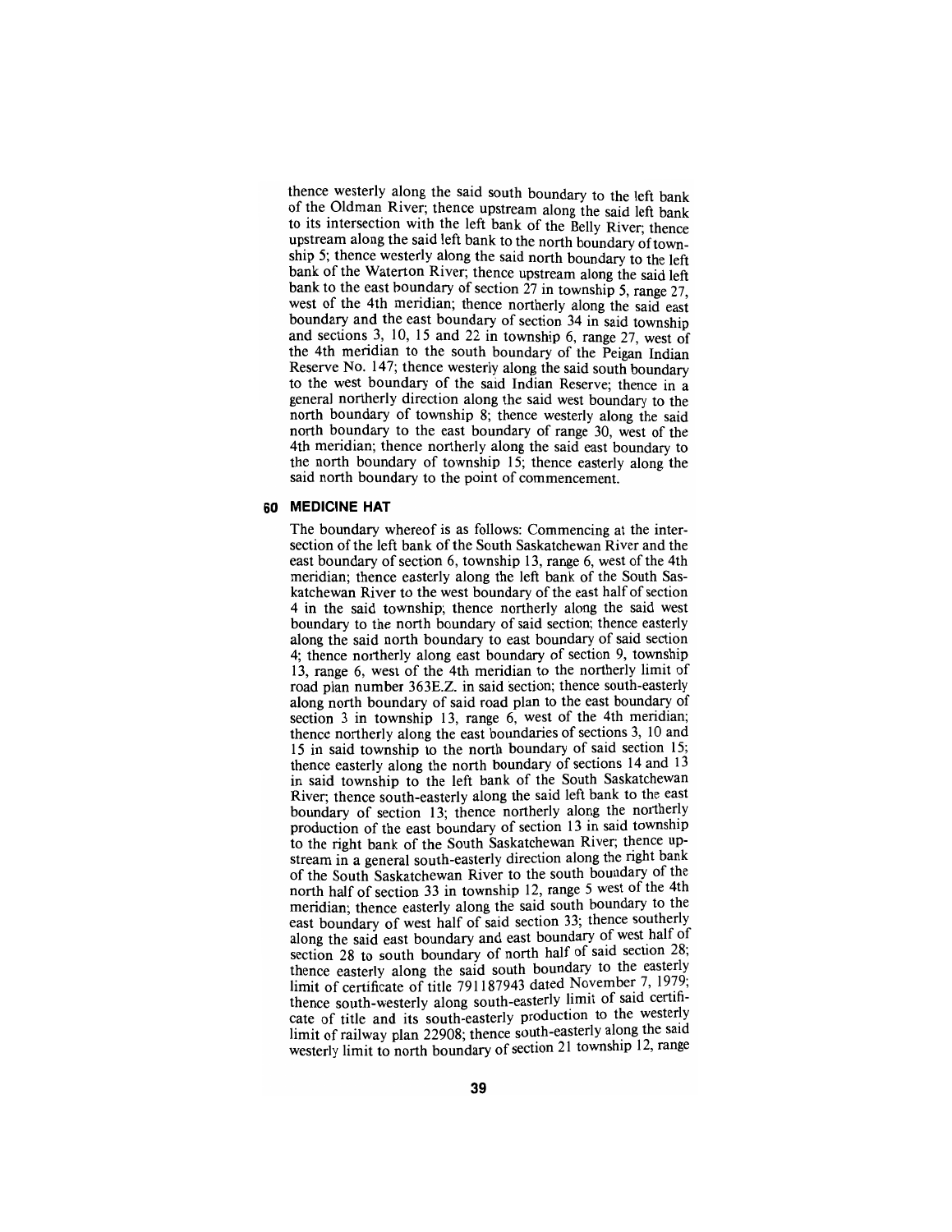5, west of the 4th meridian; thence easterly along the said north boundary to east boundary of said section 21; thence southerly along the said east boundary to the south boundary of the north half of said section; thence westerly along the said south boundary to the westerly limit of railway plan 22908; thence south along westerly limit to the north boundary of section 9, township 12, range 5, west of the 4th meridian; thence westeriy along north boundary of sections 9, 8 and 7 in said township and sections 12, 11 and 10 in township 12, range 6, west of the 4th meridian to the west boundary of the east half of section 10 in said township; thence northerly along the west boundary of the east half of sections 15 and 22 in said township to the north boundary of section 22 in said township; thence westerly along the north boundary of sections 22 and 21 to the east boundary of section 20 of the said township; thence northerly along the east boundary of section 29, township 12, range 6, west of the 4th meridian to the north boundary of said section and township; thence westerly along the north boundary of said section 29 to the east boundary of section 31 of the said township; thence northerly along east boundary of section 31, township 12, range 6, west of the 4th meridian and section 6, township 13, range 6, west of the 4th meridian to the point of commencement.

#### **61 OLDS-DIDSBURY**

The boundary whereof is as follows: Commencing at the north- east comer of township 34, range 9, west of the 5th meridian; thence easterly along the north boundary of township 34 to the east boundary of range 4, west of the 5th meridian; thence south-<br>erly along the said east boundary to the north-east comer of section  $12$  in township 34, range 4, west of the 5th meridian; thence easterly along the north boundary of sections 7 to 12 in township 34, range 3, west of the 5th meridian and sections 7 to 10 in township 34, range 2, west of the 5th meridian to the north-east comer of section 10 in township 34, range 2, west of the 5th meridian; thence southerly along the east boundary of said section to the north-east comer of section 3 in said town ship; thence easterly along the north boundary of section 2 in said township to the north-east comer of said section; thence southerly along the east boundary of said section 2 in township 34, range 2, west of the 5th meridian to the north boundary of township 33; thence easterly along the said north boundary to the east boundary of range 29, west of the 4th meridian; thence southerly along the said east boundary to the north boundary of township 27; thence westerly along the said north boundary to the east boundary of range 4, west of the 5th meridian; thence northerly along the said east boundary to the north boundary of township 28; thence westerly along the said north boundary to the east boundary of the Banff National Park; thence in a general north-westerly direction along the said east boundary to the north boundary of township 31; thence easterly along the said north boundary to the east boundary of range 9, west of the 5th merid-<br>ian; thence northerly along the said east boundary to the point of commencement.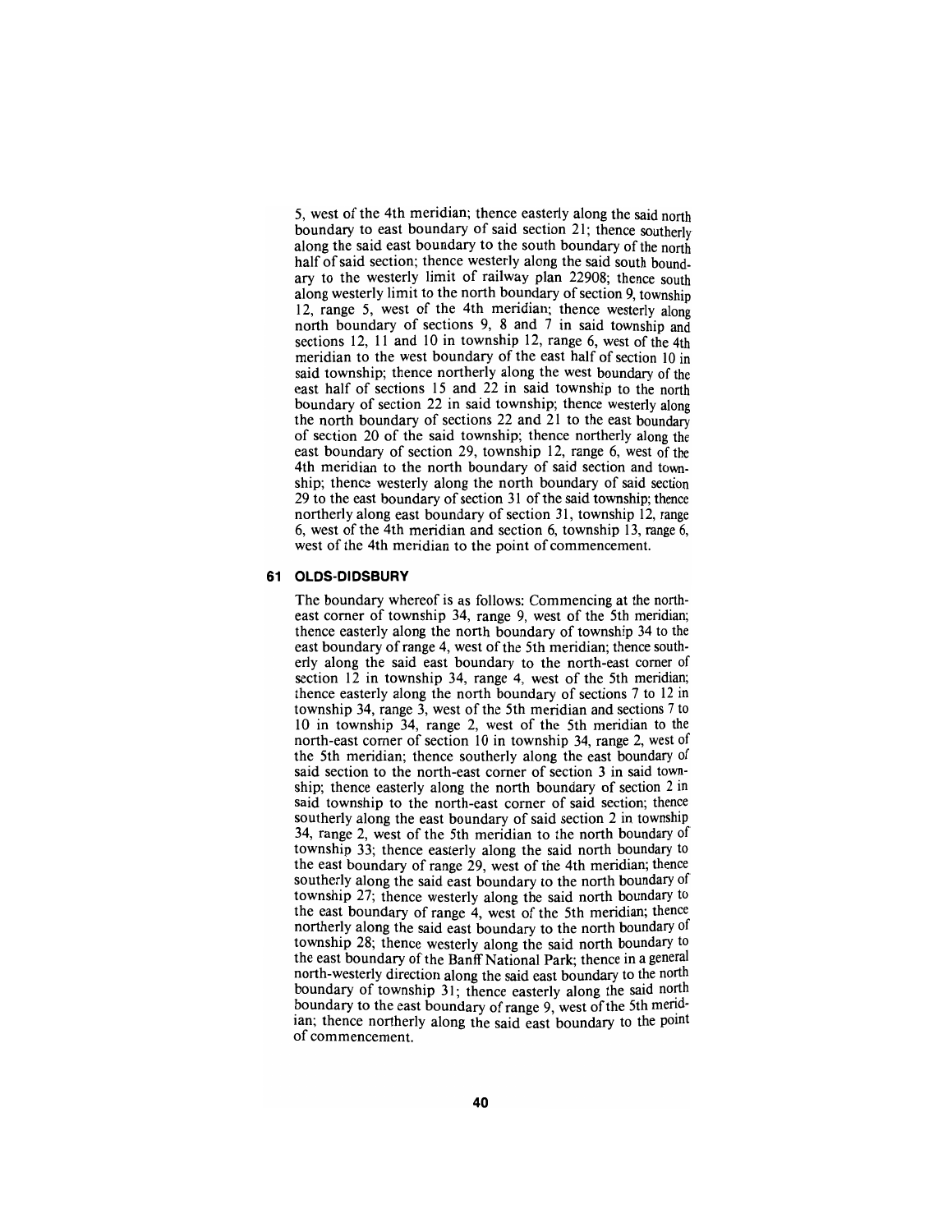## **62 PEACE RIVER**

The boundary whereof is as follows: Commencing at the northwest corner of the Province; thence easterly along the north boundary of the Province to the east boundary of range 10, west of the 5th meridian; thence southerly along the said east boundary to the north boundary of township 120; thence easterly along the said north boundary to the 5th meridian; thence southerly along the said 5th meridian to the north boundary of township 100; thence westerly along the said north boundary to the east boundary of range 10, west of the 5th meridian; thence southerly along the said east boundary to the north boundary of township 82; thence westerly along the said north boundary to the east boundary of range 14, west of the 5th meridian; thence southerly along the said east boundary to the north boundary of township 80; thence westerly along the said north boundary to the east boundary of range 18, west of the 5th meridian; thence northerly along the said east boundary to the north boundary of township 82; thence westerly along the said north boundary to the left bank of the Peace River in range 22, west of the 5th meridian; thence upstream along the said left bank to the east boundary of section  $35$  in township  $81$ , range  $24$ , west of the 5th meridian; thence northerly along the said east boundary and the east boundary of sections 2, 11, 14 and 23 in township 82, range 24, west of the 5th meridian to the north-east comer of section 23 in township 82, range 24, west of the 5th meridian; thence westerly along the north boundary of said section to the north-east comer of section 22 in said township 82, range 24, west of the 5th meridian; thence northerly along the east boundary of sections 27 and 34 in said township to the north boundary of township 82; thence westerly along the said north boundary to the east boundary of section 3 in township 83, range 24, west of the 5th meridian; thence northeriy along the east boundary of sections 3, 10, 15, 22, 27 and 34 in said township 83, range 24, west of the 5th meridian to the east shore of Cardinal Lake; thence in a general north-easteriy and south-westeriy direction along the shore of the northeriy portion of the said Cardinal Lake to its most westeriy intersection with the north boundary of township 83; thence westeriy along the said north boundary to the 6th meridian; thence northeriy along the said 6th mendian to the north boundary of township 85; thence westerly along the said north boundary to the east boundary of range 2, west of the 6th meridian; thence northeriy along the said east boundary to the north boundary of township 96; thence easterly along the said north boundary to the 6th meridian; thence northeriy along the said 6th meridian to the north boundary of township 104; thence westeriy along the said north boundary to the west boundary ot the Province; thence northeriy along the said west boundary to the point of commencement.

#### **63 PINCHER CREEK-CROWSNEST**

The boundary whereof is as follows: Commencing at the intersection of the Alberta-British Columbia boundary with the north boundary of township 11; thence easteriy along the north boundary of township 11 to the east boundary of range 30, west ot the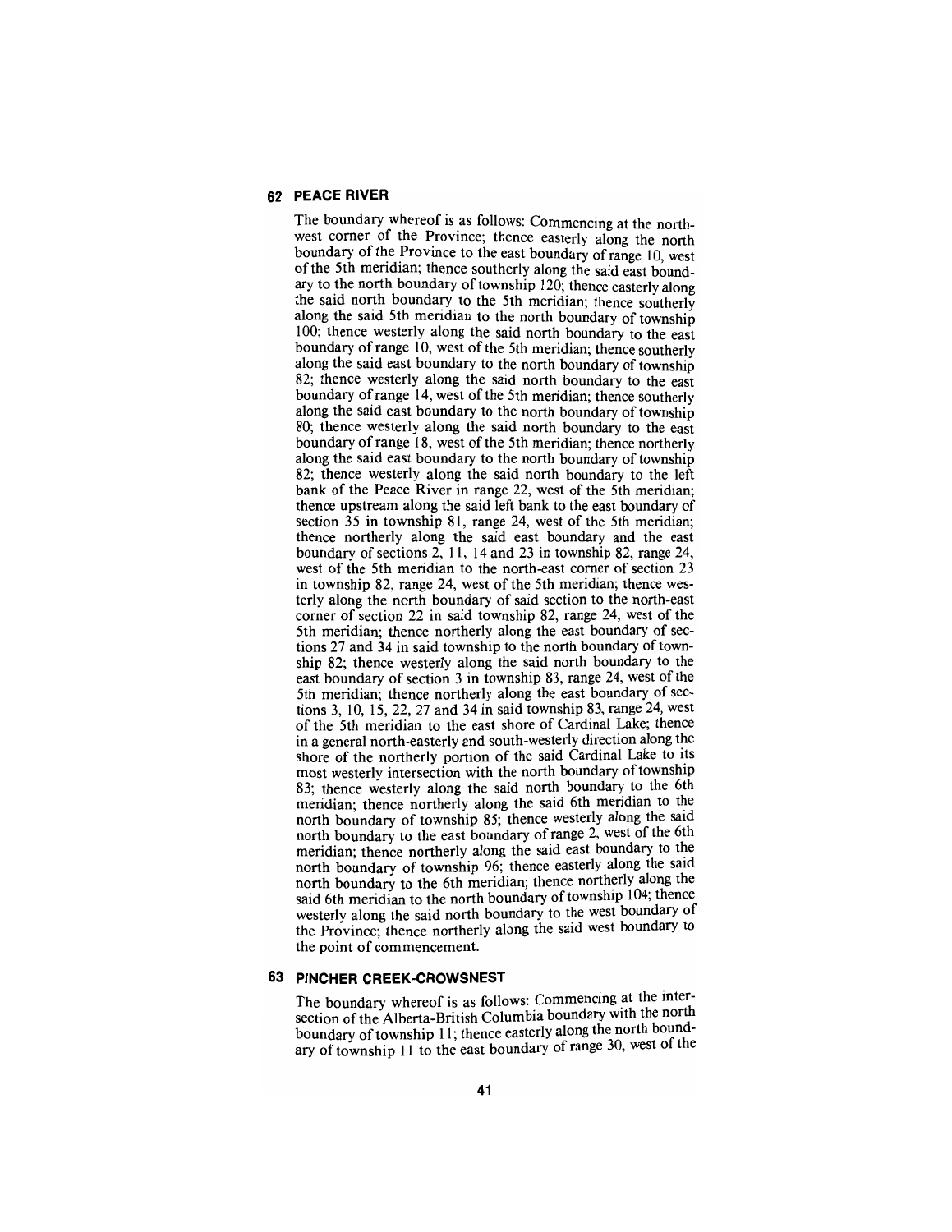4th meridian; thence southerly along the said east boundary to the north boundary of township 8; thence easterly along the said north boundary to the west boundary of the Peigan Indian Reserve No. 147; thence in a general southerly direction along the said west boundary to the south boundary of the said Indian Reserve; thence easterly along the said south boundary to the east boundary of section 22 in township 6, range 27, west of the 4th meridian; thence southerly along the east boundary of sections 22, 15, 10 and 3 in said township 6, range  $27$ , west of the 4th meridian and sections 34 and 27 in township 5, range 27, west of the 4th meridian to the left bank of the Waterton River; thence upstream along the said left bank to the north shore of the Waterton Reservoir; thence in a general westerly and southerly direction along the north and west shores of the Waterton Reservoir to the left bank of the Waterton River; thence upstream along the said left bank to its intersection with the north boundary of the Waterton Lakes National Park, at the north boundary of section 17 in township 2, range 29, west of the 4th meridian; thence in a general north-westerly and south-westerly direction along the said north boundary of the Waterton Lakes National Park to the Alberta-British Columbia boundary; thence in a general north-westerly direction along the said boundary to the point of commencement.

#### **64 PONOKA-RIMBEY**

The boundary whereof is as follows: Commencing at the inter- section of the north boundary of township 45, west of the 4th meridian and the left bank of the Battle River; thence upstream along the said left bank to the east boundary of section 32 in township 44, range 23, west of the 4th meridian; thence south-<br>erly along the east boundary of said section to the right bank of the Battle River; thence upstream along the said right bank to the north-east shore of Samson Lake; thence in a general south easterly direction along the said north-east shore of Samson Lake to the north boundary of township 43; thence easterly along the said north boundary to the north-east shore of Red Deer Lake; thence south-easterly along the said north-east shore to the east boundary of range 22, west of the 4th meridian; thence southerly along the said east boundary to the north boundary of township 41; thence westerly along the said north boundary to the left bank of the North Saskatchewan River, thence downstream along the said left bank to the north boundary of township 44; thence easterly along the said north boundary to the east boundary of range 4, west of the 5th meridian; thence northerly along the said east boundary to the north boundary of township 45; thence easterly along the said north boundary to the point of com- mencement.

#### **65 RED DEER-NORTH**

The boundary whereof is as follows: Commencing at the intersection of the right bank of the Red Deer River and the west boundary of section 26, township 37, range 28, west of the 4th meridian; thence northeriy along the west boundaries of sections 26 and 35 in township 37, range 28, west of the 4th meridian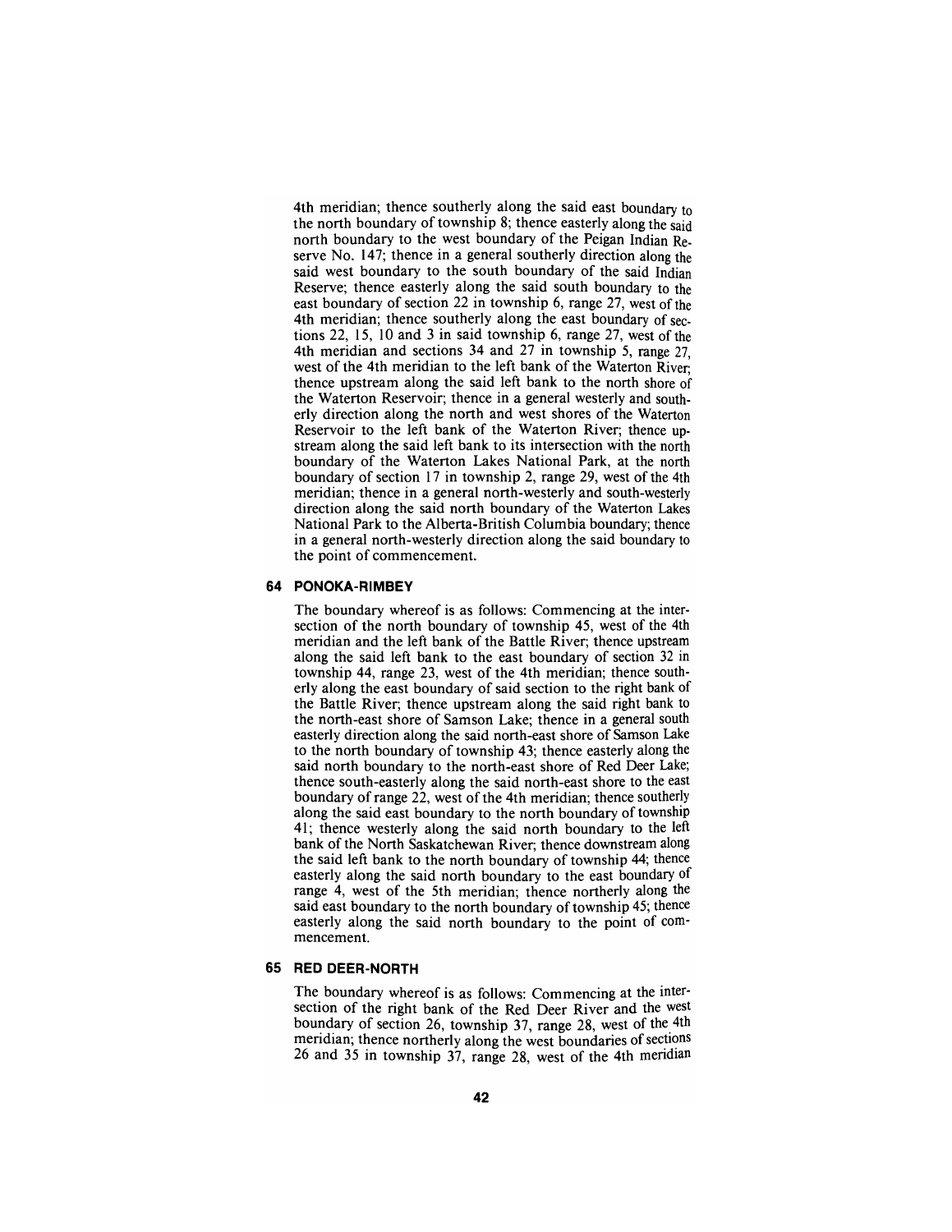and the west boundaries of sections 2, 11, 14, 23, 26 and 35 in township 38, range 28, west of the 4th meridian to the south boundary of section 1, township 39, range 28, west of the 4th meridian; thence easteriy along the south boundary of section 1 and section 6 in township 39, range 27, west of the 4th meridian to the east boundary of the south-west quarter of said section 6; thence northerly along the east boundary of south-west quarter of said section 6, to the north boundary of the south-west quarter of said section 6; thence easterly along the north boundary of the south-east quarter of section 6, township 39, range 27, west of the 4th meridian to the east boundary of said section 6; thence northerly along the east boundaries of sections 6, 7 and 18 in township 39, range 27, west of the 4th meridian to the right bank of the Blindman River; thence downstream along the right bank of the Blindman River and its easterly production to the right bank of the Red Deer River; thence upstream along the right bank of the Red Deer River to its intersection with the north boundary of section 34, township 38, range 27, west of the 4th meridian; thence easterly along the north boundary of sections 34 and 35 in township  $38$ , range 27, west of the 4th meridian to the east boundary of section 35 in said township; thence southerly along the east boundaries of sections 35 and 26 in township 38, range 27, west of the 4th meridian to the north boundary of section 23 in said township; thence easterly along the north boundary of section 24, township 38, range 27, west of the 4th meridian to the east boundary of section 24 in said township; thence southerly along the east boundary of section 24, of said township to the centre line of Highway 11; thence westerly along the centre line of Highway 11 and the centre line of 55th street to the centre line of 30th avenue; thence southerly along the centre line of 30th avenue to the centre line of Ross Street; thence in a general westerly direction along the centre line of Ross Street and its general westerly production to the centre line of Taylor Drive; thence in a general north-westerly direction along the centre line of Taylor Drive to the right bank of the Red Deer River; thence upstream along the right bank of the Red Deer River to the point of commencement.

## **66 RED DEER-SOUTH**

The boundary whereof is as follows: Commencing at the intersection of the right bank of the Red Deer River and the west boundary of section 26, township 37, range 28, west of the 4th meridian; thence in a general north-easterly direction along the right bank of the Red Deer River to the centre line of Taylor Drive; thence in a general south-easteriy direction along the centre line of Taylor Drive to the centre line of the general westeriy production of Ross Street; thence in a general easteriy direction along the general westeriy production of Ross Street and the centre line of Ross Street to the centre line of 30th avenue; thence northeriy to the centre line of 55th street; thence easterly along the centre line of 55th street and Highway 11 to the east boundary of section 18, township 38, range 26, west of the 4th meridian; thence southeriy along the east boundary of sections 18, 7 and 6 in said township and sections 31 and 30 of township 37 range 26, west of the 4th meridian to the north boundary ot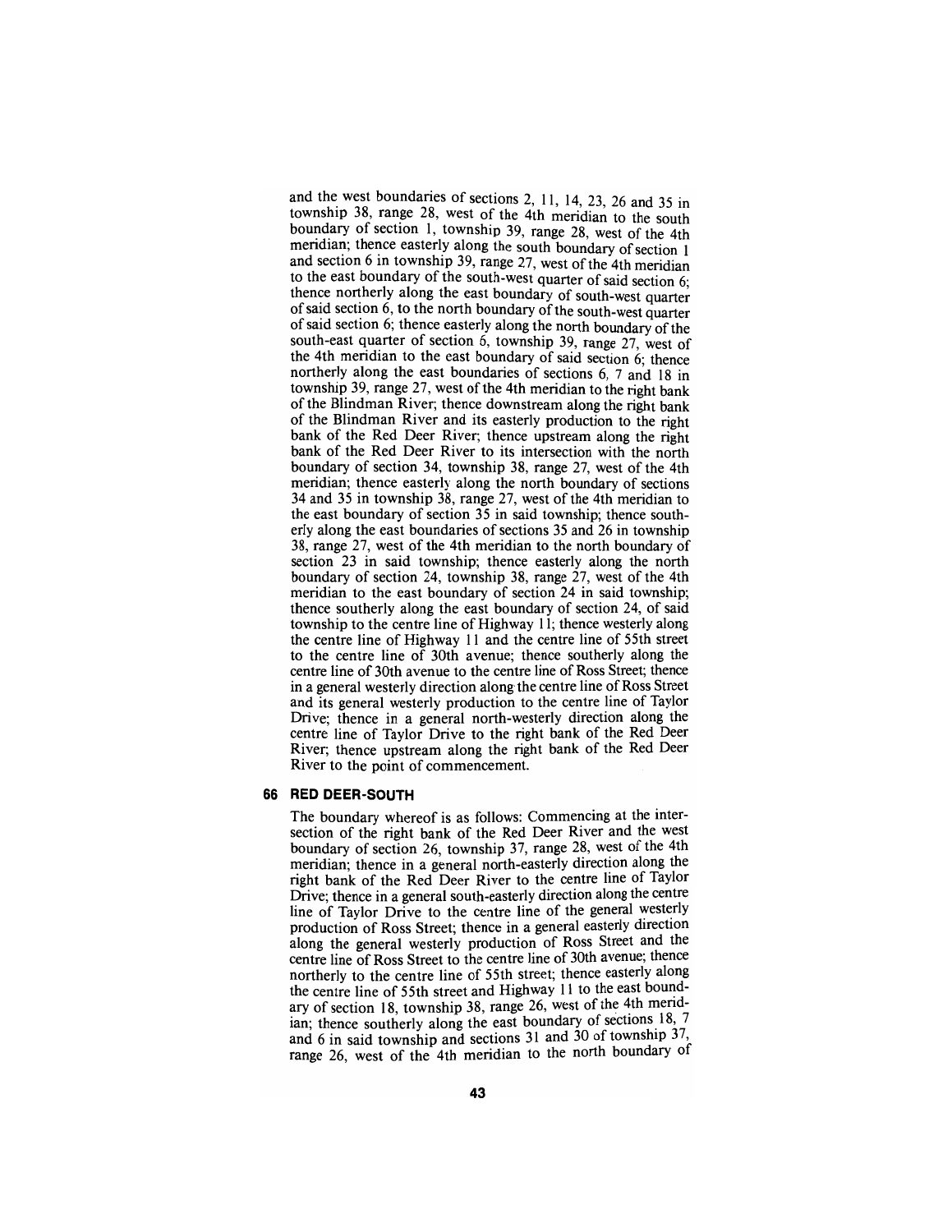section 19 of township 37, range 26, west of the 4th meridianthence westerly along the north boundary of section 19 in said township and the north boundaries of sections 24, 23, 22,21 and 20 of township 37, range 27, west of the 4th meridian to the east boundary of section 19 of said township; thence southerly along east boundary of said section to the north boundary of southeast quarter of said section 19; thence westerly along north boundary of said south-east quarter to the west boundary of said south-east quarter; thence southerly along the west boundary of said south-east quarter and the west boundary of east half of section 18 in township 37, range 27, west of the 4th meridian to the south boundary of said section; thence westerly along the south boundary of said section and sections 13 and 14 in township 37, range 28, west of the 4th meridian to the west boundary of section  $14$  township 37, range 28, west of the 4th meridian; thence northerly along the west boundary of sections 14, 23 and 26 to the point of commencement.

#### **67 REDWATER-ANDREW**

The boundary whereof is as follows: Commencing at the north-<br>east corner of township 61, range 14, west of the 4th meridian; thence southerly along the east boundary of range 14 to the left bank of the North Saskatchewan River; thence downstream along the said left bank to the north boundary of township 55, in range 12, west of the 4th meridian; thence westerly along the said north boundary to the east boundary of section 34, township 55, range 19, west of the 4th meridian; thence southerly along the east boundary of sections 34, 27, 22 and 15 in said township to the north boundary of section 10 in said township; thence westeriy along the north boundary of sections 10, 9, 8 and 7 in township 55, range 19, west of the 4th meridian and the north boundary of sections 12, 11, 10, 9, 8 and 7 in ranges 20 and 21 in said township and the north boundary of section 12, range 22 in said township to the east boundary of section 11, township 55, range 22, west of the 4th meridian; thence northerly along the east boundary of section 14 to the north boundary of said section; thence westerly along the said north boundary to the left bank of the North Saskatchewan River; thence upstream along the said left bank to its intersection with the north boundary of section 14, township 54, range 23, west of the 4th meridian; thence westerly along the said north boundary to the east bound- ary of section 15 in said township; thence northerly along the east boundary of sections 22, 27 and 34 to the north boundary of section 34 in said township; thence westerly along the said north boundary and the north boundary of section 33 in said township to the centre line of highway 37; thence northerly along the said centre line to its intersection with the westerly production of the north boundary of section 2, township 56, range 23, west of the 4th meridian; thence easterly along the said production and the north boundary of east boundary of section 2 in said township; thence northerly along the east boundary of sections 11 and 14 in said township to the north boundary of said section 14; thence westerly along the north boundary of sections 14, 15, 16 and 17 to the east boundary of section 18 in township  $56$ , range 23, west of the 4th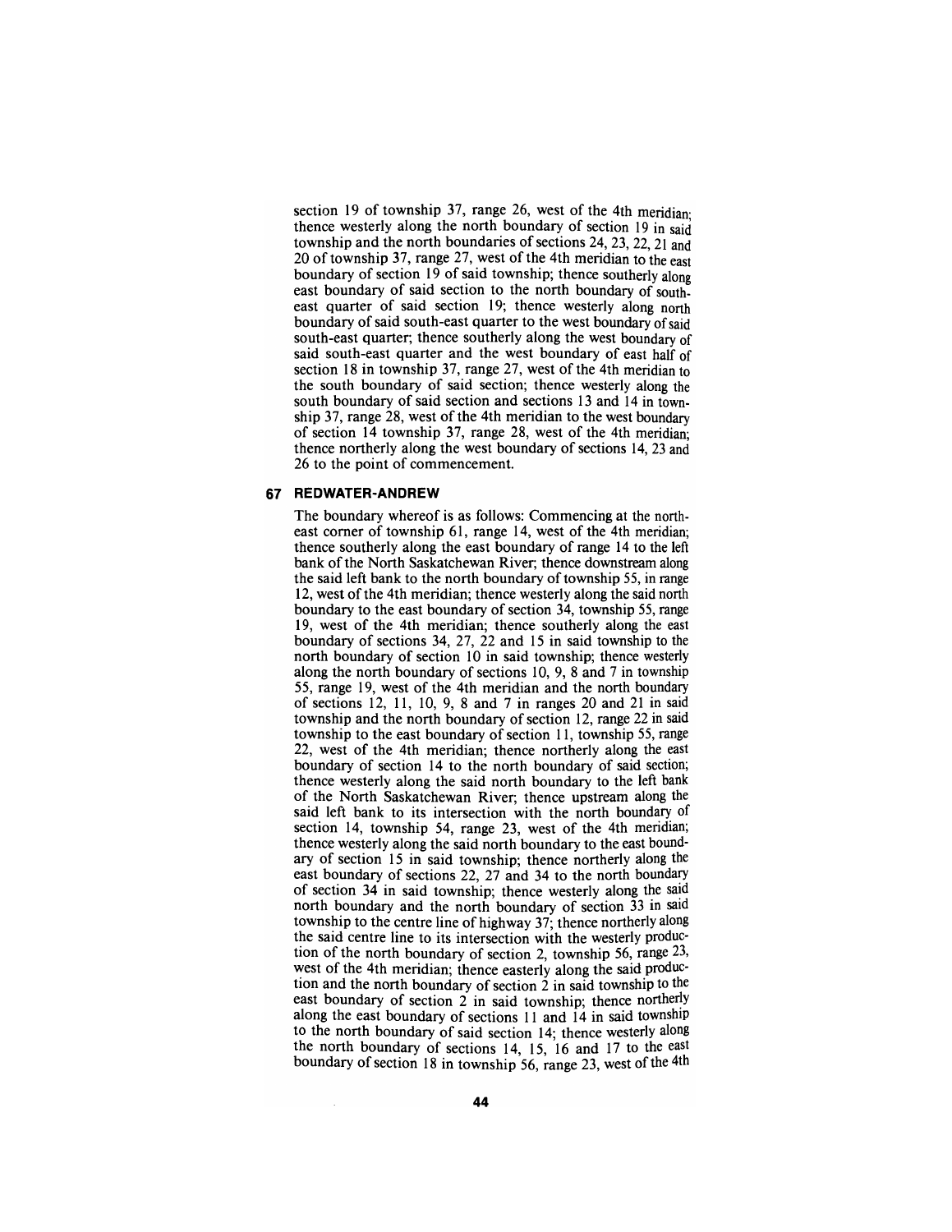meridian; thence northeriy along the said east boundary and the east boundary of sections 19, 30 and 31 in said township to the north boundary of township 56; thence westeriy along the said north boundary to the east boundary of range 24, west of the 4th meridian; thence northerly along the said east boundary to the north boundary of township 61; thence easterly along the said north boundary to the east boundary of range 22, west of the 4th meridian; thence southeriy along the said east boundary to the north-east comer of section 1 in township 61, range 22, west of the 4th meridian; thence easterly along the north boundary of sections 6 to 1 inclusive through township 61 in ranges 21 to 18 inclusive, west of the 4th meridian to the north-east corner of section 1 in township 61, range 18, west of the 4th meridian; thence northerly along the east boundary of range 18, west of the 4th meridian to the north boundary of township 61; thence easterly along the said north boundary to the point of commencement.

#### **68 ROCKY MOUNTAIN HOUSE**

The boundary whereof is as follows: Commencing at the northeast comer of township 44, range 15, west of the 5th meridian; thence easterly along the north boundary of township 44 to the west boundary of the O'Chiese Indian Reserve No. 203; thence northerly along the said west boundary to the north boundary of the said Indian Reserve; thence easterly along the said north boundary to the east boundary of the said Indian Reserve; thence southerly along the said east boundary to the north boundary of township 44; thence easterly along the said north boundary to the left bank of the North Saskatchewan River; thence upstream along the said left bank to the north boundary of township 41; thence easterly along the said north boundary to the east boundary of range 6, west of the 5th meridian; thence southerly along the said east boundary to the north boundary of township 39; thence easterly along the said north boundary to the left bank of the Blindman River; thence downstream along the said left bank to the 5th meridian; thence southerly along the said 5th meridian to the north boundary of township 36; thence westeriy along the said north boundary to the east boundary of range 4, west of the 5th meridian; thence southeriy along the said east boundary to the north boundary of township 34; thence westeriy along the said north boundary to the east boundary of range 9, west of the 5th meridian; thence southeriy along the said east boundary to the north boundary of township 31; thence westerly along the said north boundary to the north-east boundary of the Banff National Park; thence in a general north-westerly direction along the said north-east boundary to the north boundary of township 32; thence westerly along the said north boundary to the Alberta-British Columbia boundary; thence in a general northwesterly direction along the said boundary to the east boundary of range 20, west of the 5th meridian; thence northerly along the said east boundary to the north boundary of township 42; thence easterly along the said north boundary to the east boundary of range 15, west of the 5th meridian; thence northerly along the said east boundary to the point of commencement.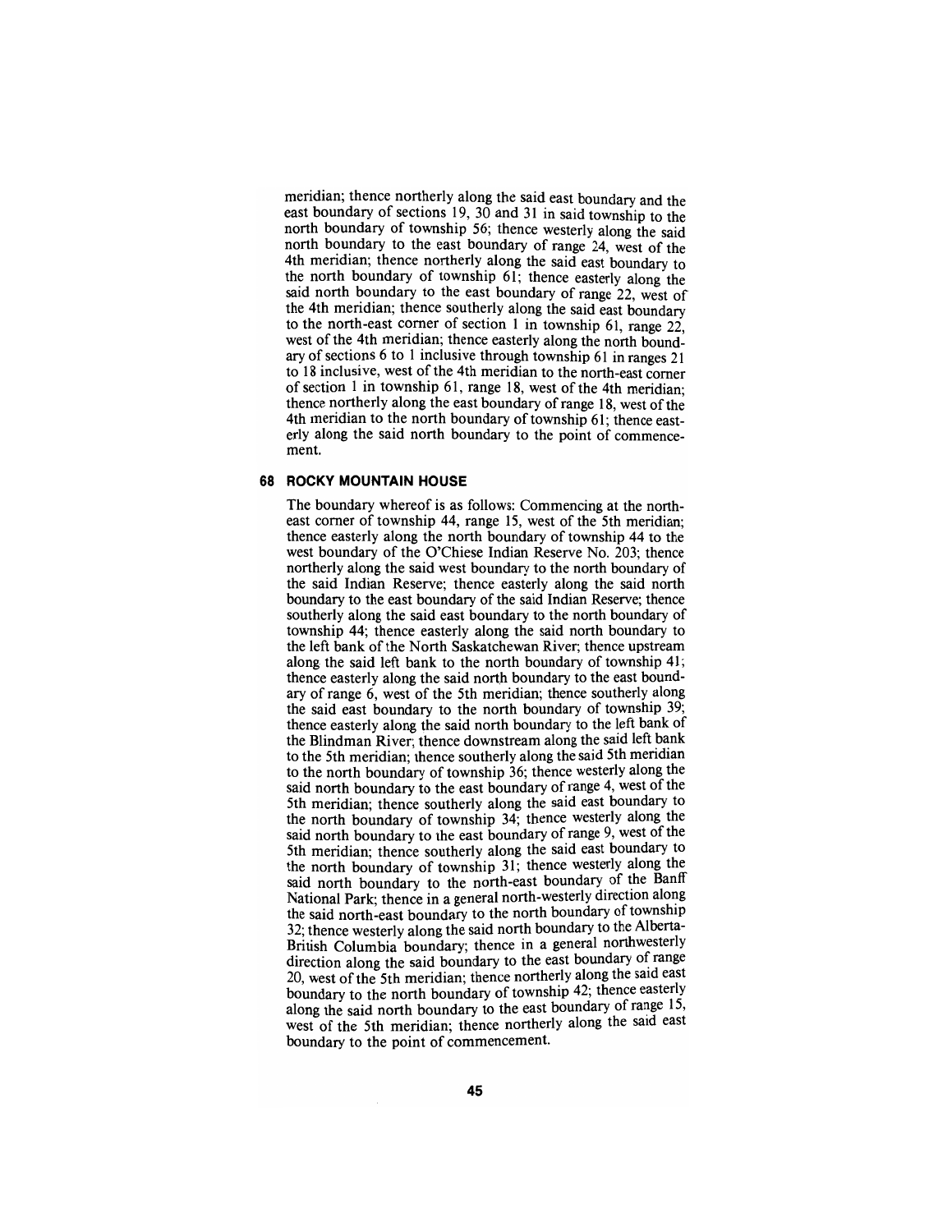#### **69 SHERWOOD PARK**

The boundary whereof is as follows: Commencing at the intersection of the Edmonton City boundary as of May 1984 and the north boundary of section 9, township 52, range  $23$ , west of the 4th meridian; thence northerly, westerly and easterly along the said City Boundary to the east boundary of section 15, township 53, range 23, west of the 4th meridian; thence northerly along the said east boundary and the east boundary of section 22 in said township to the north boundary of said section; thence easterly along the north boundary of section 23 to the east boundary of said section in said township; thence southerly along the said east boundary to the north boundary of the south half of the north-east quarter in section 23 in said township; thence easteriy along the north boundary of the south half of the north-west quarter in section 24 in said township to the west boundary of the north-east quarter in said section 24; thence southerly along the said west boundary to the north boundary of the south half of said section; thence easterly along the said north boundary to the east boundary of said section; thence southerly along the said east boundary and the east boundary of section 13 and its southeriy production to the centre line of highway 16; thence easterly along the said centre line to the northerly production of the east boundary of section 9, township 53, range 22, west of the 4th meridian; thence southerly along the said northerly production, the east boundaries of sections  $\overline{9}$  and 4, township 53, range 22, west of the 4th meridian and sections 33, 28, 21 and 16, township 52, range 22, west of the 4th meridian to the north boundary of section 9, township 52, range 22, west of the 4th meridian; thence westerly along the north boundaries of sections 9, 8 and 7, township 52, range 22, west of the 4th meridian and sections 12, 11, 10 and 9, township 52, range 23, west of the 4th meridian to the point of commencement.

#### **70 SMOKY RIVER**

The boundary whereof is as follows: Commencing at the north-<br>east corner of township 82, range 18, west of the 5th meridian; thence southerly along the east boundary of range 18, west of the 5th meridian to the north boundary of township 80, west of the 5th meridian; thence westerly along the said north boundary to the east boundary of range 19, west of the 5th meridian; thence southerly along the east boundary of range 19, west of the 5th meridian to the north boundary of township 64; thence westerly along the said north boundary to the east boundary of range 25, west of the 5th meridian; thence southerly along the said east boundary to the south boundary of township 63; thence westerly along the said south boundary to the east boundary of section 5, township 63, range 3, west of the 6th meridian; thence northerly along the said east boundary to the left bank of the Smoky River; thence downstream along the said left bank to the right bank of the Wapiti River; thence upstream along the said right bank to its intersection with the east boundary of section 19, township 70, range 5, west of the 6th meridian; thence north-<br>erly along the east boundary of said section and the east bound-<br>ary of sections 30 and 31 in township 70, range 5, west of the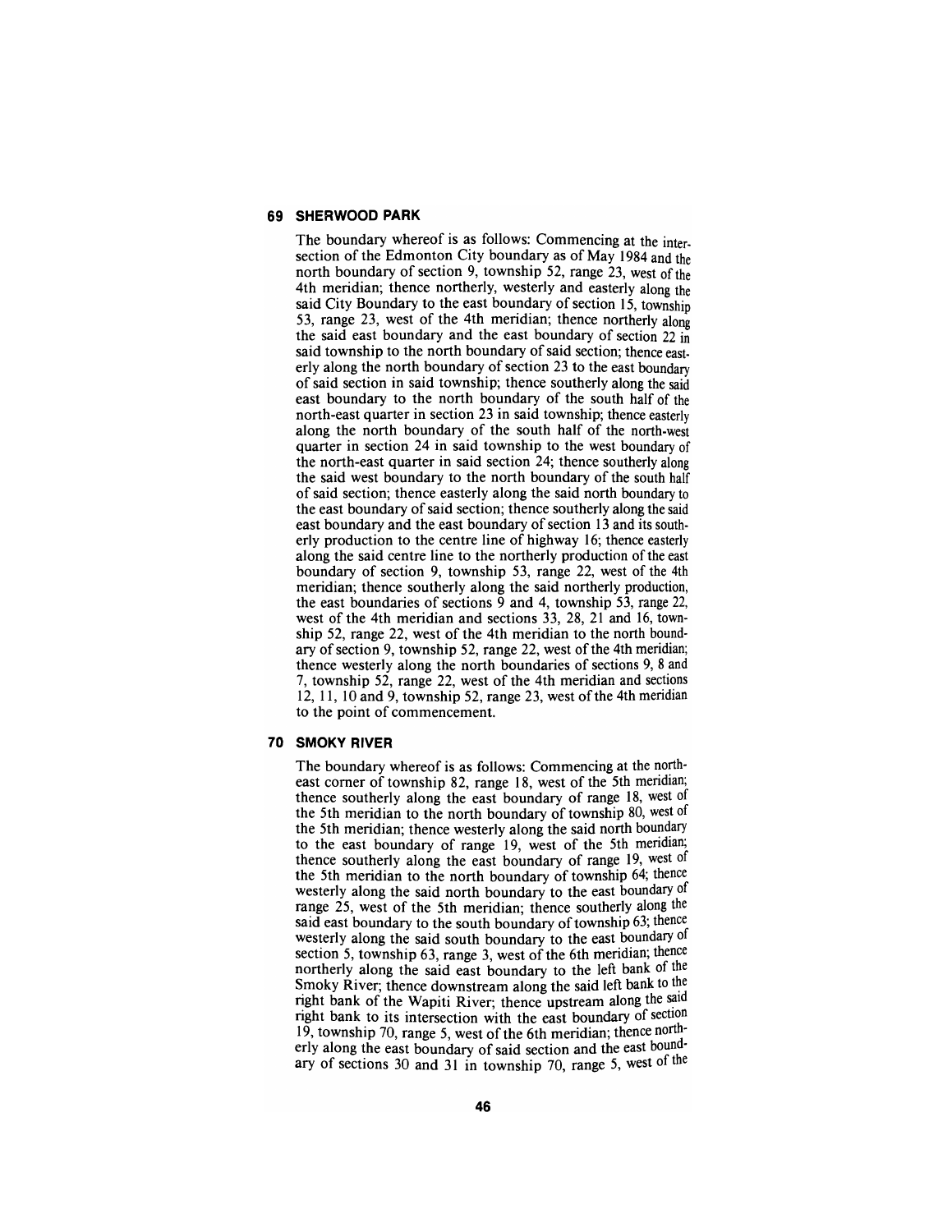6th meridian and the east boundary of sections 6, 7, 18, 19, 30 and 31, township 71, range 5, west of the 6th meridian and section 6, township  $72$ , range 5, west of the 6th meridian to the north boundary of said section 6 in said township; thence westeriy along the said north boundary of said section and the north boundary of sections 1, 2 and 3 in township 72, range 6, west of the 6th meridian to the east boundary of section 4 in said township; thence northerly along the east boundary of sections 9, 16, 21, 28 and 33 in township 72, range 6, west of the 6th meridian to the south boundary of township 73; thence westerly along the said south boundary to the east boundary of range 7, west of the 6th meridian; thence northerly along the said east boundary to the south boundary of township 75; thence easterly along the said south boundary to the east boundary of section 3, township 75, range 3, west of the 6th meridian; thence northerly along the east boundary of sections 10, 15, 22 and 27 in said township to the north boundary of the south half of section 27; thence easterly along the north boundary of the south half of sections 26 and 25 in said township to the east boundary of section 25 in said township; thence northerly along the said east boundary to the north boundary of said section; thence easterly along the north boundary of section 30, township 75, range 2, west of the 6th meridian to the east boundary of the west half of section 30 in said township; thence northerly along the east boundary of the west half of section 31 to the north boundary of the south half of said section; thence easterly along the said north boundary and the north boundary of the south half of section 32 in said township to the east boundary of the west half of said section; thence northerly along the said east boundary and the east boundary of the west half of section 5, township 76, range 2, west of the 6th meridian to the north boundary of the south half of said section; thence easterly along the said north boundary to the east boundary of section 5 in said township; thence northerly along the said east boundary to the north boundary of said section; thence easterly along the north boundary of sections 4 and 3, township 76, range 2, west of the 6th meridian to the east boundary of section 3 in said township; thence southeriy along the said east boundary to the north boundary of township 75; thence easteriy along the said north boundary to its intersection with the right bank of the Smoky River; thence downstream along the said right bank to the north boundary of township 82; thence easterly along the said north boundary to the point of commencement.

## **71 ST ALBERT**

The boundary whereof is as follows: Commencing at the intersection of the south-easteriy bank of Big Lake and the south boundary of section 30, township 53, range 25, west of the 4th meridian; thence northeriy, and easteriy along the St. Albert City boundary as of May, 1984, to the north-west corner of the southwest quarter of section 12, township 54, range 25, west ot the 4th meridian; thence southerly and south-westerly along the Edmonton-St. Albert City boundary as of May, 1984 to the point of commencement.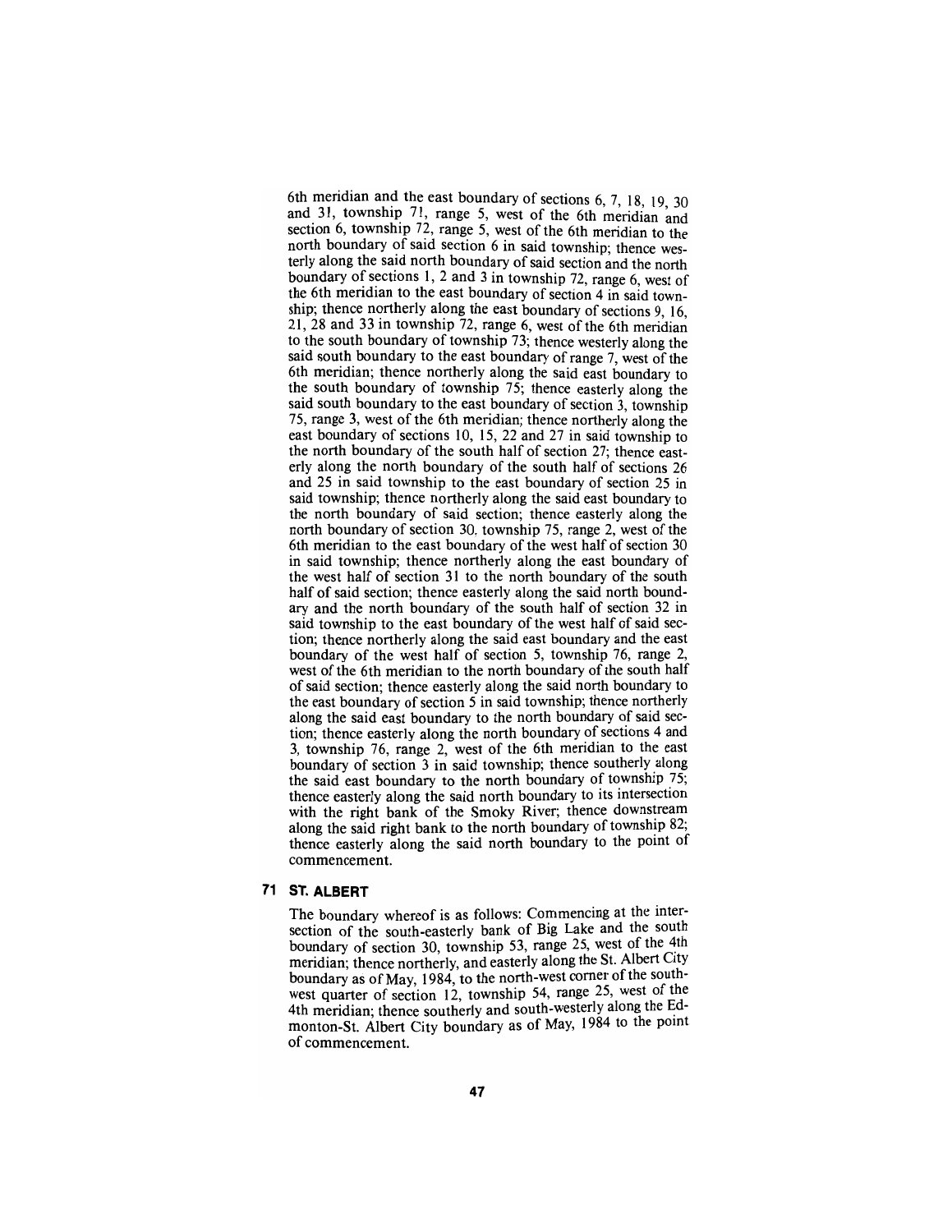## **72 ST PAUL**

The boundary whereof is as follows: Commencing at the northeast corner of township  $62$ , range 14, west of the 4th meridian. thence easterly along the north boundary of township 62 to its intersection with the left bank of the Beaver River in section 32, township  $62$ , range 10, west of the 4th meridian; thence downstream along the said left bank to the east boundary of range 10, west of the 4th meridian; thence southerly along the said east boundary to the north boundary of township 58; thence easteriy along the said north boundary to the east shore of Kehiwin Lake; thence in a general southerly direction along the said east shore of Kehiwin Lake to its intersection with the south boundary of the Kehiwin Indian Reserve No. 123; thence easterly along the said south boundary to the east boundary of the said Indian Reserve; thence northerly along the said east boundary to the north boundary of township 58; thence easterly along the said north boundary to the east boundary of the Province; thence southerly along the said east boundary of the Province to the left bank of the North Saskatchewan River; thence upstream along the said left bank to the north boundary of section 21, township 55, range 4, west of the 4th meridian; thence westerly along the north boundary of sections 21, 20 and 19 in said township, range 4, sections 24, 23, 22, 21, 20 and 19 in ranges 6 and 5 and sections 24, 23, 22, 21 and 20 in range  $7$  west of the 4th meridian to the east boundary of section 19, township 55, range 7, west of the 4th meridian; thence northerly along the east boundary of sections 30 and 31 in said township to the north boundary of township 55; thence westerly along the said north boundary to the left bank of the North Saskatchewan River; thence upstream along the said left bank to the east boundary of range 14, west of the 4th meridian; thence northerly along the said east boundary to the point of commencement.

#### **73 STETTLER**

The boundary whereof is as follows: Commencing at the north-<br>east corner of township 42, range 22, west of the 4th meridian; thence easterly along the north boundary of township 42 to the east boundary of range 13, west of the 4th meridian; thence southerly along the said east boundary to the north boundary of township 34; thence westerly along the said north boundary to the west shore of Sullivan Lake; thence in a general southeriy direction along the said west shore to its intersection with the east boundary of range 15, west of the 4th meridian; thence southerly along the said east boundary to the north boundary of township 33; thence westerly along the said north boundary to the left bank of the Red Deer River; thence upstream along the said left bank to the right bank of Tail Creek; thence upstream along the said right bank to the west shore of Buffalo Lake; thence in a general north-easterly direction along the said west shore of Buffalo Lake to the north boundary of section 9, town-<br>ship 41, range 21, west of the 4th meridian; thence westerly along the north boundary of sections 9, 8 and 7 in said township to the east boundary of range 22, west of the 4th meridian; thence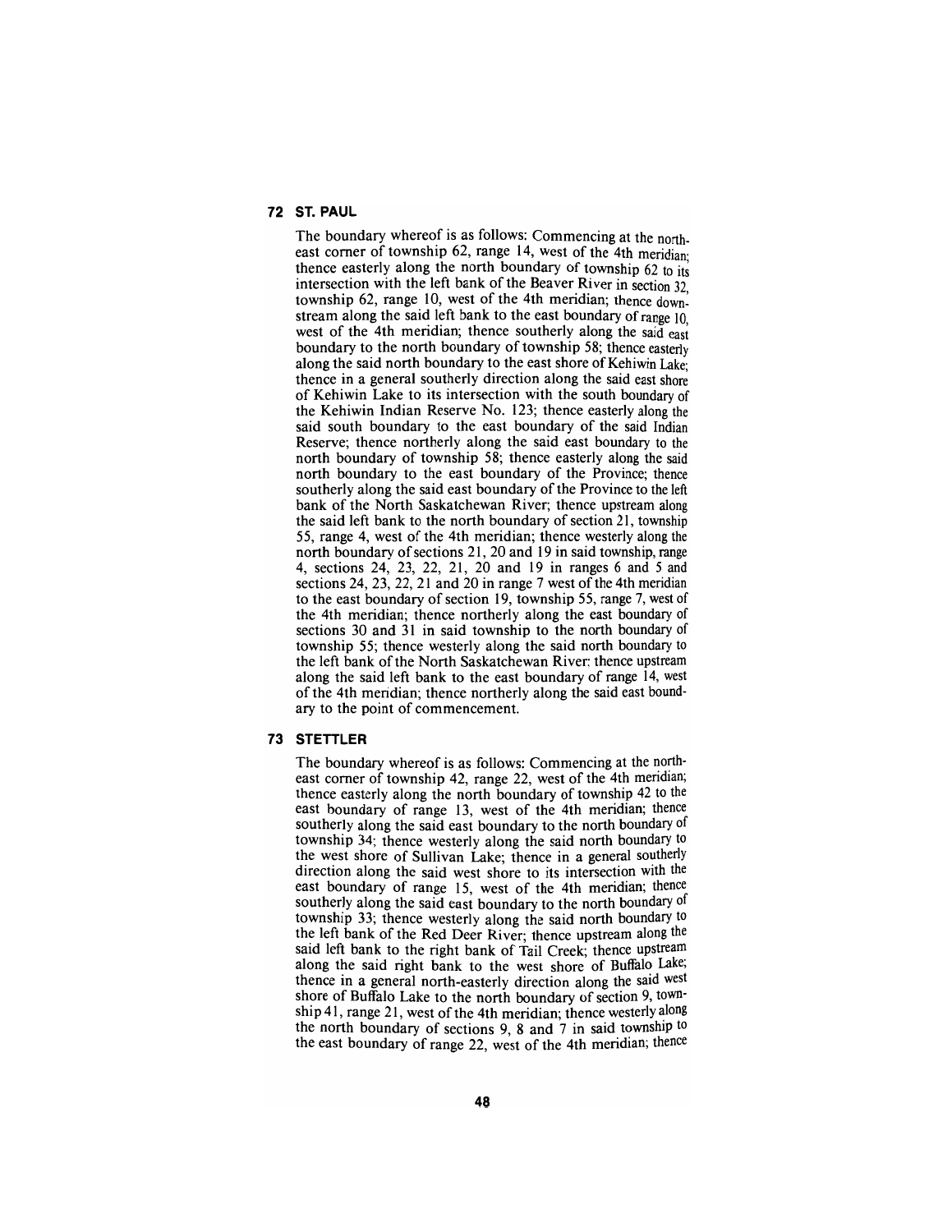northerly along the said east boundary to the point of com- mencement.

#### **74 STONY PLAIN**

The boundary whereof is as follows: Commencing at the intersection of the east boundary of range 5, west of the 5th meridian and the north boundary of section  $\overline{25}$ , township 53, range 5, west of the 5th meridian; thence easterly along the north boundary of sections 30, 29, 28, 27, 26 and 25 in ranges 4 and 3, west of the 5th meridian and the north boundary of sections 30 and 29 in township 53, range 2, west of the 5th meridian to the east boundary of section 29 in said township; thence southerly along the said east boundary to the north boundary of section 20 in said township; thence easterly along the north boundary of sections 21, 22, 23 and 24 in said township and the north boundary of sections 19, 20, 21, 22, 23 and 24 in township 53, range 1, west of the 5th meridian to the east boundary of range 1, west of the 5th meridian; thence northeriy along the said east boundary to the north boundary of township 53; thence easterly along the said north boundary to the east boundary of range 27, west of the 4th meridian; thence southerly along the said east boundary to the centre line of Atim Creek in section 24, township 53, range 27, west of the 4th meridian; thence downstream along the said centre line to the west shore of Big Lake; thence in a general easterly direction along the said shore to the east boundary of section 23, township 53, range 26, west of the 4th meridian; thence southerly along the east boundary of sections 23, 14, 11 and 2 in township 53, range 26, west of the 4th meridian and the east boundary of sections 35 and 26 in township 52, range 26, west of the 4th meridian to the north boundary of section  $\overline{23}$ in said township; thence easterly along the north boundary of section 24 in said township to the east boundary of section 24 in said township; thence southerly along the east boundary of sections 24, 13, 12 and 1 in township 52, range 26, west of the 4th meridian and the east boundary of sections 36, 25, 24 and 13 in township 51, range 26, west of the 4th meridian to the north boundary of road plan 6393 A.G.; thence easteriy along the said north boundary and its easteriy production to the east boundary of said road plan; thence southerly along the said east boundary to the north boundary of the south-east quarter of section 17, township 51, range 25, west of the 4th meridian; thence easterly along the said north boundary to the left bank of the North Saskatchewan River; thence upstream along the said left bank to the east boundary of range 5, west of the 5th meridian; thence northeriy along the said east boundary to the point of commencement.

#### **75 STURGEON**

The boundary whereof is as follows: Commencing at the intersection of the left bank of the Pembina River and the north boundary of township 61; thence easterly along the said north boundary to the east boundary of range 24, west of the 4th meridian; thence southeriy along the said east boundary to the north boundary of township 56; thence easterly along the said north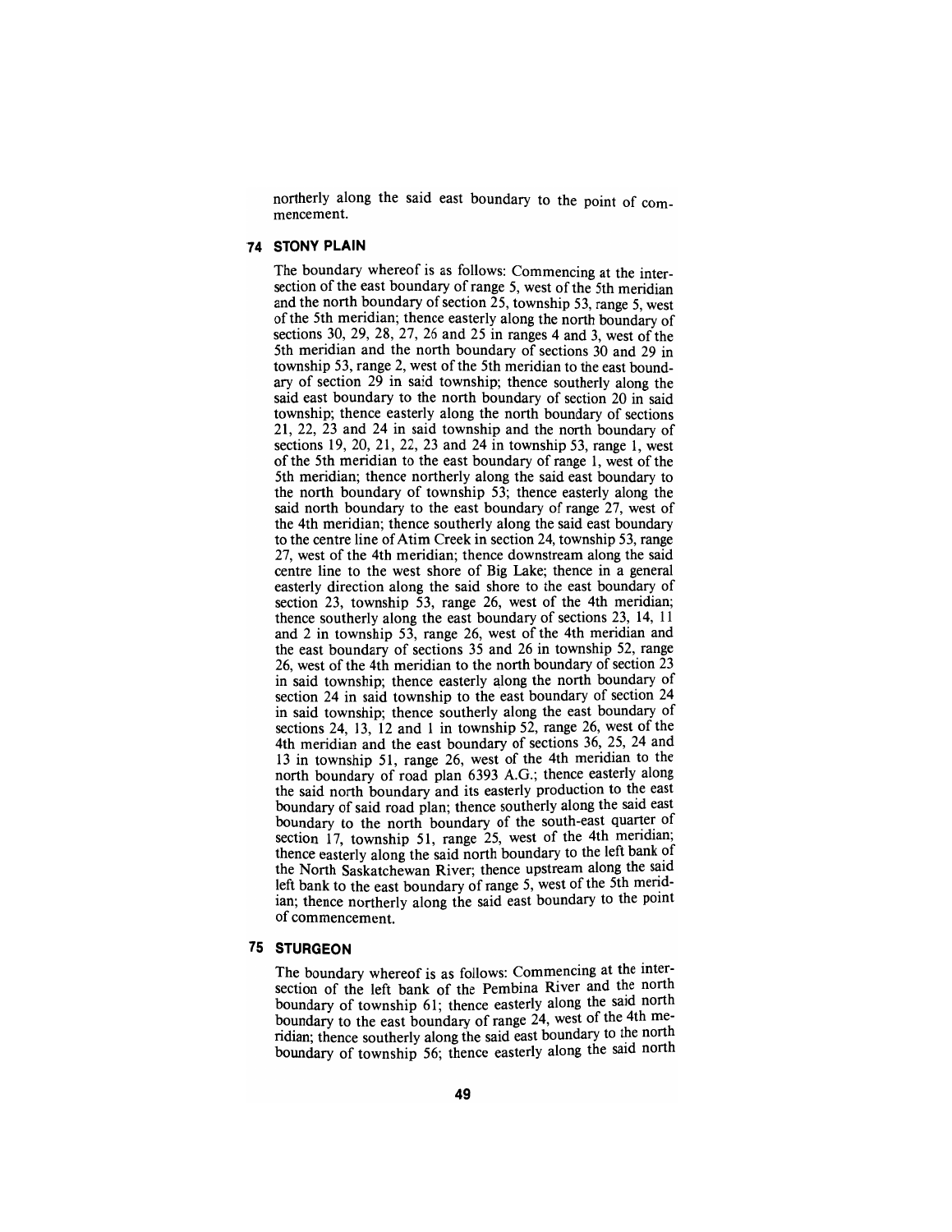boundary to the north-east comer of section 31, township 56, range 23, west of the 4th meridian; thence southerly along the east boundary of sections 31, 30 and 19 in said township to the north boundary of section 18 in said township; thence easterly along the north boundary of sections 17, 16, 15 and 14 in said township to the east boundary of section 14 in said township; thence southerly along the east boundary of said section and section 11 to the south boundary of said section; thence westeriy along the said south boundary to the centre line of highway  $37$ ; thence southerly along the said centre line to the north boundary of section 33, township 54, range 23, west of the 4th meridian; thence westerly along the said boundary and the north boundary of sections 32 and 31 in said township and sections 36 and 35 in township 54, range 24, west of the 4th meridian to the east boundary of the west half of section 35 in said township; thence southerly along the said boundary in said section 35 and the east boundary of the west half of sections  $26$ ,  $23$ ,  $14$  and  $11$  in said township to the south boundary of the north half of section 11 in said township; thence westerly along the said boundary in said section 11 and the south boundary of the north half of sections 10, 9, 8 and 7 in said township and section 12 in township 54, range 25, west of the 4th meridian to the Edmonton-St. Albert city boundary as of May 1984; thence in a general westerly and southerly direction along the St. Albert city boundary to the north shore of Big Lake; thence in a general southerly and westerly direction along the shore of said lake to the centre line of Atim Creek; thence upstream along the said centre line of Atim Creek to the east boundary of range 27, west of the 4th meridian; thence northerly along the said east boundary to the north boundary of township 53; thence westerly along the said north boundary to the 5th meridian; thence northerly along the said 5th meridian to the south boundary of the Alexander Indian Reserve No. 134; thence westerly along the said south boundary to its intersection with the east shore of Sandy Lake; thence in a general north-westerly direction along the said east shore of Sandy Lake to its intersection with the west boundary of the said Alexander Indian Reserve No. 134; thence northerly along the said west boundary to the north boundary of the said Indian Reserve; thence easterly along the said north boundary to the 5th meridian; thence northerly along the said 5th meridian to the left bank of the Pembina River; thence in a general northerly direction along the said left bank to the point of commencement.

#### **76 TABER-WARNER**

The boundary whereof is as follows: Commencing at the northeast corner of township 6, range 19, west of the 4th meridian; thence westerly along the north boundary of township 6 to its most easteriy intersection with the left bank of the St. Mary River; thence downstream along the said left bank to its intersection with the left bank of the Oldman River; thence downstream along the said left bank to the westerly production of the south boundary of LSD 13, section 17, township 8, range 21, west of the 4th meridian; thence easterly along the south boundary of LSD 13, 14, 15 and 16 in said section to the west boundary of section 16 in said township; thence southeriy along the said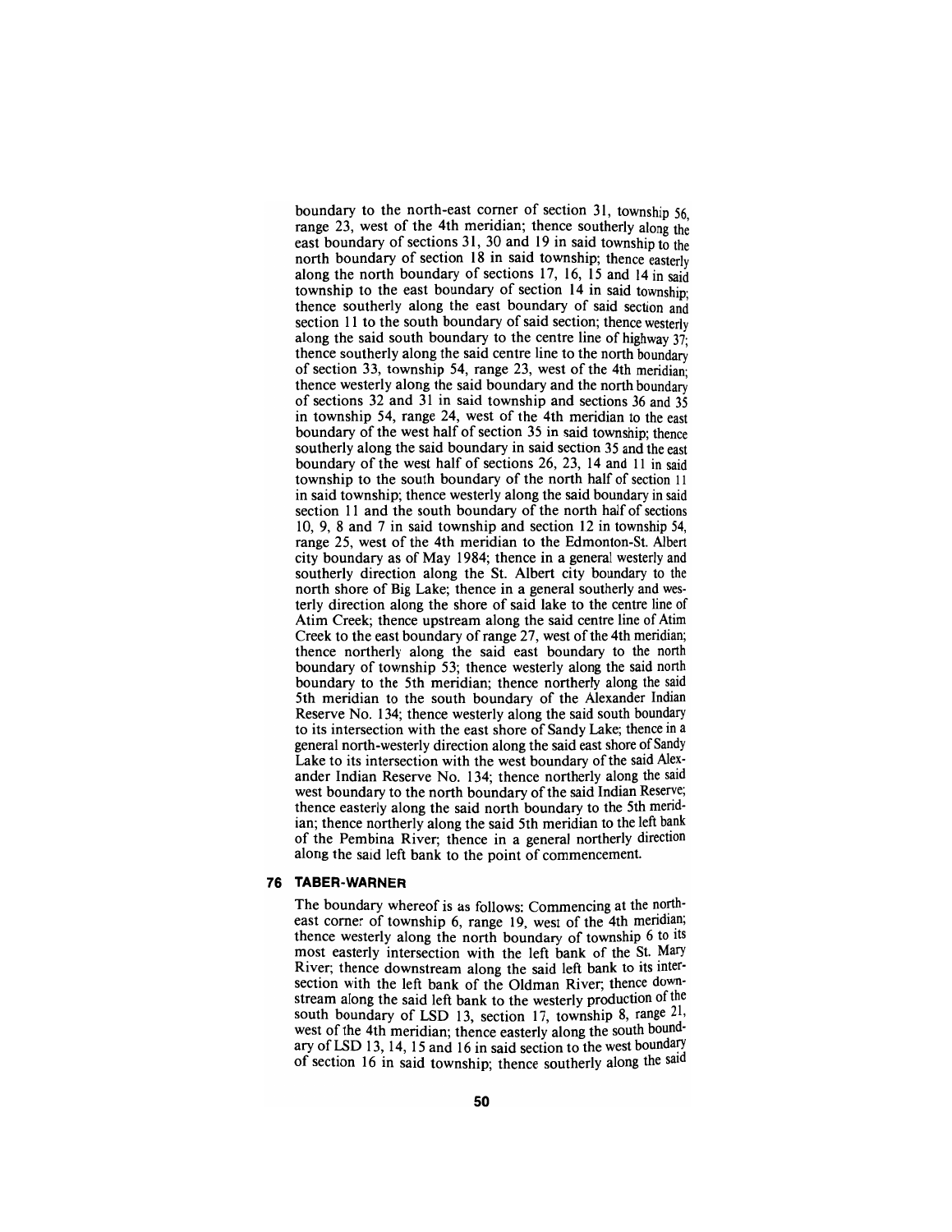west boundary to the north boundary of the south half of section 16 in said township; thence easterly along the said boundary to the west boundary of section 15; thence southeriy along the said west boundary to the south boundary of said section 15; thence easterly along the said south boundary to the west boundary of section 14 in said township; thence northeriy along the west boundary of said section and the west boundary of sections 23 and 26 in said township to the north boundary of section 26; thence westerly along the north boundary of section 27 in said township to the west boundary of the north-east quarter of said section; thence southerly along the said boundary to the centre line of the Lethbridge-Stirling Branch of the Canadian Pacific Railway; thence in a north-easterly direction along the Canadian Pacific Railway to the south boundary of section 34 in said township; thence westerly along the said boundary to the west boundary of said section; thence northerly along the said boundary and the west boundary of sections 3, 10, 15 and 22 in township 9, range 21, west of the 4th meridian to the north boundary of section 22 in said township; thence westerly along the north boundary of sections 21, 20 and 19 in said township and section 24 in township 9, range 22, west of the 4th meridian to the left bank of the Oldman River; thence downstream along the said left bank to the east boundary of range 15, west of the 4th meridian; thence southerly along the said east boundary to the north boundary of township 4; thence easterly along the said north boundary to the east boundary of range 14, west of the 4th meridian; thence southerly along the said east boundary to the north boundary of township 3; thence easteriy along the said north boundary to the east boundary of section 32, township 3, range 11, west of the 4th meridian; thence southerly along the east boundary of sections 32, 29, 20, 17, 8 and 5 in said township and sections 32, 29 and 20 in township 2, range 11, west of the 4th meridian to the right bank of the Milk River; thence easterly along the said right bank to the east boundary of range 11, west of the 4th meridian; thence southerly along the said east boundary to the south boundary of the Province; thence westerly along the said south boundary to the east boundary of range 19, west of the 4th meridian; thence northerly to the point of commencement.

#### **77 THREE HILLS**

The boundary whereof is as follows: Commencing at the northwest comer of section 19 in township 33, range 28, west ot the 4th meridian; thence easterly along the said north boundary and the north boundary of sections 20, 21, 22, 23 and 24 in said range, the north boundary of sections 19 through 24 in ranges 27 through 23 and the north boundary of sections 19, 20, 21, 22 and 23 in range 22 to the left bank of the Red Deer River; thence downstream along the said left bank to the north boundary ot township 31; thence westerly along the said north boundary to the east boundary of range  $23$ , west of the 4th meridian; thence southerly along the said east boundary to the north boundary ot township 29; thence westeriy along the said north boundary to the east boundary of range 24, west of the 4th meridian; thence southerly along the said east boundary to the north boundary of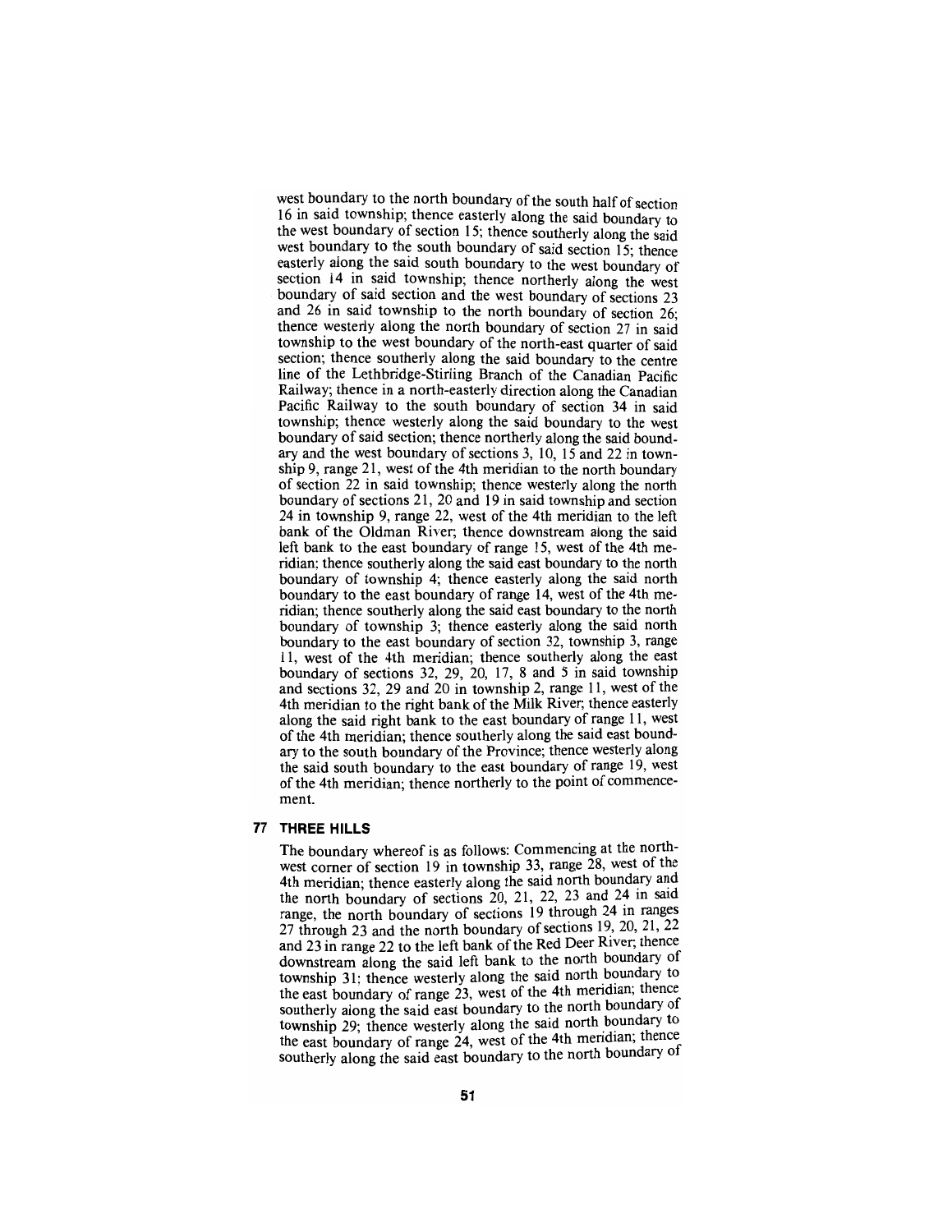township 27; thence westerly along the said north boundary to the east boundary of range 26, west of the 4th meridian; thence southerly along the said east boundary to the north boundary of township 25; thence westerly along the said north boundary to the east boundary of range 28, west of the 4th meridian; thence southerly along the said east boundary to the north boundary of section 13, township 25, range 28, west of the 4th meridian: thence westerly along the north boundary of sections 13, 14, 15. 16,17 and 18 in said township and the north boundary of section 13 in township 25, range 29, west of the 4th meridian to the east boundary of the City of Calgary as of May 1984; thence in a general westerly direction along the said city boundary to the east boundary of the west half of section 24 in said township; thence northerly along the said boundary and the east boundary of the west half of sections 25 and 36 in said township 25, range 2, west of the 5th meridian to the north boundary of township 25; thence easterly along the said north boundary to the east boundary of range 2, west of the 5th meridian; thence northeriy along the said east boundary to the north boundary of township 27; thence easterly along the said north boundary to the east boundary of range 29, west of the 4th meridian; thence northerly along the said east boundary to the point of commencement.

#### **78 VEGREVILLE**

The boundary whereof is as follows: Commencing at the north-<br>east corner of section 34 in township 55, range 19, west of the 4th meridian; thence easterly along the north boundary of town- ship 55 to the left bank of the North Saskatchewan River in range 12, west of the 4th meridian; thence downstream along the said left bank to the east boundary of range 11, west of the 4th meridian; thence southerly along the said east boundary to the north boundary of township 53; thence westeriy along the said north boundary to the east boundary of range 12, west of the 4th meridian; thence southerly along the said east boundary to the north boundary of township 52; thence westerly along the said north boundary to the east boundary of range 13, west of the 4th meridian; thence southerly along the said east boundary to the north boundary of township 50; thence westerly along the said north boundary to the east boundary of range 14, west of the 4th meridian; thence southerly along the said east boundary to the north boundary of township 47; thence westerly along the said north boundary to the east boundary of range 17, west of the 4th meridian; thence northerly along the said east boundary to the north boundary of township 48; thence westeriy along the said north boundary to the east boundary of range 19, west of the 4th meridian; thence northerly along the said east boundary to the north boundary of section 24, township 50, range 19, west of the 4th meridian; thence westerly along the said north boundary ary and the north boundary of sections 23, 22, 21, 20 and 19 in said township to the east boundary of range 20, west of the 4th meridian; thence northerly along the said east boundary to the north boundary of township 53; thence easterly along the said north boundary to the north-east comer of section 31 in town ship 53, range 19, west of the 4th meridian; thence northerly along the east boundary of sections  $6, 7, 18, 19, 30$  and  $31 \text{ in}$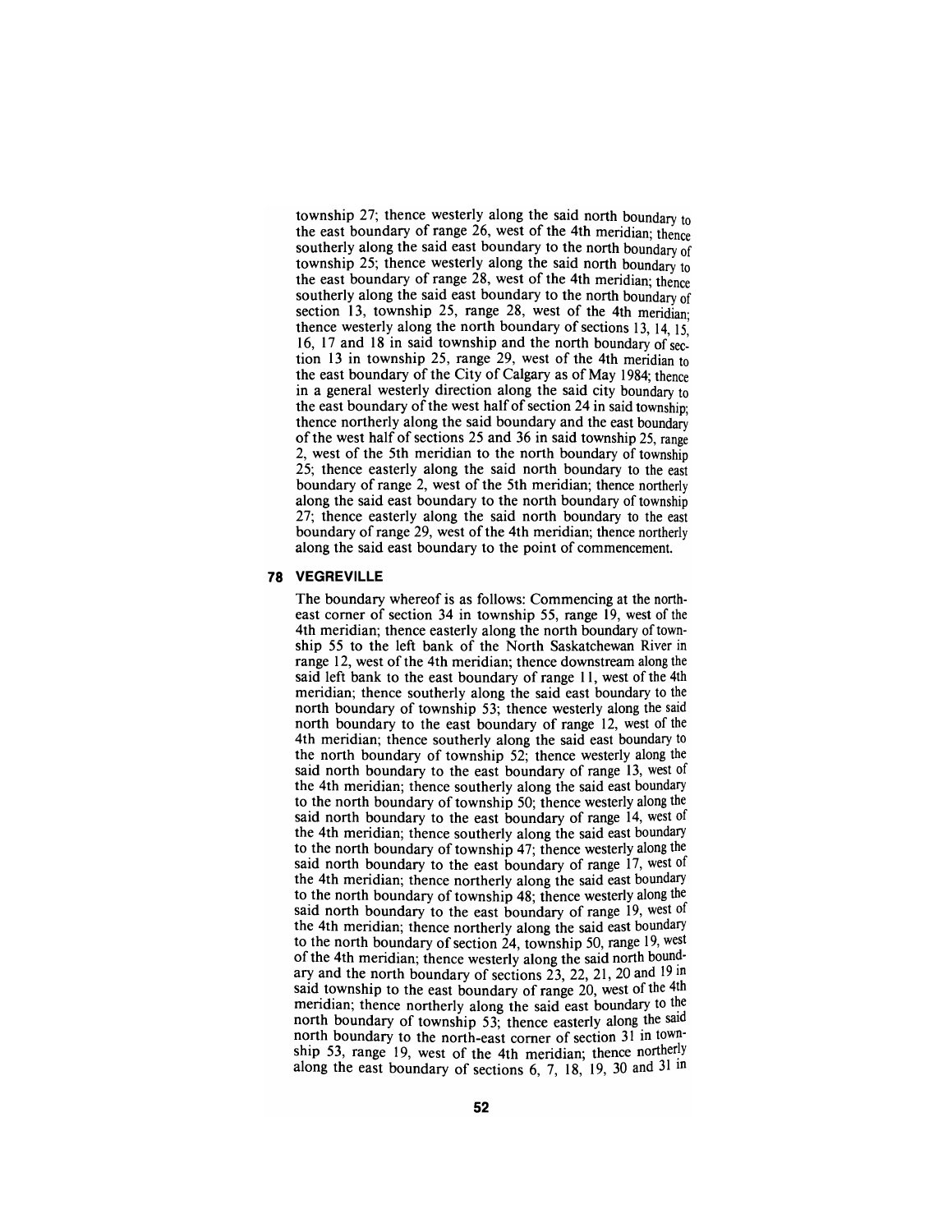township 54, range 19, west of the 4th meridian to the south boundary of said township 55; thence easteriy along the said south boundary to the east boundary of section 3 in township 55, range 19, west of the 4th meridian; thence northerly along the east boundary of sections 3, 10, 15, 22, 27 and 34 in said township to the point of commencement.

## **79 VERMILION-VIKING**

The boundary whereof is as follows: Commencing at the northeast corner of township 52, range 13, west of the 4th meridian: thence easterly along the north boundary of township 52 to the east boundary of range 6, west of the 4th meridian; thence southerly along the said east boundary to the left bank of the Battle River; thence upstream along the said left bank to the north boundary of township 46; thence westerly along the said north boundary to the east boundary of range 10, west of the 4th meridian; thence southerly along the said east boundary to the north boundary of township 44; thence westerly along the said north boundary to the east boundary of range 11, west of the 4th meridian; thence southerly along the said east boundary to the north boundary of township 42; thence westerly along the said north boundary to the east boundary of range 16, west of the 4th meridian; thence northerly along the said east boundary to the north boundary of township 47; thence easterly along the said north boundary to the east boundary of range 14, west of the 4th meridian; thence northerly along the said east boundary to the north boundary of township 50; thence easterly along the said north boundary to the east boundary of range 13, west of the 4th meridian; thence northerly along the said east boundary to the point of commencement.

#### **80 WAINWRIGHT**

The boundary whereof is as follows: Commencing at the northeast corner of township 46, range 10, west of the 4th meridian; thence easterly along the north boundary of township 46 to the left bank of the Battle River in range 6, west of the 4th meridian; thence downstream along the said left bank to the east boundary of the Province; thence southeriy along the said east boundary to the north boundary of township 35; thence westeriy along the said north boundary to the north-east comer of section 33 in township 35, range 2, west of the 4th meridian; thence northerly along the east boundary of sections 4 and 9 in township 36, range 2, west of the 4th meridian to the north-east corner of section 9 in said township; thence westeriy along the north boundary of sections 9, 8 and 7 in said township to the east boundary of range 3, west of the 4th meridian; thence northeriy along the said east boundary to the north boundary of township 37; thence westerly along the said north boundary to the east boundary ot range 13, west of the 4th meridian; thence northerly along the said east boundary to the north boundary of township 42; thence easterly along the said north boundary to the east boundary of range 11, west of the 4th meridian; thence northerly along the said east boundary to the north boundary of township 44; thence easterly along the said north boundary to the east boundary of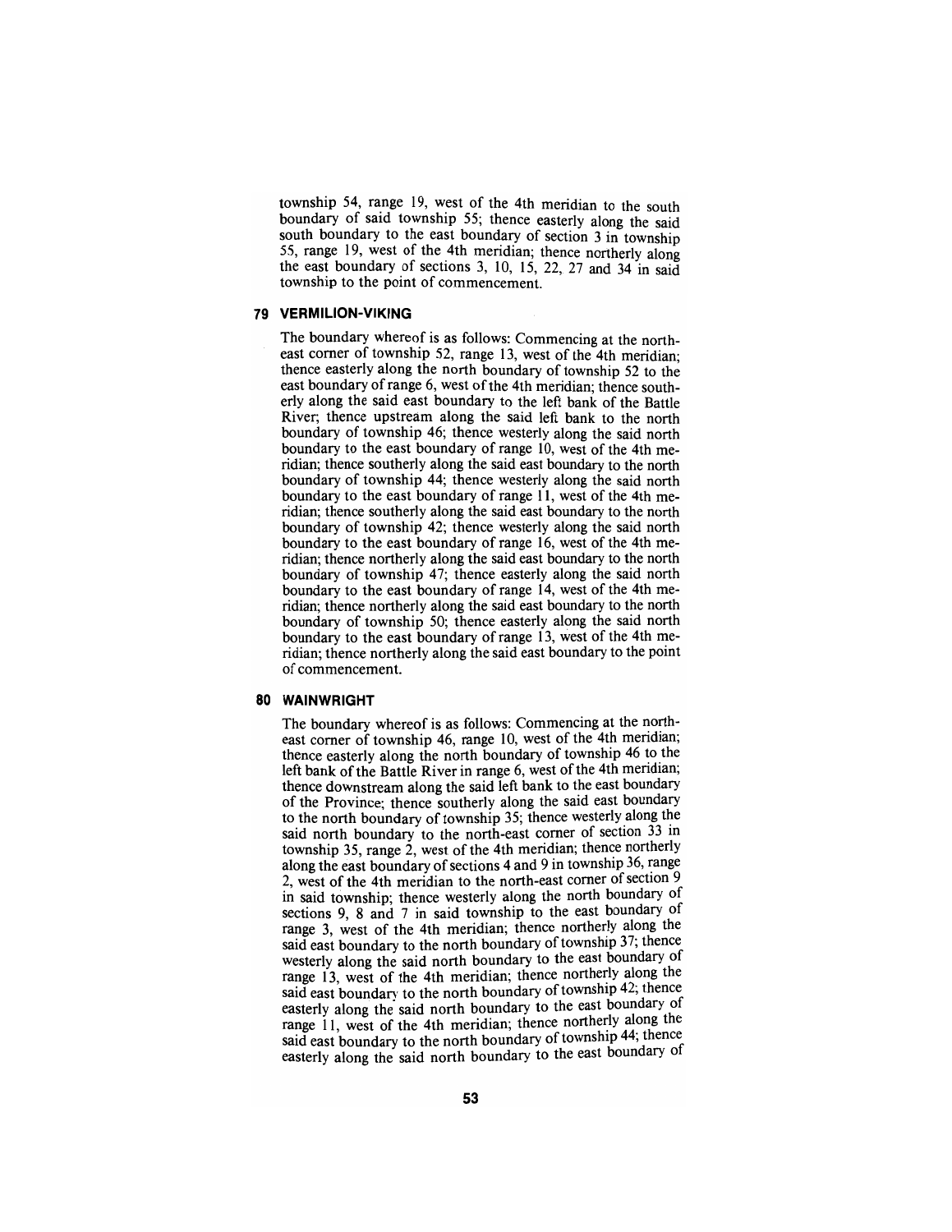range 10, west of the 4th meridian; thence northerly along the said east boundary to the point of commencement.

## **81 WEST YELLOWHEAD**

The boundary whereof is as follows: Commencing at the intersection of the west boundary of the Province with the north boundary of township 58; thence easterly along the said north boundary to the left bank of the Smoky River; thence downstream along the said left bank to the east boundary of section 5, township 63, range 3, west of the 6th meridian; thence southeriy along the said east boundary to the north boundary of township 62; thence easterly along the said north boundary to the east boundary of range 25, west of the 5th meridian; thence southerly along the said east boundary to the north boundary of township 57; thence easterly along the said north boundary to the east boundary of range 16, west of the 5th meridian; thence southerly along the said east boundary to the north boundary of township 47; thence easterly along the said north boundary to the east boundary of range 15, west of the 5th meridian; thence southerly along the said east boundary to the north boundary of township 42; thence westerly along the said north boundary to the east boundary of range 20, west of the 5th meridian; thence southerly along the said east boundary to the Alberta-British Columbia boundary; thence in a general north-westerly and northerly direction along the said Alberta-British Columbia boundary to the point of commencement.

#### **82 WETASKIWIN-LEDUC**

The boundary whereof is as follows: Commencing at the inter-<br>section of the north boundary of section 12, township 51, range 24, west of the 4th meridian and the east boundary of range 24, west of the 4th meridian; thence southerly along the east bound-<br>ary of range 24, west of the 4th meridian to the north-east comer of section 13 in township 48, range 24, west of the 4th meridian; thence easterly along the north boundary of section 18 in town- ship 48, range 23, west of the 4th meridian to the east shore of Coal Lake; thence in a general south-easterly direction along the said east shore to the north boundary of township 46; thence easterly along the said north boundary to the north-east corner of section 31 in township 46, range 22, west of the 4th meridian; thence southerly along the east boundary of sections 31, 30, 19, 18 and 7 in said township to its most northerly intersection with the left bank of the Battle River; thence upstream along the said left bank to the north boundary of township 45; thence westerly along the said north boundary to the east boundary of section 3 in township 46, range 27, west of the 4th meridian; thence north-<br>erly along the said east boundary and the east boundary of sec-<br>tions 10, 15, 22, 27 and 34 in said township and the east bound-<br>ary of sections 2, 11, 14, thence easterly along the said north boundary to the east bound-<br>ary of range 26, west of the 4th meridian; thence northerly along the said east boundary to the north boundary of township 50; thence westeriy along the said north boundary to the left bank